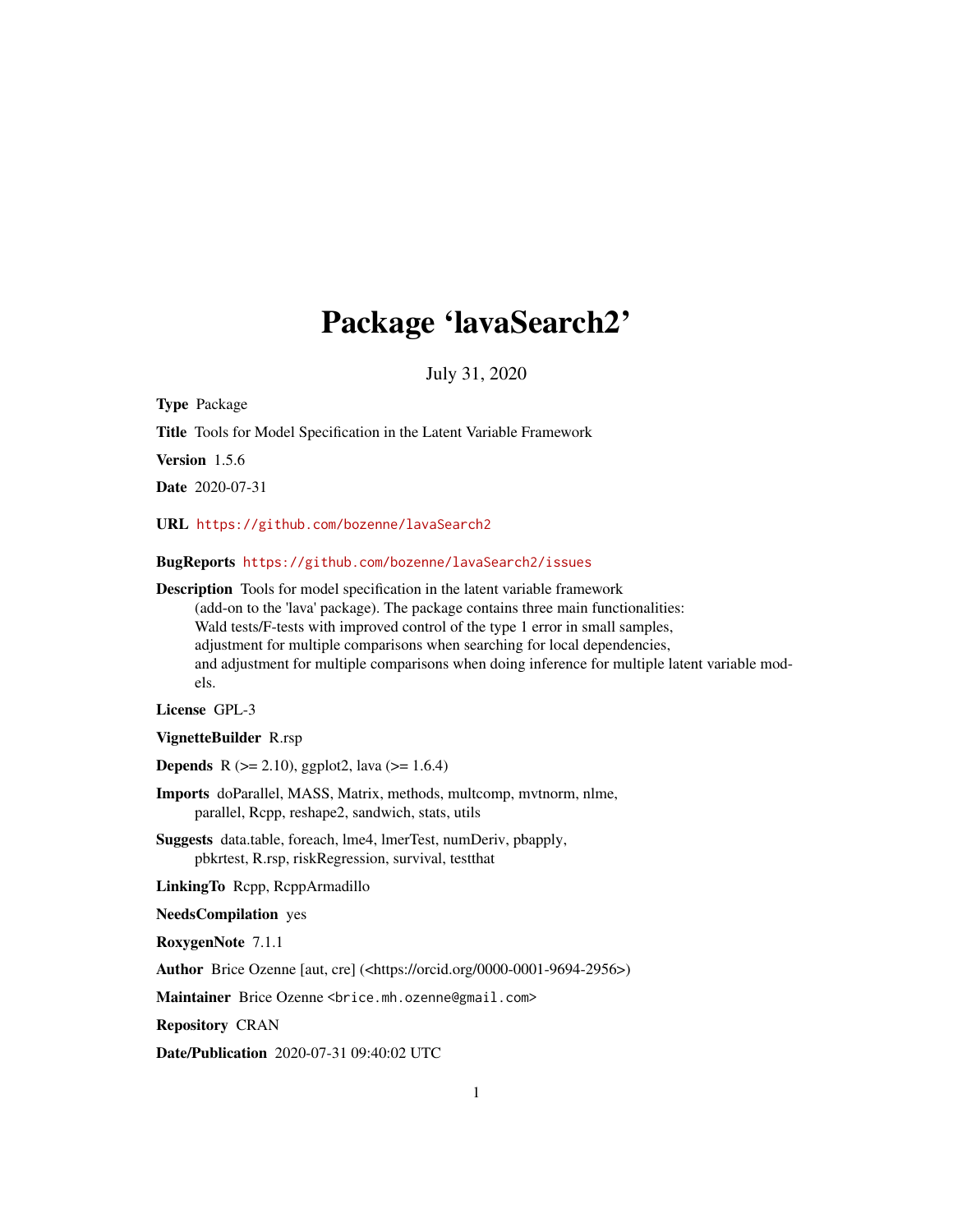# R topics documented:

|           | 3              |
|-----------|----------------|
|           | $\overline{4}$ |
|           | 5              |
|           | 6              |
|           | $\overline{7}$ |
|           | 10             |
|           | 12             |
|           | 15             |
|           | 16             |
|           | 17             |
|           | 20             |
|           | 23             |
|           | 23             |
|           | 26             |
|           | 27             |
|           | 29             |
|           | 30             |
|           | 30             |
|           | 31             |
|           | 32             |
|           | 35             |
|           | 36             |
|           | 37             |
|           | 38             |
|           | 39             |
|           | 41             |
|           | 43             |
|           | 45             |
|           | 47             |
|           | 49             |
|           | 50             |
|           | 52             |
| leverage2 | 54             |
|           | 55             |
|           | 56             |
|           | 59             |
|           | 60             |
| score2    |                |
|           | 64             |
| setLink   | 68             |
|           | 69             |
|           | 70             |
|           | 70             |
|           |                |
|           | 72             |
|           | 73             |

**Index**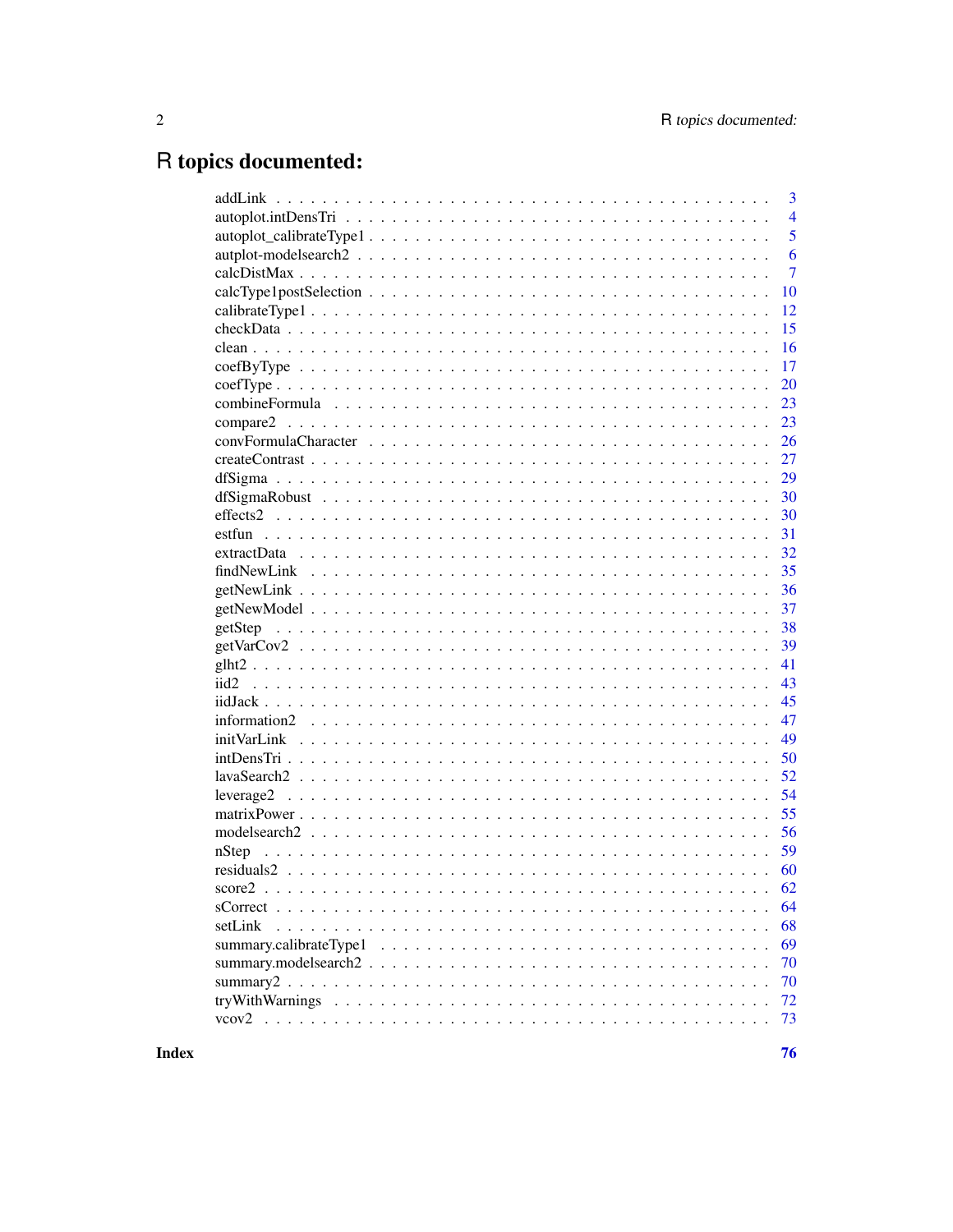<span id="page-2-0"></span>

# Description

Generic interface to add links to lvm objects.

# Usage

```
addLink(object, ...)
## S3 method for class 'lvm'
addLink(
 object,
 var1,
  var2,
  covariance,
  all.vars = lava::vars(object),
 warnings = FALSE,
  ...
)
```

```
## S3 method for class 'lvm.reduced'
addLink(object, ...)
```
## Arguments

| object           | a 1 vm object.                                                                                                              |
|------------------|-----------------------------------------------------------------------------------------------------------------------------|
| $\ddotsc$        | [internal] only used by the generic method and from addLink. 1 vm. reduced to<br>addLink.lvm.                               |
| var1             | [character or formula] the exogenous variable of the new link or a formula de-<br>scribing the link to be added to the lym. |
| var <sub>2</sub> | [character] the endogenous variable of the new link. Disregarded if the argument<br>var1 is a formula.                      |
| covariance       | [logical] is the link is bidirectional? Ignored if one of the variables non-stochastic<br>(e.g. exogenous variables).       |
| all.vars         | [internal] a character vector containing all the variables of the 1 vm object.                                              |
| warnings         | [logical] Should a warning be displayed when no link is added?                                                              |

## Details

The argument all. vars is useful for lvm. reduce object where the command vars(object) does not return all variables. The command vars(object,xlp = TRUE) must be used instead.

Arguments var1 and var2 are passed to initVarlink.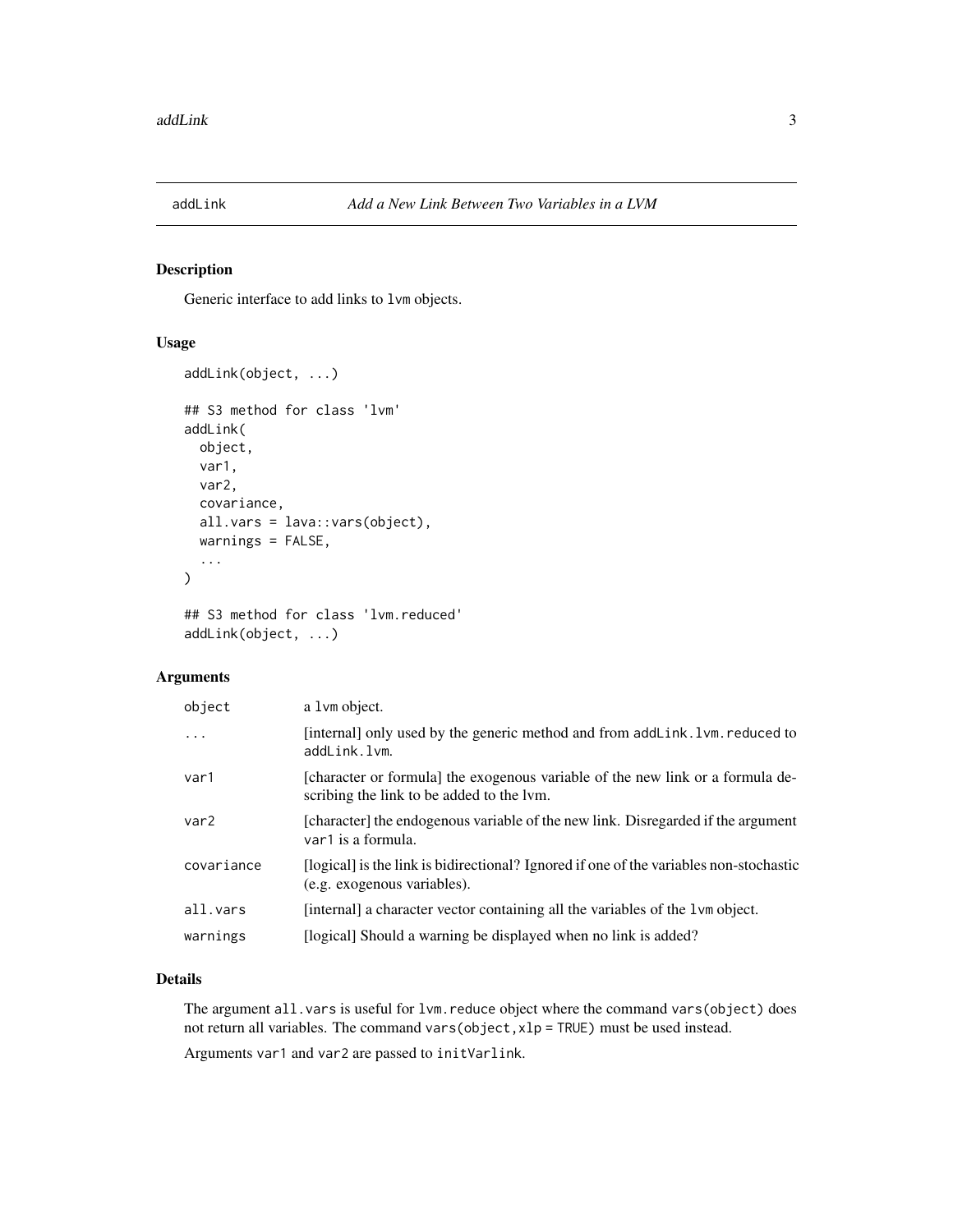# Examples

```
library(lava)
set.seed(10)
m \leq -1vm()
regression(m) \leq c(y1,y2,y3)\simu
regression(m) <- u~x1+x2
latent(m) <- ~u
m2 < - maddLink(m, x1 ~ ~ y1, covariance = FALSE)addLink(m, y1 ~ ~ x1, covariance = FALSE)coef(addLink(m, y1 ~ y2, covariance = TRUE))addLink(m2, "x1", "y1", covariance = FALSE)
addLink(m2, "y1", "x1", covariance = FALSE)
newM <- addLink(m, "y1", "y2", covariance = TRUE)
coef(newM)
```
autoplot.intDensTri *2D-display of the Domain Used to Compute the Integral*

# Description

2D-display of the domain used to compute the integral.

# Usage

```
## S3 method for class 'intDensTri'
autoplot(object, coord.plot = c("x", "y1"), plot = TRUE, ...)
```
## Arguments

| object     | output of the function intDensTri.                                                                                          |
|------------|-----------------------------------------------------------------------------------------------------------------------------|
| coord.plot | [character vector] the x and y coordinates. Can be "x", "y1" to "yd", "z" if<br>zmin was specified when calling intDensTri. |
| plot       | [logical] should the plot be displayed?                                                                                     |
| .          | [internal] Only used by the generic method.                                                                                 |

## Value

A ggplot object.

## See Also

[intDensTri](#page-49-1)

<span id="page-3-0"></span>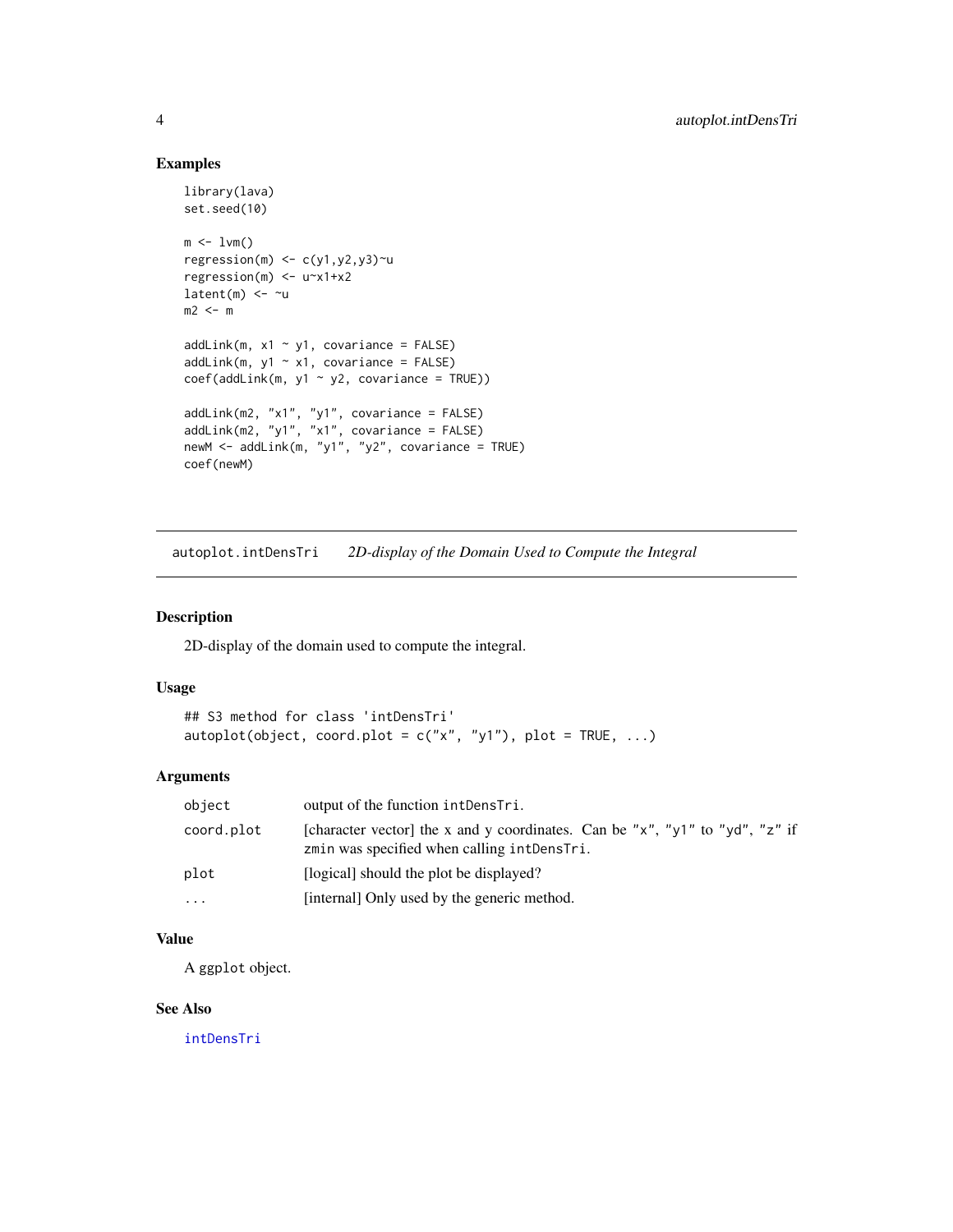<span id="page-4-0"></span>autoplot\_calibrateType1

*Graphical Display of the Bias or Type 1 Error*

# Description

Graphical display of the bias or type 1 error for the output of [calibrateType1](#page-11-1).

## Usage

```
## S3 method for class 'calibrateType1'
autoplot(
 object,
  type = "bias",
 plot = TRUE,
  color.threshold = "red",
  type.bias = "absolute",
  alpha = 0.05,
 nrow.legend = NULL,
 name2label = NULL,
 color = NULL,
 keep.method = NULL,
  ...
)
```

| object          | output of calibrateType1.                                                                                                                                                                   |
|-----------------|---------------------------------------------------------------------------------------------------------------------------------------------------------------------------------------------|
| type            | [character] if type equals "bias" the bias will be displayed. Otherwise if it<br>equals "type1error" the type 1 error will be displayed.                                                    |
| plot            | [logical] should the plot be displayed?                                                                                                                                                     |
| color.threshold |                                                                                                                                                                                             |
|                 | [character] the color for the line representing the expected value(s).                                                                                                                      |
| type.bias       | [character] if type.bias equals "absolute" the absolute bias will be used. Other-<br>wise if it equals "relative" the relative bias will be used. Only relevant when<br>type equals "bias". |
| alpha           | [numeric, 0-1] the significance threshold to consider. Only relevant when type<br>equals "type1error".                                                                                      |
| nrow.legend     | [integer, >0] the number of rows for the legend. Only relevant when type equals<br>"type1error".                                                                                            |
| name2label      | [named character vector] the label for the legend. The vector should contain the<br>method names (see details). Only relevant when type equals "type1error".                                |
| color           | [character vector] a vector of colours to be used to color the lines. Only relevant<br>when type equals "type lerror".                                                                      |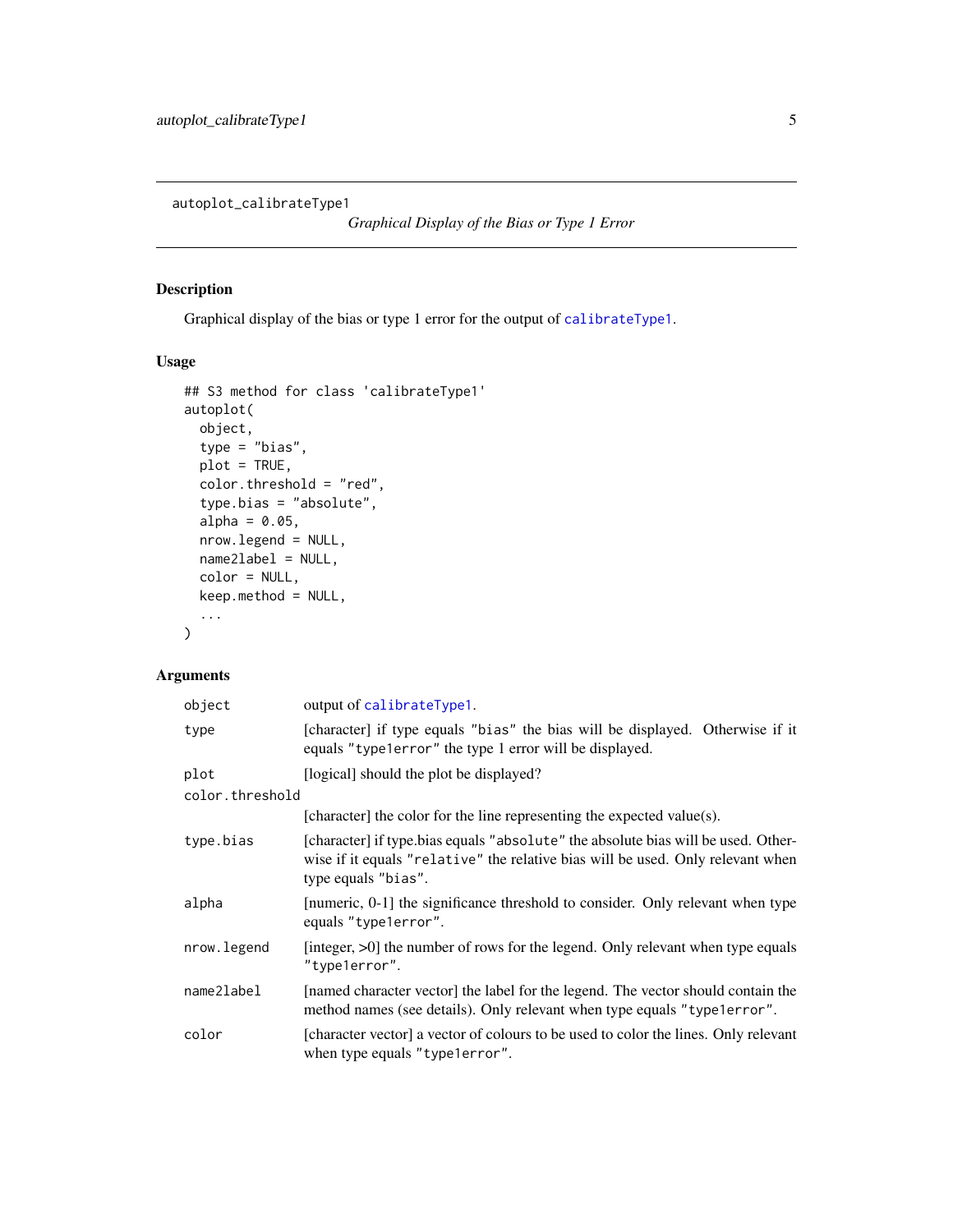<span id="page-5-0"></span>

| keep.method             | [character vector] the methods names for which the type 1 error should be dis- |
|-------------------------|--------------------------------------------------------------------------------|
|                         | played. Only relevant when type equals "type1error".                           |
| $\cdot$ $\cdot$ $\cdot$ | [internal] Only used by the generic method.                                    |

## Details

Method names:

- p.Ztest
- p.Satt
- p.KR
- p.robustZtest
- p.robustSatt
- p.robustKR

## Value

An list containing:

- plot: a ggplot object.
- data: the dataset used to generate the ggplot object.

autplot-modelsearch2 *Display the Value of a Coefficient across the Steps.*

# Description

Display the value of a coefficient across the steps.

```
## S3 method for class 'modelsearch2'
autoplot(
 object,
 param,
 ci = TRUE,step = 0:nStep(object),
  conf. level = 0.95,plot = TRUE,
 add.0 = TRUE,...
\mathcal{L}
```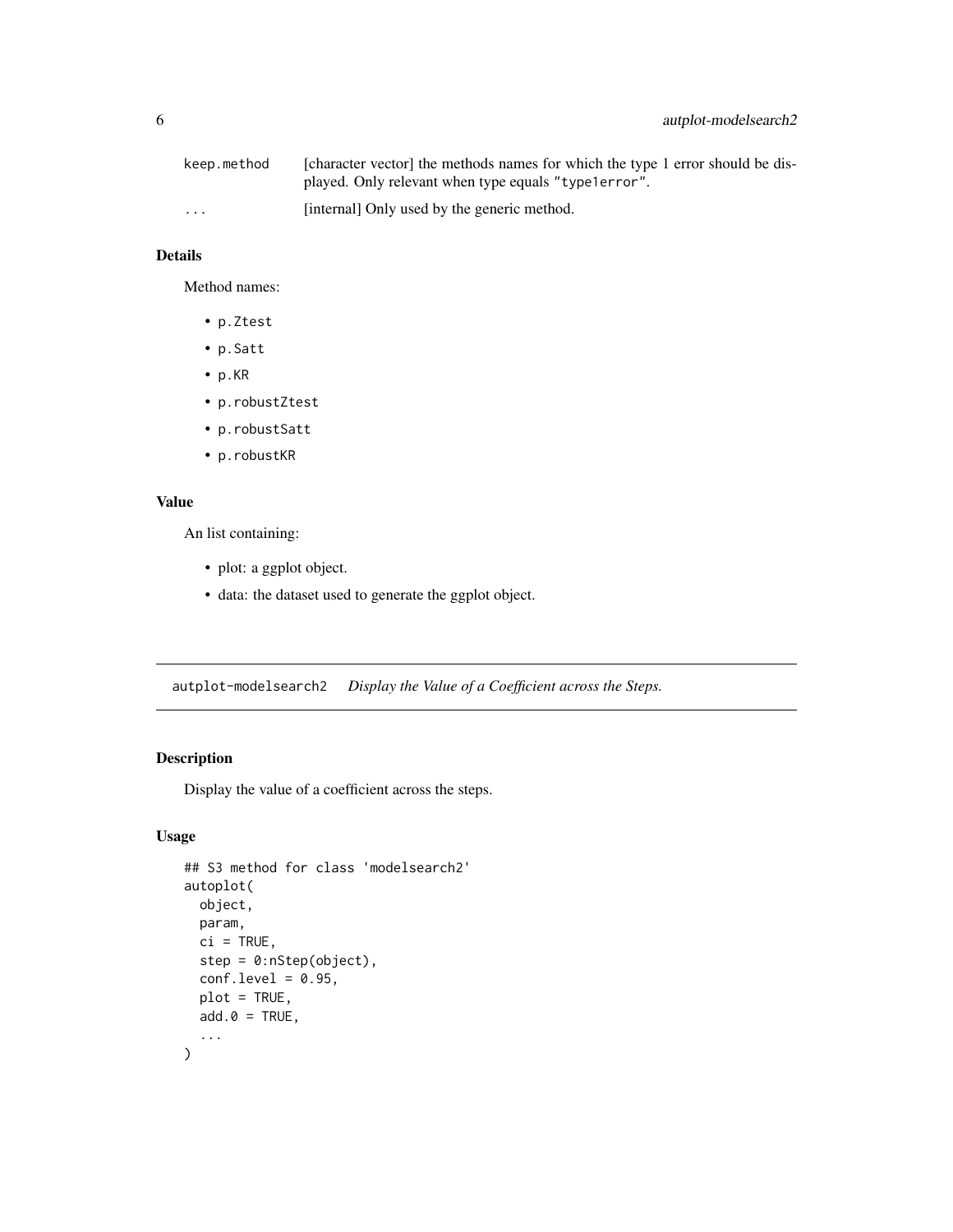## <span id="page-6-0"></span>calcDistMax 7

## Arguments

| a modelsearch <sub>2</sub> object.                                            |
|-------------------------------------------------------------------------------|
| [character vector] the name of the coefficient(s) to be displayed.            |
| [logical] should the confidence intervals of the coefficient(s) be displayed. |
| [integer >0] the steps at which the coefficient value should be displayed.    |
| [numeric, 0-1] confidence level of the interval.                              |
| [logical] should the graph be displayed?                                      |
| [logical] should an horizontal line representing no effect be displayed?      |
| [internal] only used by the generic method.                                   |
|                                                                               |

## Value

A list containing

- plot: a ggplot object.
- data: the data used to generate the ggplot object.

# Examples

```
## Not run:
mSim <- lvm(Y~G+X1+X2+X3+X4+X5)
addvar(mSim) <- ~Z1+Z2
set.seed(10)
df.data <- lava::sim(mSim, 1e2)
mBase <- lvm(Y~G)
addvar(mBase) <- ~X1+X2+X3+X4+X5+Z1+Z2
e.lvm <- estimate(mBase, data = df.data)
res <- modelsearch2(e.lvm, method.p.adjust = "holm", alpha = 0.05)
autoplot(res, param = "Y~G")
autoplot(res, param = c("Y","Y~G"))
## End(Not run)
```
calcDistMax *Adjust the p.values Using the Quantiles of the Max Statistic*

## Description

Adjust the p.values using the quantiles of the max statistic.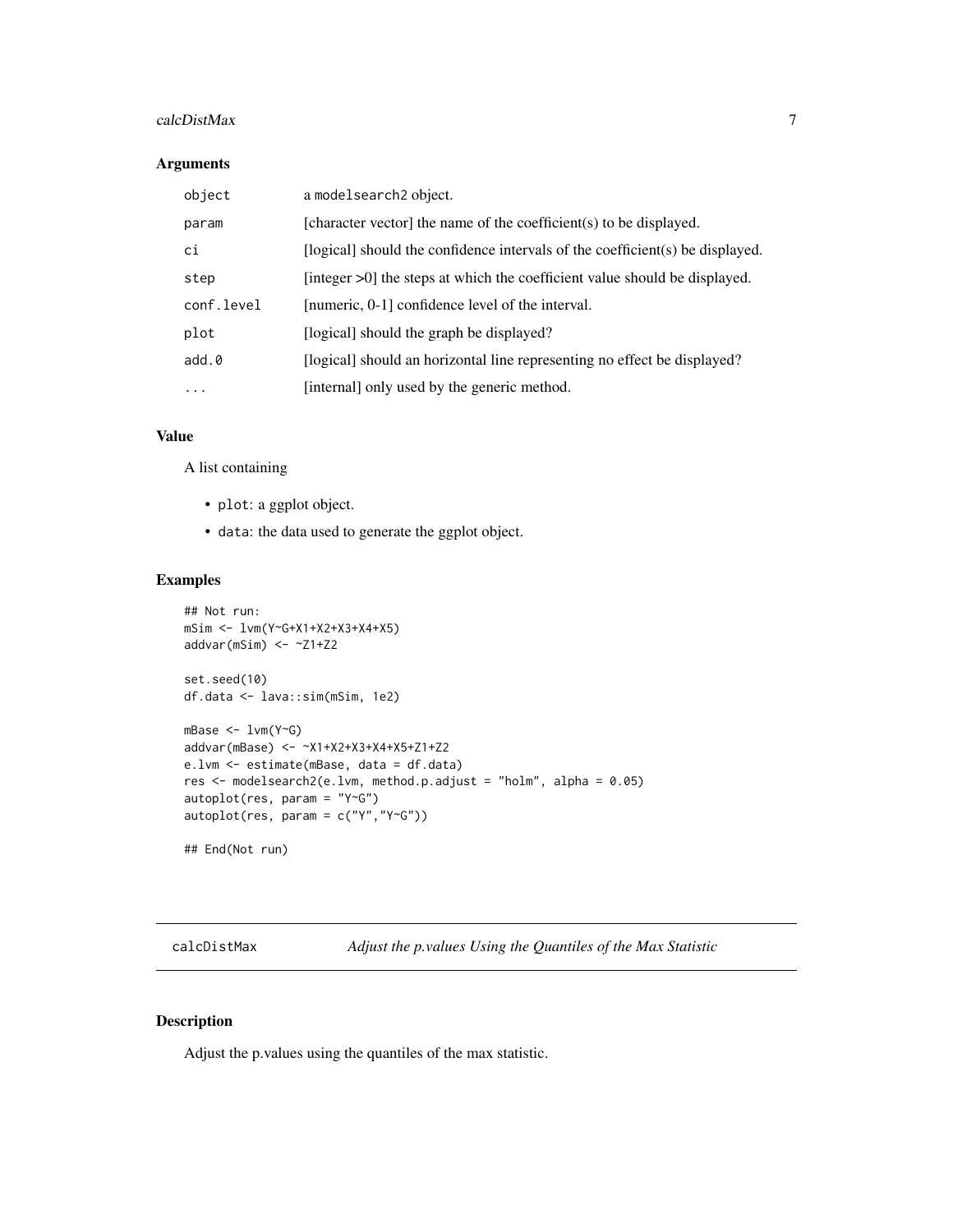# Usage

```
calcDistMaxIntegral(
  statistic,
  iid,
  df,
  iid.previous = NULL,
  quantile.previous = NULL,
  quantile.compute = lava.options()$search.calc.quantile.int,
  alpha,
  cpus = 1,cl = NULL,trace
)
calcDistMaxBootstrap(
  statistic,
  iid,
  iid.previous = NULL,
  quantile.previous = NULL,
 method,
 alpha,
  cpus = 1,
 cl = NULL,n.sim,
 trace,
 n.repmax = 100
)
```

| statistic         | [numeric vector] the observed Wald statistic. Each statistic correspond to a null<br>hypothesis ( <i>i.e.</i> a coefficient) that one wish to test.                                                       |  |
|-------------------|-----------------------------------------------------------------------------------------------------------------------------------------------------------------------------------------------------------|--|
| iid               | [matrix] zero-mean iid decomposition of the coefficient used to compute the<br>statistic.                                                                                                                 |  |
| df                | [numeric] the degree of freedom defining the multivariate Student's t distribu-<br>tion. If NULL the multivariate Gaussian distribution will be used instead.                                             |  |
| iid.previous      | [matrix, EXPERIMENTAL] zero-mean iid decomposition of previously tested<br>coefficient.                                                                                                                   |  |
| quantile.previous |                                                                                                                                                                                                           |  |
|                   | [numeric, EXPERIMENTAL] rejection quantiles of the previously tested hy-<br>potheses. If not NULL the values should correspond the variable in to the first<br>$column(s)$ of the argument iid. previous. |  |
| quantile.compute  |                                                                                                                                                                                                           |  |
|                   | [logical] should the rejection quantile be computed?                                                                                                                                                      |  |
| alpha             | [numeric 0-1] the significance cutoff for the p-values. When the p-value is be-<br>low, the corresponding link will be retained.                                                                          |  |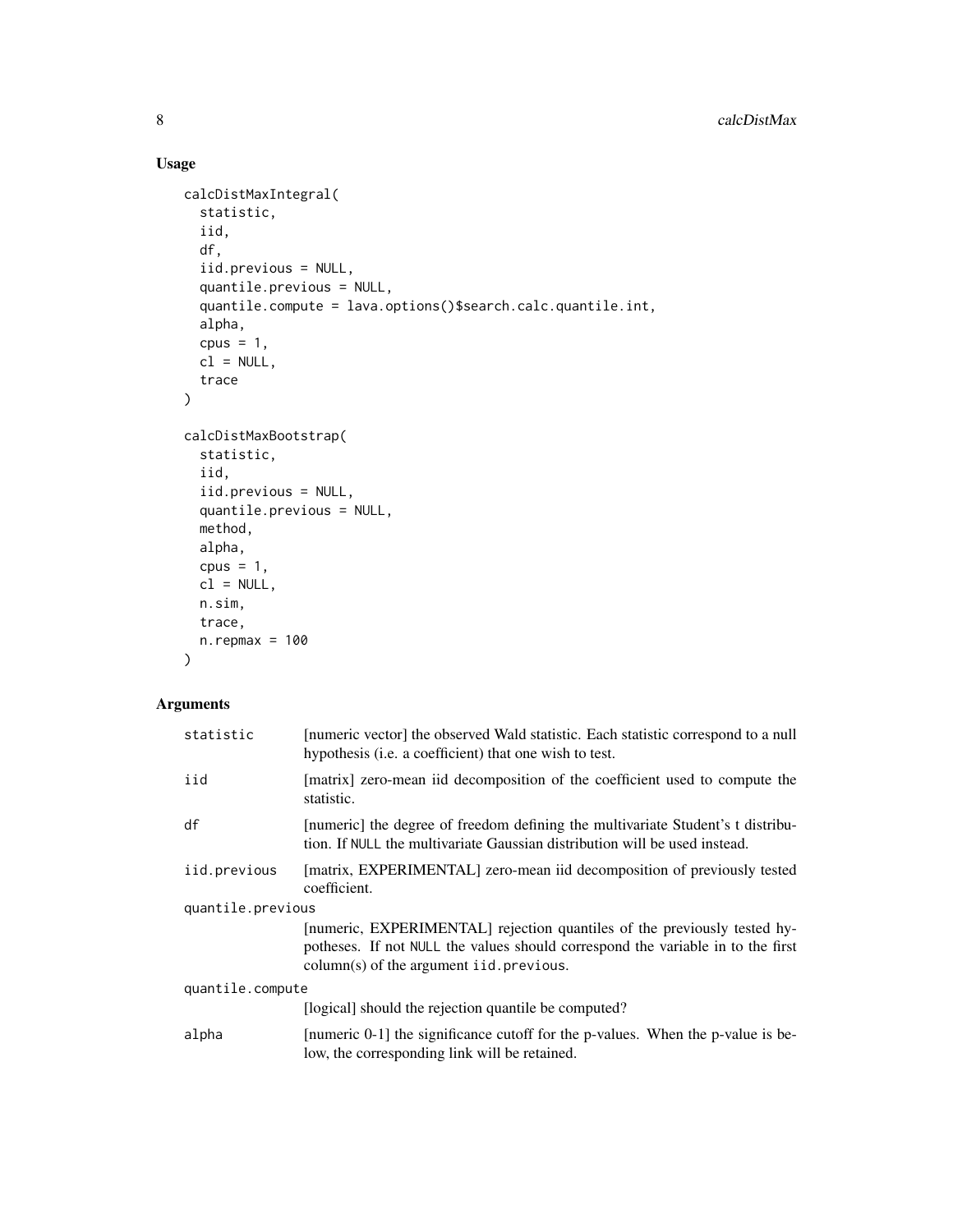#### calcDistMax 9

| cpus     | [integer $>0$ ] the number of processors to use. If greater than 1, the computation<br>of the p-value relative to each test is performed in parallel.                                                                                                   |
|----------|---------------------------------------------------------------------------------------------------------------------------------------------------------------------------------------------------------------------------------------------------------|
| c1       | [cluster] a parallel socket cluster generated by parallel: : makeCluster that<br>has been registered using registerDoParallel.                                                                                                                          |
| trace    | [logical] should the execution of the function be traced?                                                                                                                                                                                               |
| method   | [character] the method used to compute the p-values.                                                                                                                                                                                                    |
| n.sim    | [integer $>0$ ] the number of bootstrap simulations used to compute each p-values.<br>Disregarded when the p-values are computed using numerical integration.                                                                                           |
| n.repmax | [integer >0] the maximum number of rejection for each bootstrap sample before<br>switching to a new bootstrap sample. Only relevant when conditioning on a<br>previous test. Disregarded when the p-values are computed using numerical<br>integration. |

# Value

A list containing

library(mvtnorm)

- p.adjust: the adjusted p-values.
- z: the rejection threshold.
- Sigma: the correlation matrix between the test statistic.
- correctedLevel: the alpha level corrected for conditioning on previous tests.

## Examples

```
set.seed(10)
n < - 100p \le -4link <- letters[1:p]
n.sim <- 1e3 # number of bootstrap simulations
#### test - not conditional ####
X.iid \leftarrow \text{rmvnorm}(n, \text{ mean} = \text{rep}(\emptyset, p), \text{sigma} = \text{diag}(1, p))colnames(X.iid) <- link
statistic <- setNames(1:p,link)
r1 <- calcDistMaxIntegral(statistic = statistic, iid = X.iid,
             trace = FALSE, alpha = 0.05, df = 1e6)
r3 <- calcDistMaxBootstrap(statistic = statistic, iid = X.iid,
             method = "residual",
             trace = FALSE, alpha = 0.05, n \sin = n \sin)
r4 <- calcDistMaxBootstrap(statistic = statistic, iid = X.iid,
             method = "wild",
             trace = FALSE, alpha = 0.05, n \sin = n \sin)
```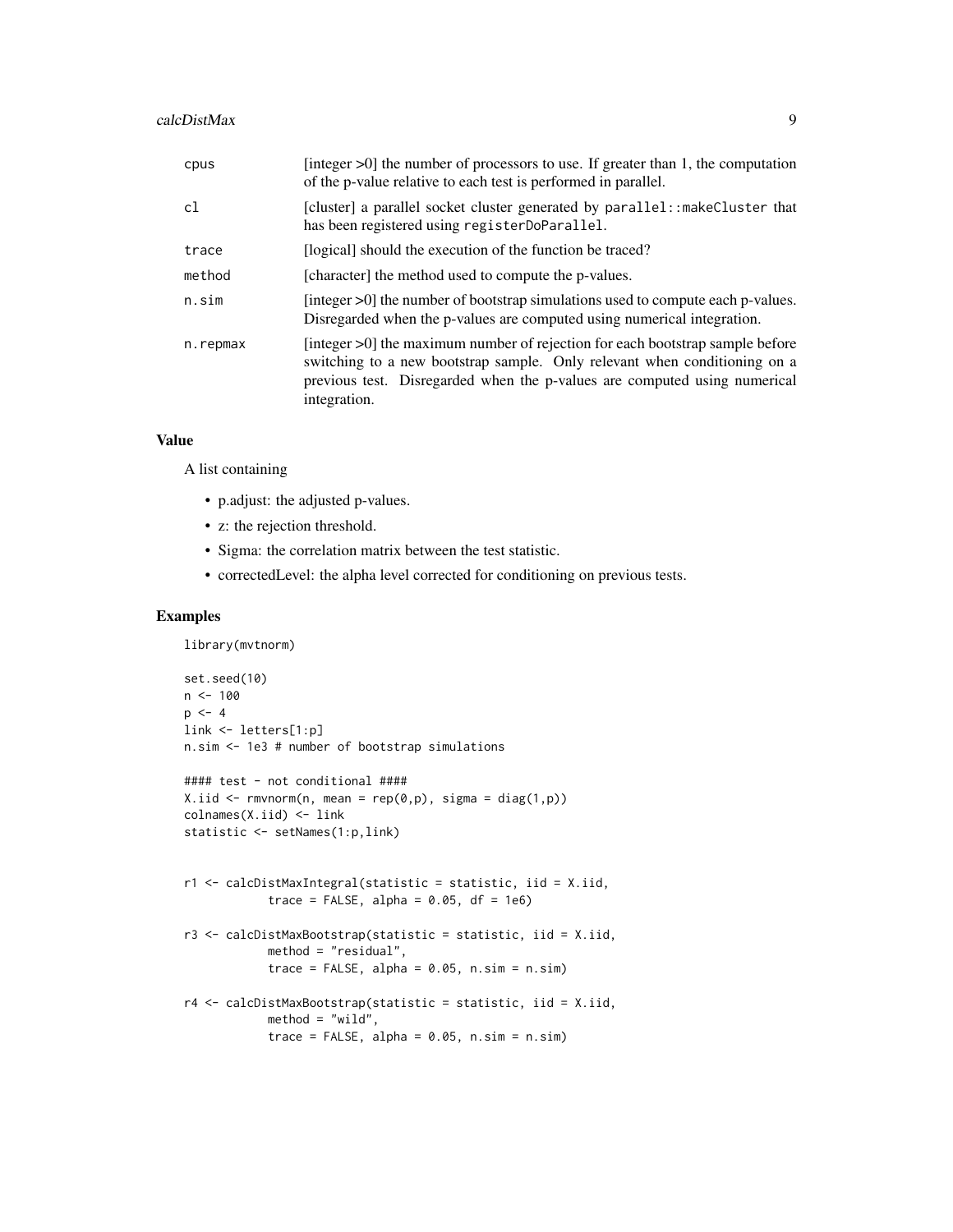```
rbind(integration = c(r1$p.addjust, quantile = r1$z),bootResidual = c(r3$p.addjust, quantile = r3$z),
     bootWild = c(r4\p.adjust, quantile = r4\2))
#### test - conditional ####
## Not run:
Z.iid \le rmvnorm(n, mean = rep(0,p+1), sigma = diag(1,p+1))
seqQuantile <- qmvnorm(p = 0.95, delta = rep(\theta,p+1), sigma = diag(1, p+1),
                    tail = "both.tails")$quantile
r1c <- calcDistMaxIntegral(statistic = statistic, iid = X.iid,
            iid.previous = Z.iid, quantile.previous = seqQuantile,
            trace = FALSE, alpha = 0.05, df = NULL)
r3c <- calcDistMaxBootstrap(statistic = statistic, iid = X.iid,
            iid.previous = Z.iid, quantile.previous = seqQuantile, method = "residual",
            trace = FALSE, alpha = 0.05, n.sim = n.sim)
r4c <- calcDistMaxBootstrap(statistic = statistic, iid = X.iid,
            iid.previous = Z.iid, quantile.previous = seqQuantile, method = "wild",
            trace = FALSE, alpha = 0.05, n.sim = n.sim)
rbind(integration = c(r1c$p.adjust, quantile = r1c$z),
      bootResidual = c(r3c$p.adjust, quantile = r3c$z),
     bootWild = c(r4c$p.addjust, quantile = r4c$z))## End(Not run)
```
calcType1postSelection

```
Compute the Type 1 Error After Selection [EXPERIMENTAL]
```
## **Description**

Compute the type 1 error after selection [EXPERIMENTAL].

```
calcType1postSelection(
  level,
  mu,
  Sigma,
  quantile.previous,
  distribution,
  df,
  n = 10,
  correct = TRUE,...
)
```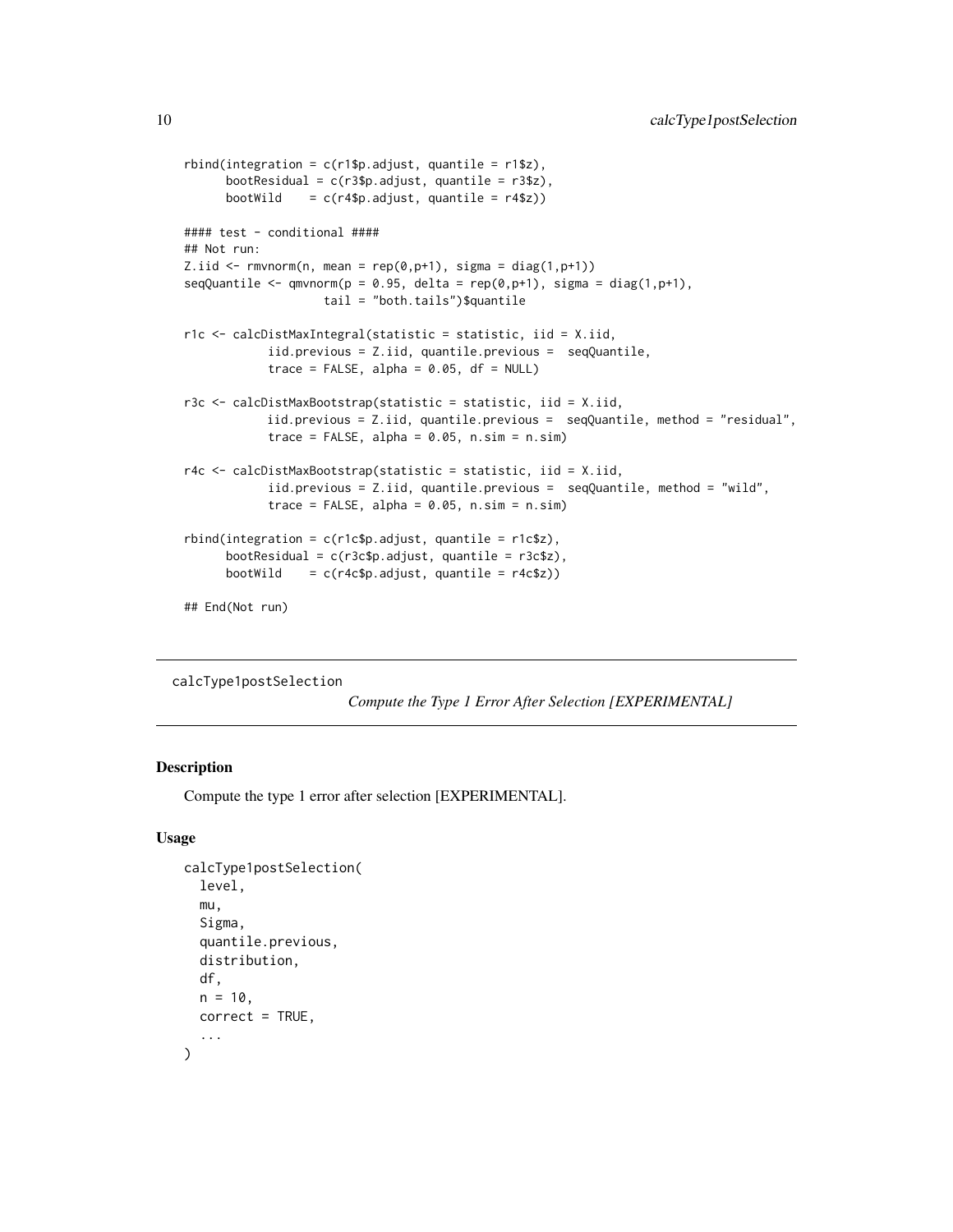## Arguments

| level             | [numeric 0-1] expected coverage.                                                                                                  |
|-------------------|-----------------------------------------------------------------------------------------------------------------------------------|
| mu                | [numeric vector] the expectation of the joint distribution of the test statistics                                                 |
| Sigma             | [matrix] the variance-covariance of the joint distribution of the test statistics.                                                |
| quantile.previous |                                                                                                                                   |
|                   | [numeric] significance quantile used at the previous step.                                                                        |
| distribution      | [character] distribution of the test statistics. Can be "pmvnorm" (normal distri-<br>bution) or "pvmt" (Student's t distribution) |
| df                | [integer $> 0$ ] the degree of freedom of the joint Student's t distribution. Only<br>used when distribution="pvmt".              |
| n                 | [integer $> 0$ ] number of points for the numerical integration                                                                   |
| correct           | [logical] if true, correct the level to account for previous testings.                                                            |
| $\cdots$          | arguments passed to intDensTri.                                                                                                   |

## Details

The number of tests at the current step (i.e. after selection) is assumed to be one less than the number of tests at the previous step (i.e. before selection).

Arguments mu and Sigma must contain the moments for the vector of test statistics before and after selection (in that order).

## Value

numeric the type 1 error.

### Author(s)

Brice Ozenne

## Examples

```
library(mvtnorm)
n < -350#### only 2 tests
Sigma \le rbind(c(1,0,0),c(0,1,1),c(0,1,1))
z2 <- qmvnorm(0.95, mean = rep(0,2), sigma = Sigma[1:2,1:2], tail = "both.tails")$quantile
## no selection since strong effect
mu < -c(10, 0, 0)calcType1postSelection(0.95, quantile.previous = z2, distribution = "gaussian",
                        mu = mu, Sigma = Sigma, correct = TRUE)
## strong selection
## Not run:
mu < -c(0, 0, 0)levelC <- calcType1postSelection(0.95, quantile.previous = z2, distribution = "gaussian",
```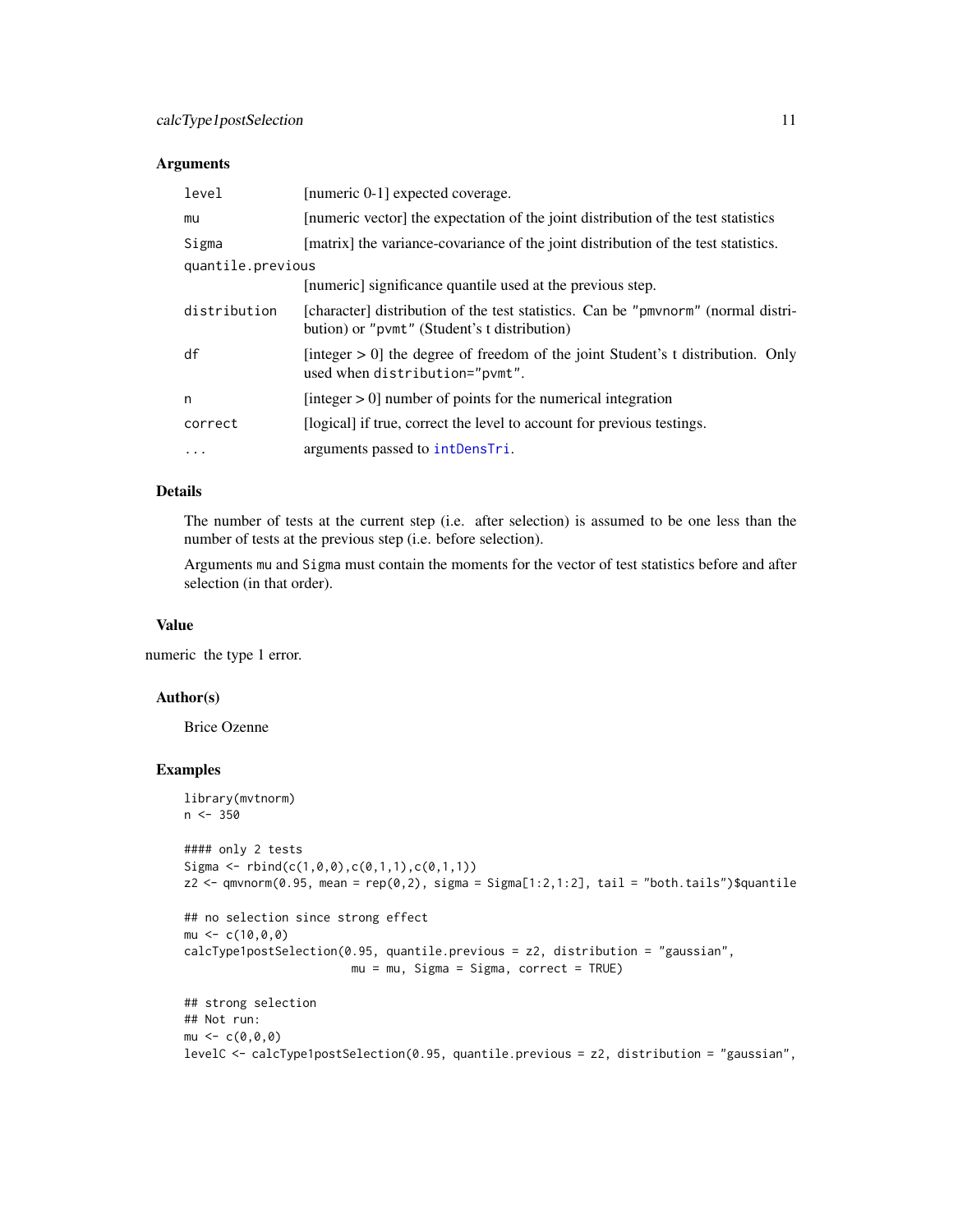```
mu = mu, Sigma = Sigma)
print(levelC) # more liberal than without selection
calcType1postSelection(levelC, quantile.previous = z2, distribution = "gaussian",
                         mu = mu, Sigma = Sigma, correct = FALSE)
## End(Not run)
#### 3 tests
Sigma \leq diag(1, 5, 5)Sigma[4,2] <- 1
Sigma[2,4] <- 1
Sigma[5,3] <- 1
Sigma[3,5] <- 1
z2 <- qmvnorm(0.95, mean = mu[1:3], sigma = Sigma[1:3,1:3], tails = "both.tails")$quantile
## no selection since strong effect
## Not run:
mu \leftarrow c(10, 0, 0, 0, 0)calcType1postSelection(0.95, quantile.previous = z2, distribution = "gaussian",
                         mu = mu, Sigma = Sigma, correct = TRUE)
## strong selection
mu \leftarrow c(0, 0, 0, 0, 0)levelC <- calcType1postSelection(0.95, quantile.previous = z2,
                         mu = mu, Sigma = Sigma, distribution = "gaussian")
calcType1postSelection(levelC, quantile.previous = z2, distribution = "gaussian",
                         mu = mu, Sigma = Sigma, correct = FALSE)
## End(Not run)
```
<span id="page-11-1"></span>calibrateType1 *Simulation Study Assessing Bias and Type 1 Error*

## Description

Perform a simulation study over one or several sample size to assess the bias of the estimate and the type 1 error of the Wald test and robust Wald test

```
calibrateType1(object, param, n.rep, ...)
## S3 method for class 'lvm'
calibrateType1(
  object,
  param,
  n.rep,
```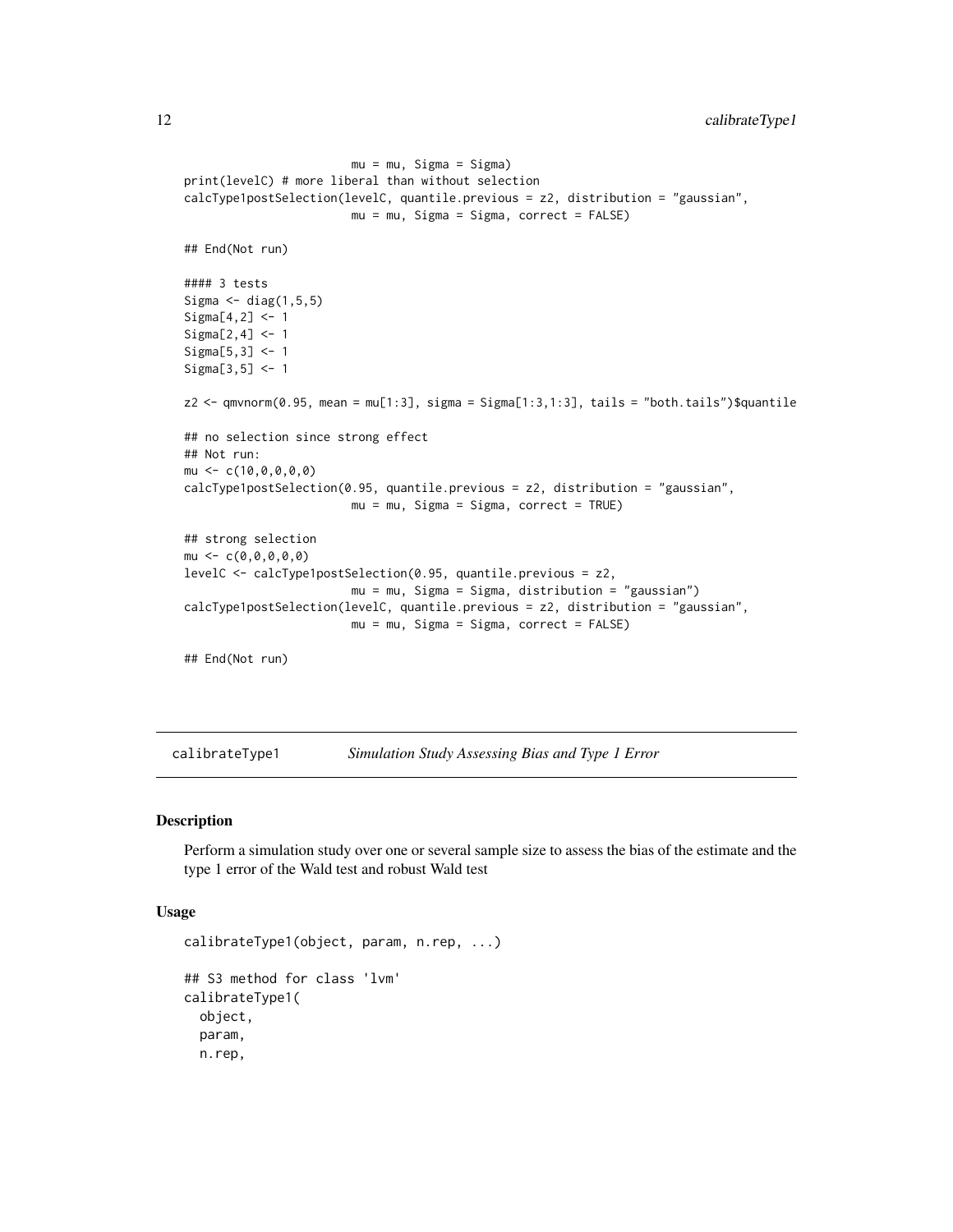```
n,
  correction = TRUE,
 warmup = NULL,null = NULL,F.test = FALSE,cluster = NULL,
  generative.object = NULL,
  generative.coef = NULL,
  true.coef = NULL,
 n. true = 1e+06,round.true = 2,
 bootstrap = FALSE,
 n.bootstrap = 1000,
  checkType1 = FALSE,
  checkType2 = FALSE,
  dir.save = NULL,
  label.file = NULL,
  seed = NULL,
 cpus = 1,trace = 2,
  ...
\mathcal{L}## S3 method for class 'lvmfit'
calibrateType1(
 object,
 param,
 n.rep,
 correction = TRUE,
 F.test = FALSE,bootstrap = FALSE,
 n.bootstrap = 1000,
  seed = NULL,
  trace = 2,
 cpus = 1,
  ...
\mathcal{L}
```

| object     | a 1 vm object defining the model to be fitted.                             |
|------------|----------------------------------------------------------------------------|
| param      | [character vector] names of the coefficient whose value will be tested.    |
| n.rep      | [integer, >0] number of simulations per sample size.                       |
| .          | [internal] Only used by the generic method.                                |
| n          | [integer vector, $>0$ ] sample size(s) considered in the simulation study. |
| correction | [logical] should the type 1 error after correction be computed?            |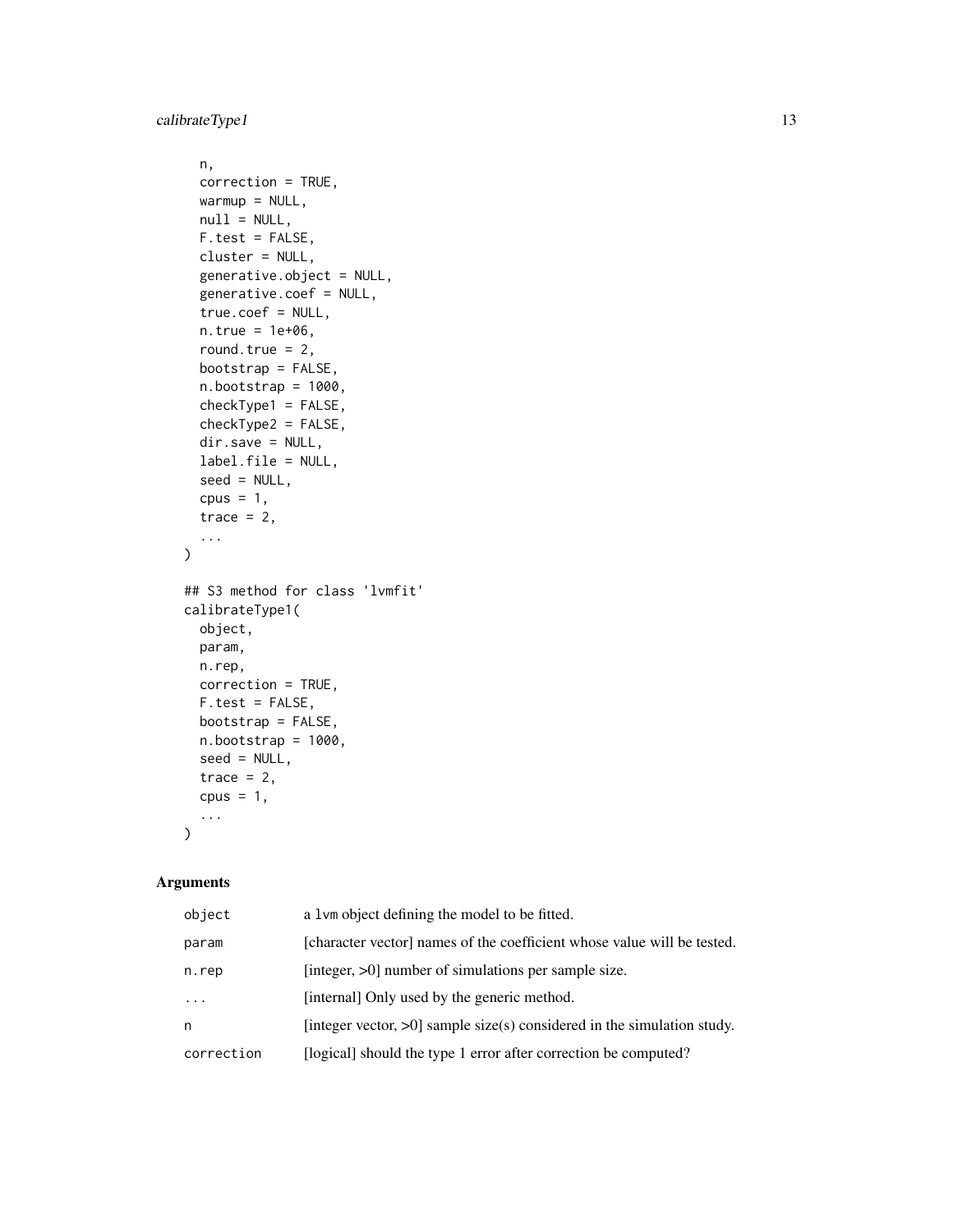| warmup            | [list of lvm] a list of lvm objects that will be sequentially fitted with for starting<br>values the parameter of the previous model in the list (if any). The parameters<br>of the final model of the list are used to initialize the fit of the model of interest<br>(i.e. object). |
|-------------------|---------------------------------------------------------------------------------------------------------------------------------------------------------------------------------------------------------------------------------------------------------------------------------------|
| null              | [numeric vector] vector of null hypotheses, one for each model coefficient. By<br>default a vector of 0.                                                                                                                                                                              |
| F.test            | [logical] should a multivariate Wald test be perform testing simultaneously all<br>the null hypotheses?                                                                                                                                                                               |
| cluster           | [integer vector] the grouping variable relative to which the observations are iid.<br>Will be passed to lava:: estimate.                                                                                                                                                              |
| generative.object |                                                                                                                                                                                                                                                                                       |
|                   | [lvm] object defining the statistical model generating the data.                                                                                                                                                                                                                      |
| generative.coef   |                                                                                                                                                                                                                                                                                       |
|                   | [name numeric vector] values for the parameters of the generative model. Can<br>also be NULL: in such a case the coefficients are set to default values decided by<br>lava (usually 0 or 1).                                                                                          |
| true.coef         | [name numeric vector] expected values for the parameters of the fitted model.                                                                                                                                                                                                         |
| n.true            | [integer, >0] sample size at which the estimated coefficients will be a reliable<br>approximation of the true coefficients.                                                                                                                                                           |
| round.true        | [integer, >0] the number of decimal places to be used for the true value of the<br>coefficients. No rounding is done if NULL.                                                                                                                                                         |
| bootstrap         | [logical] should bootstrap resampling be performed?                                                                                                                                                                                                                                   |
| n.bootstrap       | [integer, >0] the number of bootstrap sample to be used for each bootstrap.                                                                                                                                                                                                           |
| checkType1        | [logical] returns an error if the coefficients associated to the null hypotheses do<br>not equal 0.                                                                                                                                                                                   |
| checkType2        | [logical] returns an error if the coefficients associated to the null hypotheses<br>equal 0.                                                                                                                                                                                          |
| dir.save          | [character] path to the directory were the results should be exported. Can also<br>be NULL: in such a case the results are not exported.                                                                                                                                              |
| label.file        | [character] element to include in the file name.                                                                                                                                                                                                                                      |
| seed              | [integer, >0] seed value that will be set at the beginning of the simulation to<br>enable eproducibility of the results. Can also be NULL: in such a case no seed is<br>set.                                                                                                          |
| cpus              | [integer $>0$ ] the number of processors to use. If greater than 1, the simulations<br>are performed in parallel.                                                                                                                                                                     |
| trace             | [integer] should the execution of the function be trace. Can be 0, 1 or 2.                                                                                                                                                                                                            |

# Value

An object of class calibrateType1.

# Author(s)

Brice Ozenne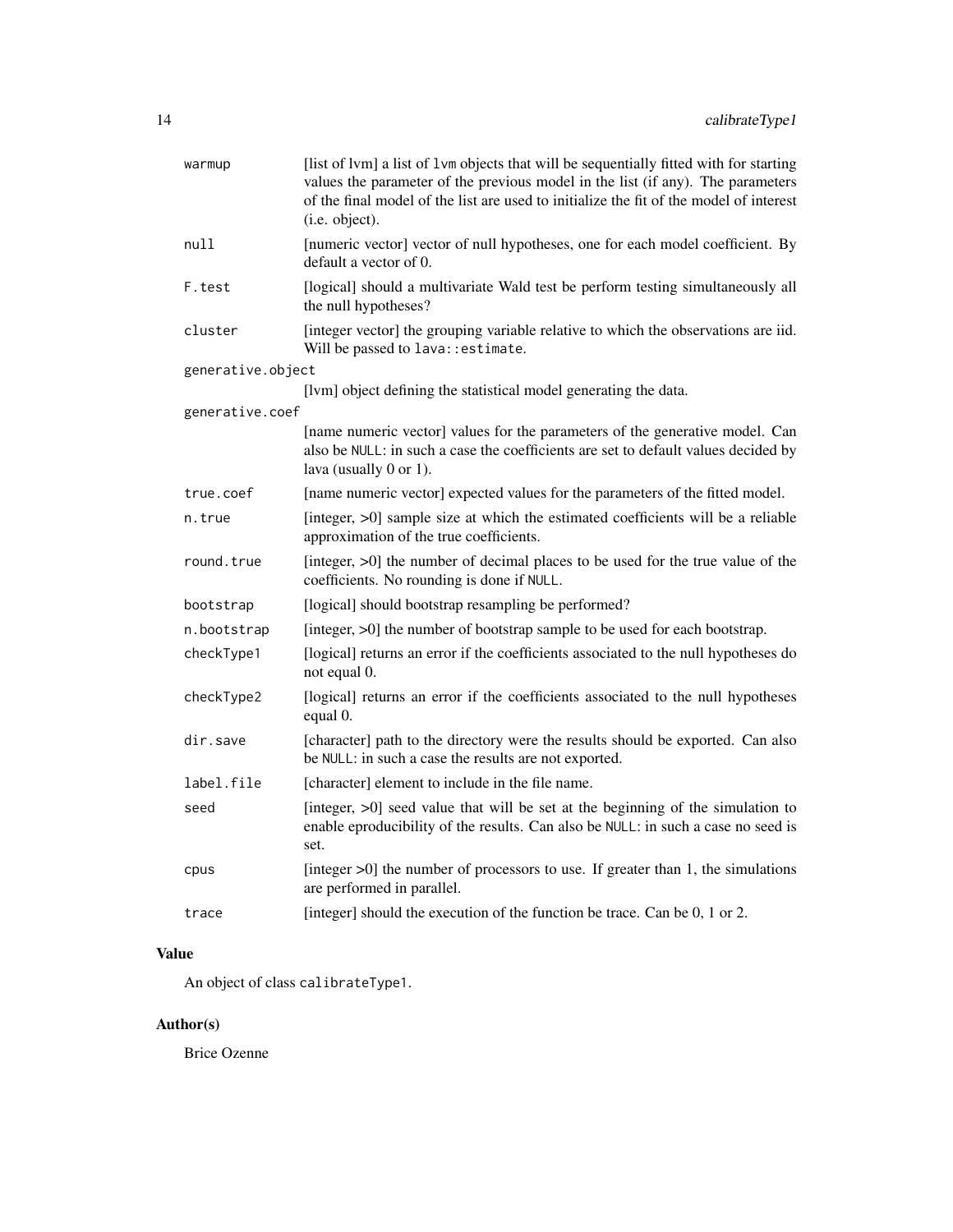#### <span id="page-14-0"></span>checkData 15

## See Also

link{autoplot.calibrateType1} for a graphical display of the bias or of the type 1 error.

#### Examples

```
## Not run:
#### simulate data ####
m.Sim <- lvm(c(Y1[mu1:sigma]~1*eta,
               Y2[mu2:sigma]~1*eta,
               Y3[mu3:sigma]~1*eta,
               eta~beta1*Group+beta2*Gender))
latent(m.Sim) <- ~eta
categorical(m.Sim, labels = c("M", "F")) <- ~Gender
d <- lava::sim(m.Sim, 1e2)
#### calibrate type 1 error on the estimated model ####
m <- lvm(Y1~eta,
         Y2~eta,
         Y3~eta,
         eta~Group+Gender)
e <- lava::estimate(m, data = d)
res <- calibrateType1(e, param = "eta~Group", n.rep = 100)
res <- calibrateType1(e, param = c("eta~Group","Y1~eta"), F.test = TRUE, n.rep = 100)
res <- calibrateType1(e, param = "eta~Group", n.rep = 100, cpus = 4)
summary(res)
## End(Not run)
```
checkData *Check that Validity of the Dataset*

## Description

Check whether the dataset can be used to fit the lvm object.

#### Usage

```
checkData(object, data, trace)
```

```
## S3 method for class 'lvm'
checkData(object, data, trace = TRUE)
```

| object | a 1 vm object.                                                   |
|--------|------------------------------------------------------------------|
| data   | [data.frame] the dataset used to obtain the object.              |
| trace  | [logical] when TRUE, the outcome of the check will be displayed. |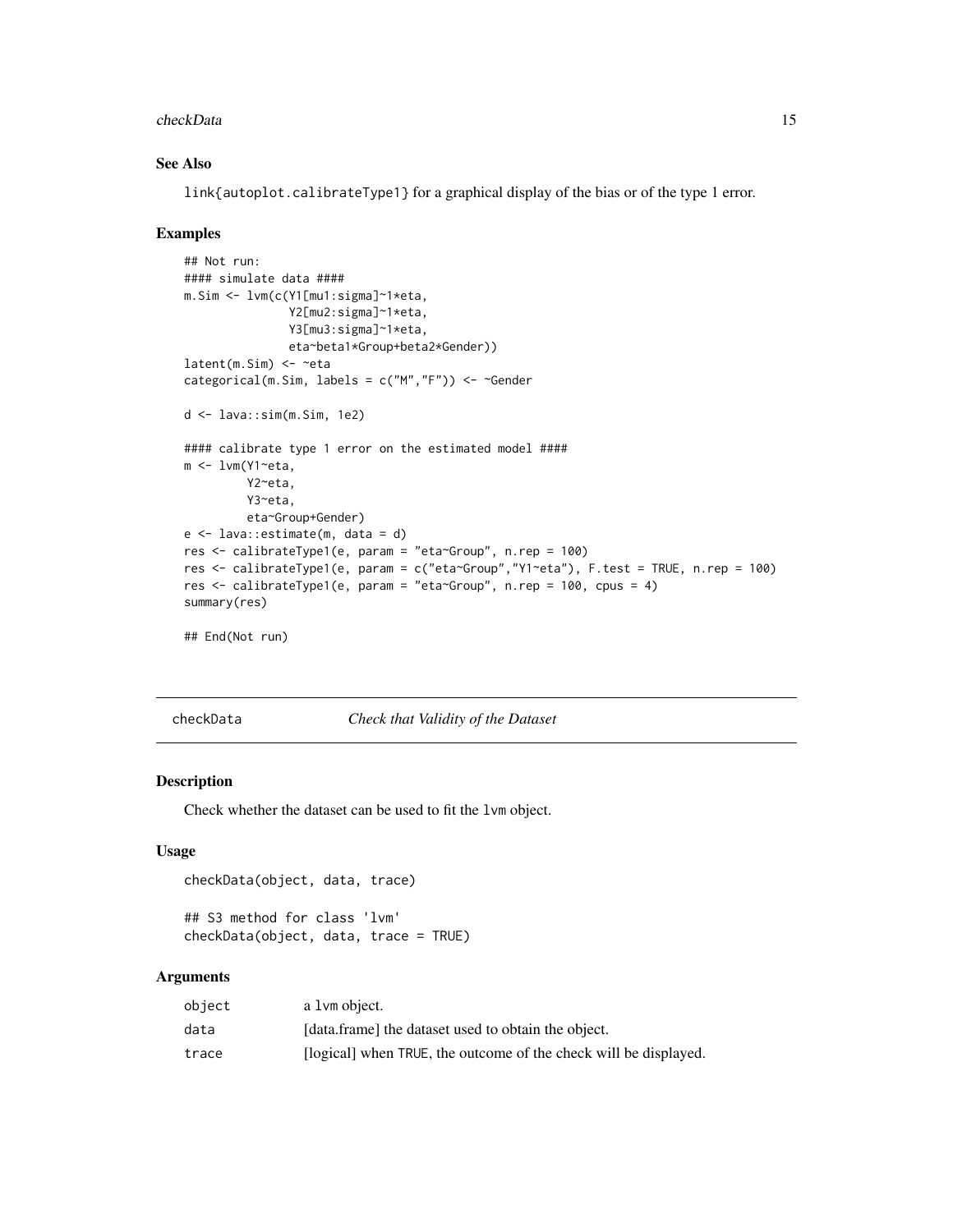# Value

Invisible TRUE or FALSE.

# Examples

```
m \leftarrow 1 \vee m()regression(m) <- c(y1,y2,y3)~u
regression(m) <- u~x
latent(m) <- ~u
d <- lava::sim(m,1e2)
try(checkData(m, data = d)) # return an error
checkData(m, data = d[, -4])try(checkData(m, data = d[, -(3:4)])) # return an error
```
clean *Simplify a lvm object*

# Description

Remove variables with no link.

# Usage

 $clean(x, ...)$ ## S3 method for class 'lvm'  $clean(x, rm.exo = TRUE, rm.endo = TRUE, rm.latent = TRUE, ...)$ 

| x         | lvm-object                                                            |
|-----------|-----------------------------------------------------------------------|
| $\cdots$  | additional arguments to lower level functions                         |
| rm.exo    | should exogenous variables with no links be removed from the object?  |
| rm.endo   | should endogenous variables with no links be removed from the object? |
| rm.latent | should latent variables with no links be removed from the object?     |

<span id="page-15-0"></span>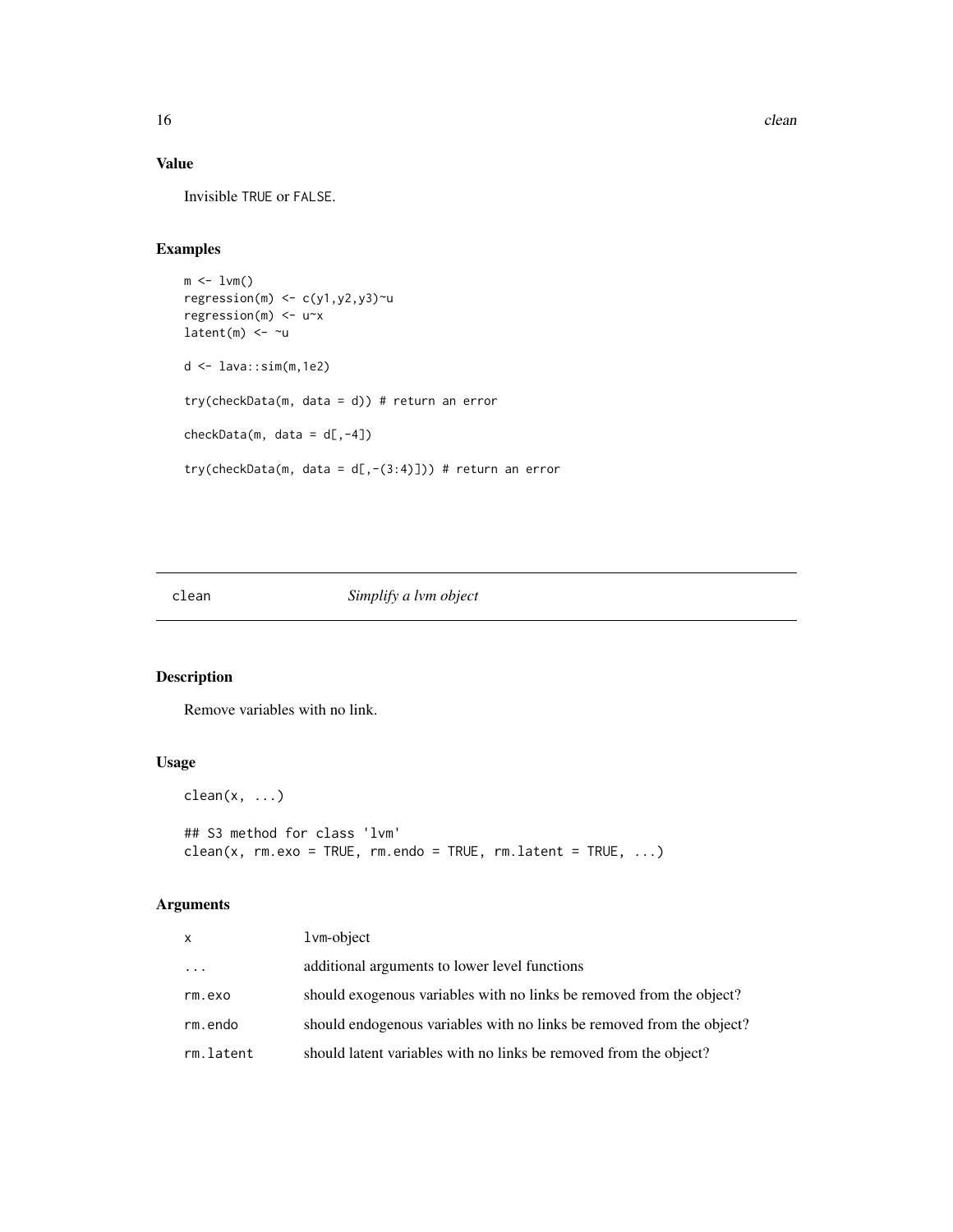# <span id="page-16-0"></span>coefByType 17

## Examples

```
m \leq -1vm()
m \leq regression(m, x=paste0("x",1:5), y="y1")
m \leq regression(m, x=paste0("x",1:5), y="y2")
covariance(m) <- y1~y2
cancel(m) \le y1 \sim x1
cancel(m) <- y2 - x1
clean(m)
m \le lvm(y1 \sim eta + x1, y2 \sim eta, y3 \sim eta + x2)
latent(m) <- ~eta
clean(m)
m
cancel(m) \le y1 \sim eta
cancel(m) <- y2 - eta
cancel(m) \le y3 \approx etaclean(m)
```
coefByType *Extract the Coefficient by Type*

#### Description

Extract specific types of coefficient from a 1vm object: covariance coefficient(s) (coefCov), extra parameter(s) (coefExtra), position in the list of models for each coefficient (coefIndexModel), intercept coefficient(s) (coefIntercept), coefficient(s) that are used as reference (coefRef), regression coefficient(s) (coefReg), variance coefficient(s) (coefVar).

```
coefCov(object, value, keep.var, ...)
## S3 method for class 'lvm'
coefCov(object, value = FALSE, keep.var = FALSE, ...)
## S3 method for class 'lvmfit'
coefCov(object, value = FALSE, keep.var = FALSE, ...)
## S3 method for class 'multigroup'
coefCov(object, value = FALSE, keep.var = FALSE, ...)
coefExtra(object, value, ...)
## S3 method for class 'lvm'
coefExtra(object, value = FALSE, ...)
```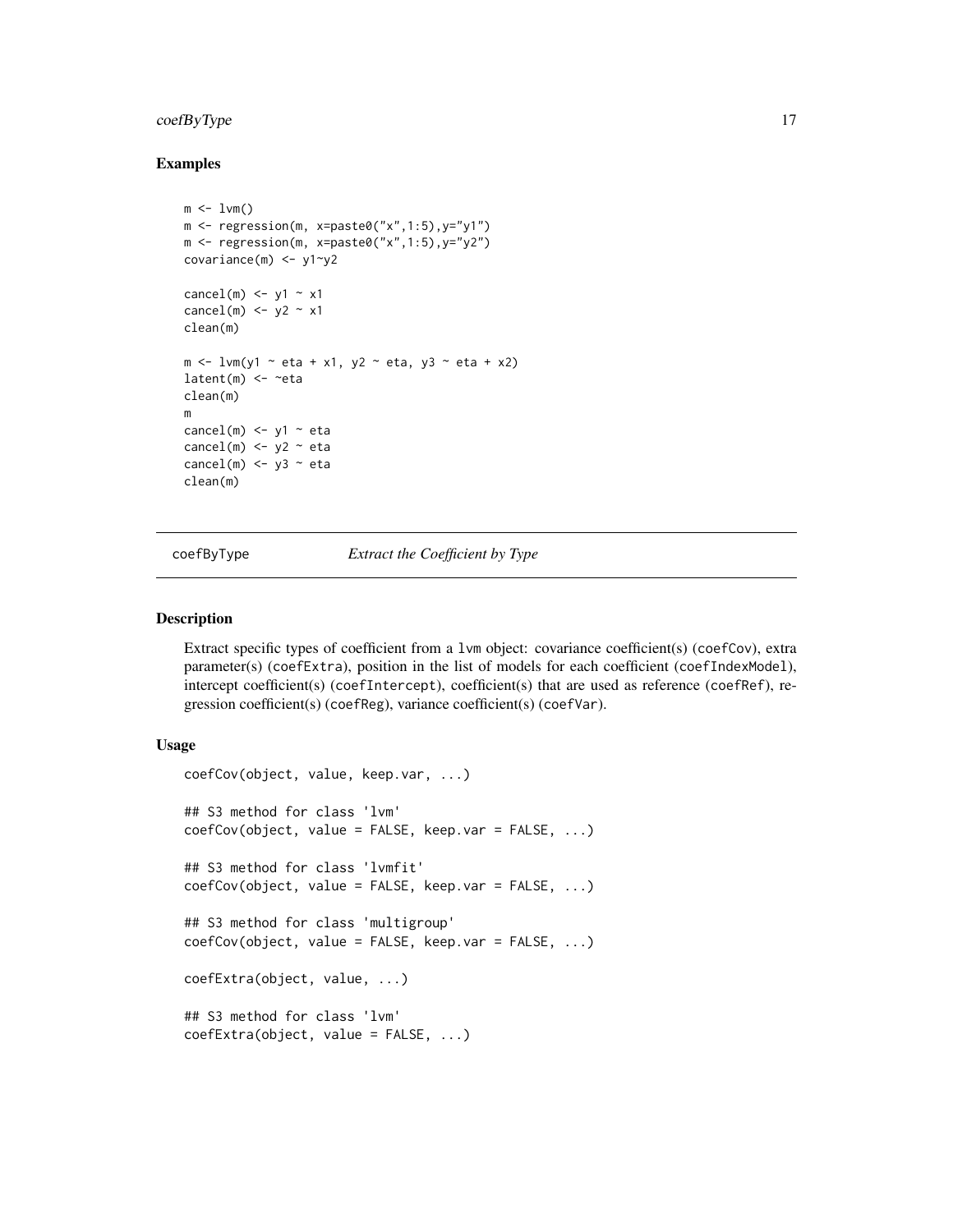```
## S3 method for class 'lvmfit'
coefExtra(object, value = FALSE, ...)
## S3 method for class 'multigroup'
coefExtra(object, value = FALSE, ...)
coefIndexModel(object, ...)
## S3 method for class 'lvm'
coefIndexModel(object, ...)
## S3 method for class 'lvmfit'
coefIndexModel(object, ...)
## S3 method for class 'multigroup'
coefIndexModel(object, ...)
## S3 method for class 'multigroupfit'
coefIndexModel(object, ...)
coefIntercept(object, value, ...)
## S3 method for class 'lvm'
coefIntercept(object, value = FALSE, ...)
## S3 method for class 'lvmfit'
coefIntercept(object, value = FALSE, ...)
## S3 method for class 'multigroup'
coefIntercept(object, value = FALSE, ...)
coefRef(object, value, ...)
## S3 method for class 'lvmfit'
coefRef(object, value = FALSE, ...)
coefReg(object, value, ...)
## S3 method for class 'lvm'
coefReg(object, value = FALSE, ...)
## S3 method for class 'lvmfit'
coefReg(object, value = FALSE, ...)
## S3 method for class 'multigroup'
coefReg(object, value = FALSE, ...)
coefVar(object, value, ...)
```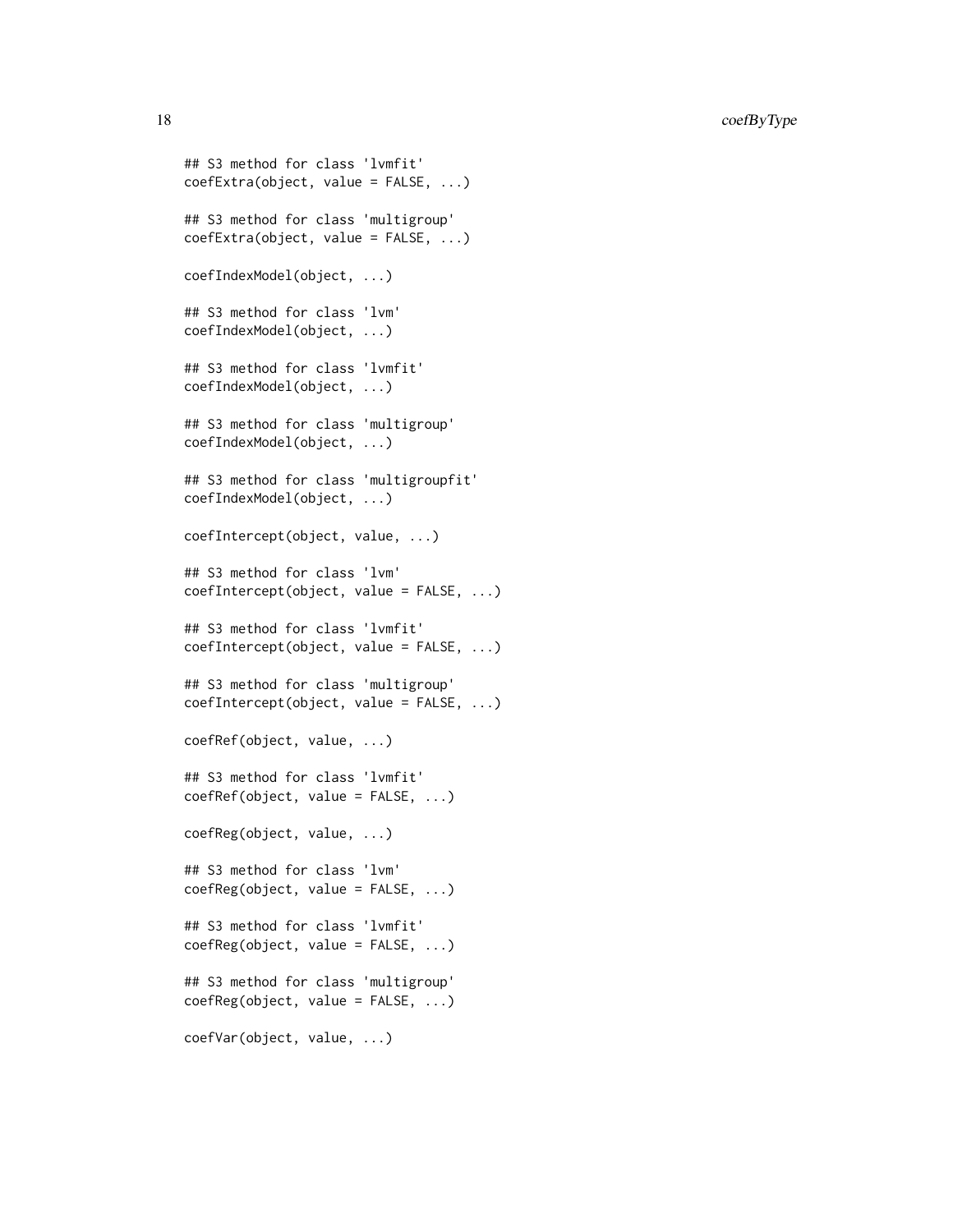```
## S3 method for class 'lvm'
coefVar(object, value = FALSE, ...)
## S3 method for class 'lvmfit'
coefVar(object, value = FALSE, ...)
## S3 method for class 'multigroup'
coefVar(object, value = FALSE, ...)
```
## Arguments

| object                  | a lym model or a fitted lym model                                            |
|-------------------------|------------------------------------------------------------------------------|
| value                   | should the name of the coefficient be returned? Else return the coefficients |
| keep.var                | should the variance coefficients be returned?                                |
| $\cdot$ $\cdot$ $\cdot$ | arguments to be passed to                                                    |

## Value

A vector containing the names of the positions of the coefficients.

#### Examples

```
#### regression ####
m <- lvm(Y~X1+X2)
e <- estimate(m, lava::sim(m, 1e2))
coefCov(m)
coefCov(m, value = TRUE)
coefCov(m, keep.var = TRUE)
coefCov(m, value = TRUE, keep.var = TRUE)
coefIndexModel(m)
coefIndexModel(e)
coefIntercept(m)
coefIntercept(m, value = TRUE)
coefReg(m)
coefReg(m, value = TRUE)
#### LVM ####
m \leq -1vm()
regression(m) \leq c(y1,y2,y3)\simu
regression(m) <- u~x1+x2
latent(m) <- ~u
covariance(m) <- y1~y2
m.Sim <- m
categorical(m.Sim, labels = c("a", "b", "c")) \le -x2
```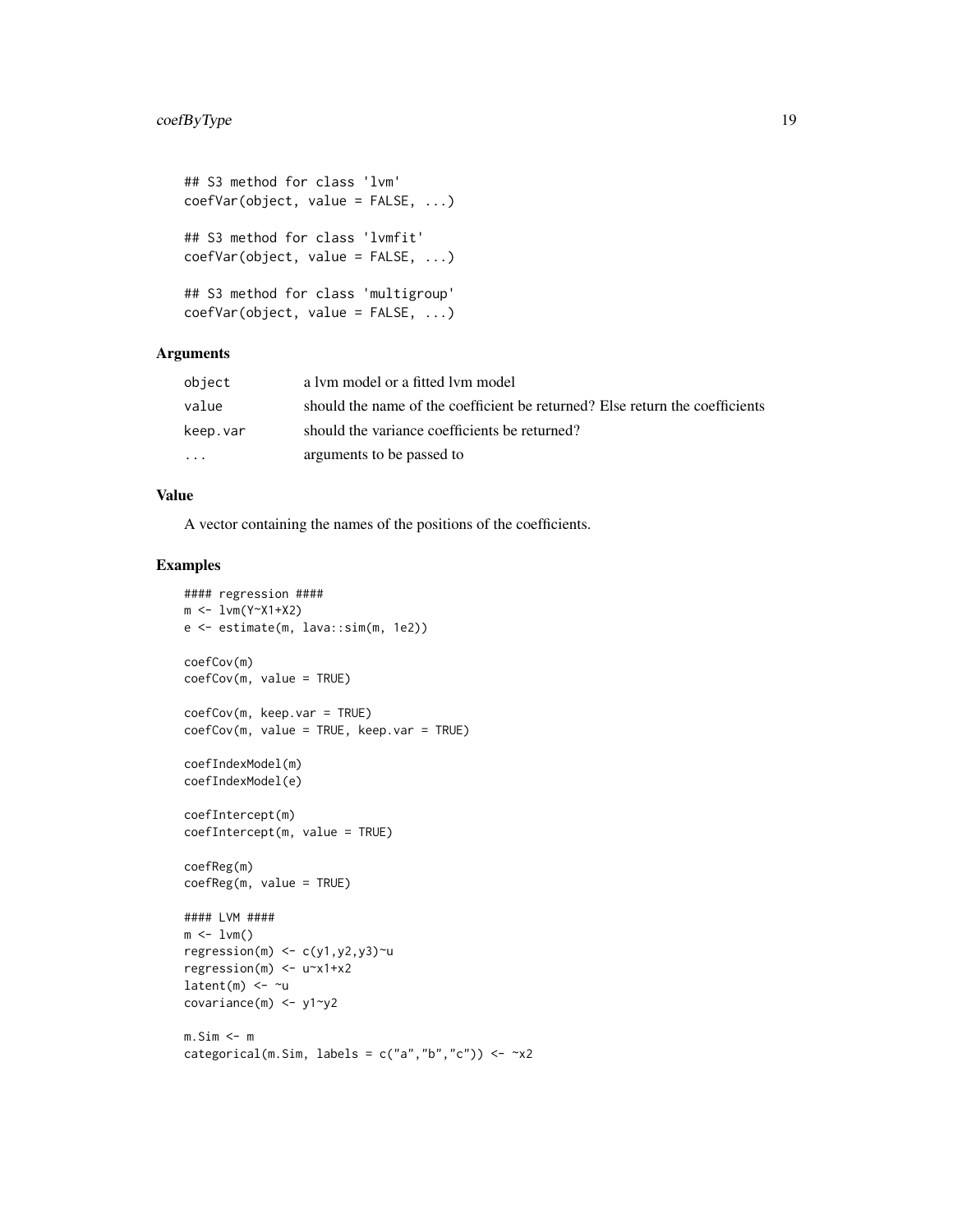```
e <- estimate(m, lava::sim(m.Sim, 1e2))
coefCov(m)
coefCov(m, value = TRUE)
coefCov(m, keep.var = TRUE)
coefCov(m, value = TRUE, keep.var = TRUE)
coefExtra(m)
coefIndexModel(m)
coefIndexModel(e)
## additional categorical variable
categorical(m, labels = as.character(1:3)) <- "X1"
coefExtra(m)
coefExtra(m, value = TRUE)
## additional categorical variable
categorical(m, labels = as.character(1:3)) <- "x1"
coefIntercept(m)
coefIntercept(m, value = TRUE)
coefIntercept(e)
coefReg(e, value = TRUE)
#### multigroup ####
m <- lvm(Y~X1+X2)
eG <- estimate(list(m,m), list(lava::sim(m, 1e2), lava::sim(m, 1e2)))
coefIndexModel(eG)
```
coefType *Extract the Type of Each Coefficient*

## Description

Extract the type of each coefficient of a lvm object.

```
coefType(object, as.lava, ...)
## S3 method for class 'lvm'
coeffype(object, as.lava = TRUE, data = NULL, ...)## S3 method for class 'lvmfit'
```
<span id="page-19-0"></span>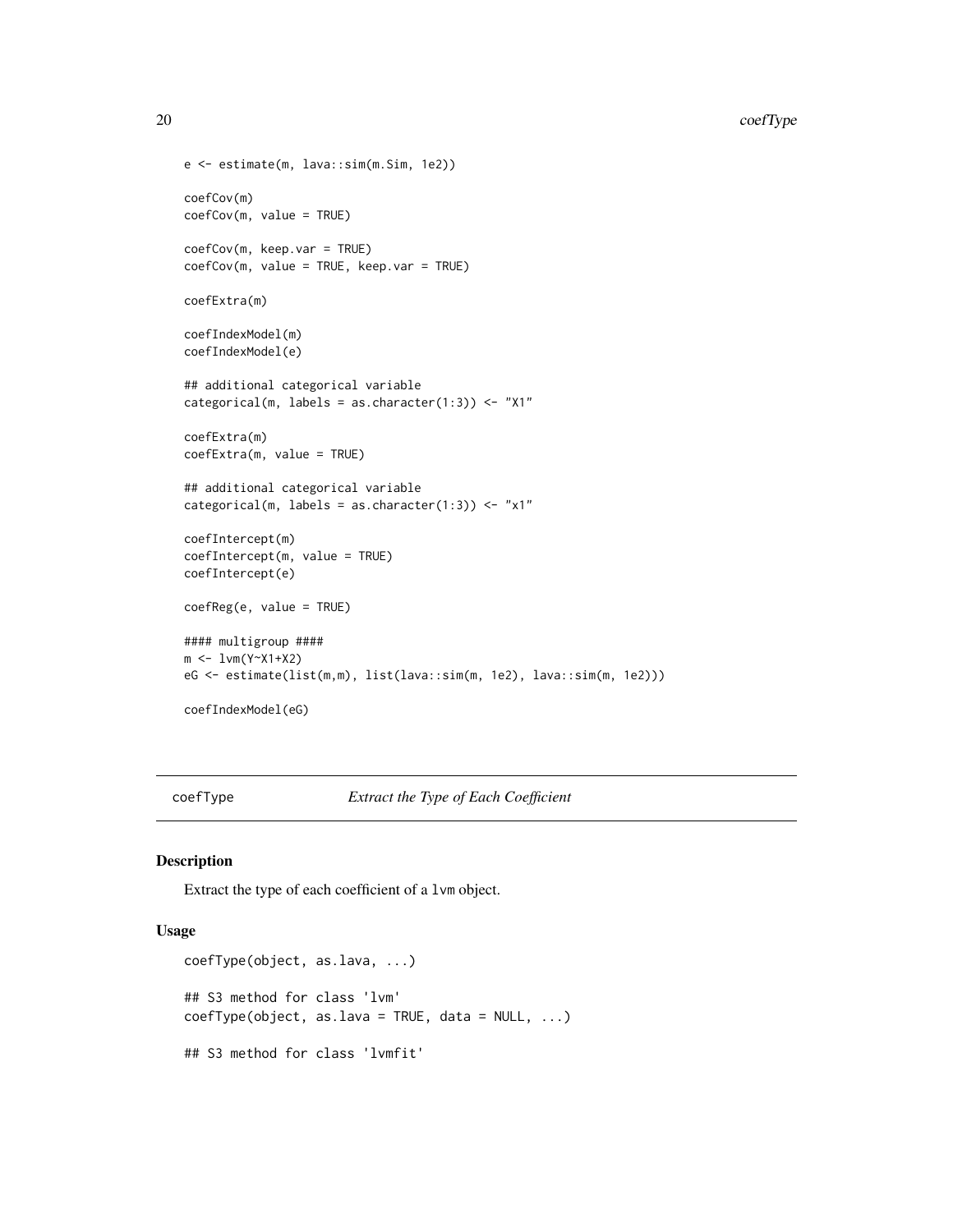#### coefType 21

```
coefType(object, as.lava = TRUE, ...)
## S3 method for class 'multigroup'
coefType(object, as.lava = TRUE, ...)
```
## Arguments

| object    | a lym or lymfit object.                                                         |
|-----------|---------------------------------------------------------------------------------|
| as.lava   | [ $logical$ ] export the type of coefficients mimicking $lava::coef$ .          |
| $\ddotsc$ | arguments to be passed to lava:: coef                                           |
| data      | [data.frame, optional] the dataset. Help to identify the categorical variables. |

## Details

A lvm can be written as a measurement model:

$$
Y_i = \nu + \Lambda \eta_i + K X_i + \epsilon_i
$$

and a structural model:

 $\eta_i = \alpha + B\eta_i + \Gamma X_i + \zeta_i$ 

where  $\Psi$  is the variance covariance matrix of the residuals  $\zeta$ and  $\Sigma$  is the variance covariance matrix of the residuals  $\epsilon$ .

coefType either returns the Latin/Greek letter corresponding to the coefficients or it groups them:

- intercept:  $\nu$  and  $\alpha$ .
- regression:  $\Lambda$ ,  $K$ ,  $B$ , and  $\Gamma$ .
- covariance: extra-diagonal terms of  $\Sigma$  and  $\Psi$ .
- variance: diagonal of  $\Sigma$  and  $\Psi$ .

A link denotes a relationship between two variables. The coefficient are used to represent the strength of the association between two variable, i.e. the strength of a link. A coefficient may corresponds to the strength of one or several link.

#### Value

coefType returns a data.frame when as.lava=FALSE:

- name: name of the link
- Y: outcome variable
- X: regression variable in the design matrix (could be a transformation of the original variables, e.g. dichotomization).
- data: original variable
- type: type of link
- value: if TRUE, the value of the link is set and not estimated.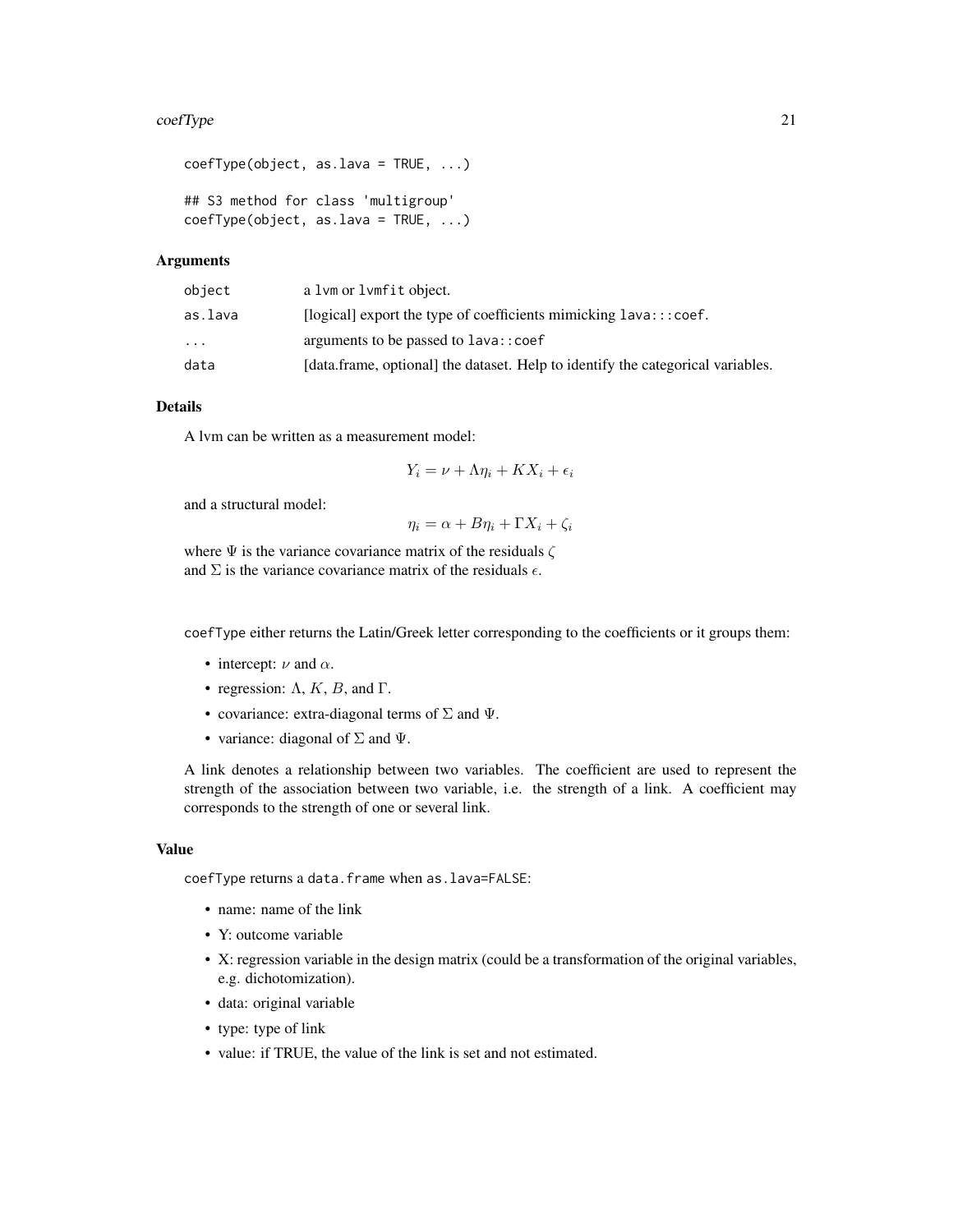- marginal: if TRUE, the value of the link does not impact the estimation.
- detail: a more detailed description of the type of link (see the details section)
- lava: name of the coefficient in lava

When as.lava=TRUE, coefType returns a named vector containing the type of each coefficient.

#### Examples

```
#### regression ####
m <- lvm(Y~X1+X2)
e <- estimate(m, lava::sim(m, 1e2))
coefType(m)
coefType(e)
#### LVM ####
m \leq -1vm()
regression(m) \leq c(y1,y2,y3)~u
regression(m) <- u~x1+x2
latent(m) <- ~u
covariance(m) <- y1~y2
m.Sim \leq mcategorical(m.Sim, labels = c("a", "b", "c")) \le -x2e <- estimate(m, lava::sim(m.Sim, 1e2))
coefType(m)
coefType(e)
## additional categorical variables
categorical(m, labels = as.character(1:3)) <- "X1"
coefType(m, as.lava = FALSE)
#### LVM with constrains ####
m <- lvm(c(Y1~0+1*eta1,Y2~0+1*eta1,Y3~0+1*eta1,
          Z1~0+1*eta2,Z2~0+1*eta2,Z3~0+1*eta2))
latent(m) \leftarrow \text{}'etal + eta2e <- estimate(m, lava::sim(m,1e2))
coefType(m)
coefType(e)
#### multigroup ####
m <- lvm(Y~X1+X2)
eG <- estimate(list(m,m), list(lava::sim(m, 1e2), lava::sim(m, 1e2)))
coefType(eG)
```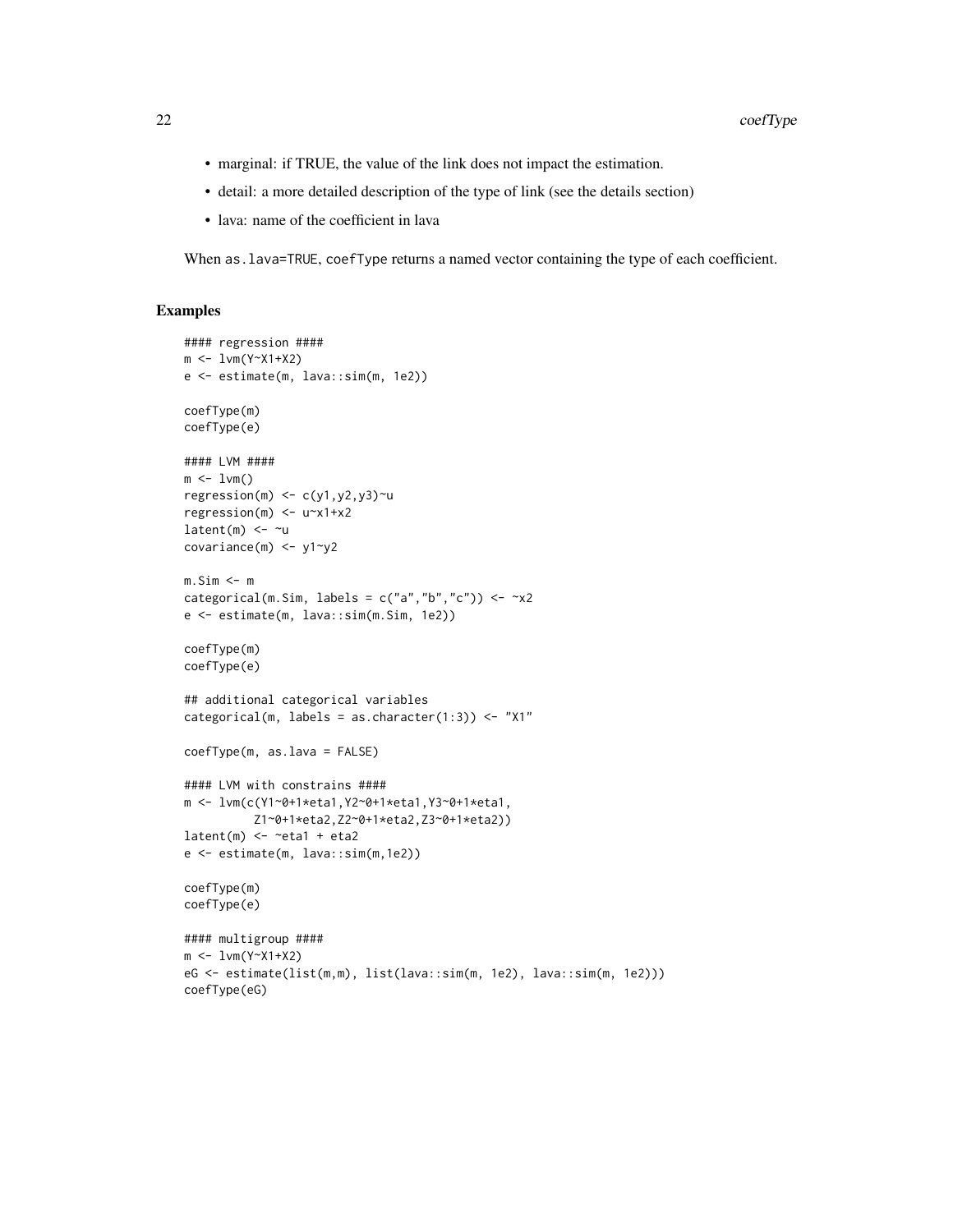<span id="page-22-0"></span>combineFormula *Combine formula*

## Description

Combine formula by outcome

#### Usage

```
combineFormula(ls.formula, as.formula = TRUE, as.unique = FALSE)
```
## Arguments

| ls.formula | a list of formula                                                                |
|------------|----------------------------------------------------------------------------------|
| as.formula | should a list of formula be returned. Otherwise it will be a list of characters. |
| as.unique  | should regressors appears at most once in the formula                            |

## Examples

```
combineFormula(list(Y~X1,Y~X3+X5,Y1~X2))
lava.options(symbols = c("~",","),combineFormula(list("Y~X1","Y~X3+X5","Y1~X2"))
lava.options(symbols = c("<-","<->"))
combineFormula(list("Y<-X1","Y<-X3+X5","Y1<-X2"))
combineFormula(list(Y~X1,Y~X3+X1,Y1~X2))
combineFormula(list(Y~X1,Y~X3+X1,Y1~X2), as.formula = FALSE)
combineFormula(list(Y~X1,Y~X3+X1,Y1~X2), as.unique = TRUE)
lava.options(symbols = c("~", "~~"))
```

```
combineFormula(list("Y~X1","Y~X3","Y1~X2"))
```
compare2 *Test Linear Hypotheses with small sample correction*

## Description

Test Linear Hypotheses using a multivariate Wald statistic. Similar to lava::compare but with small sample correction.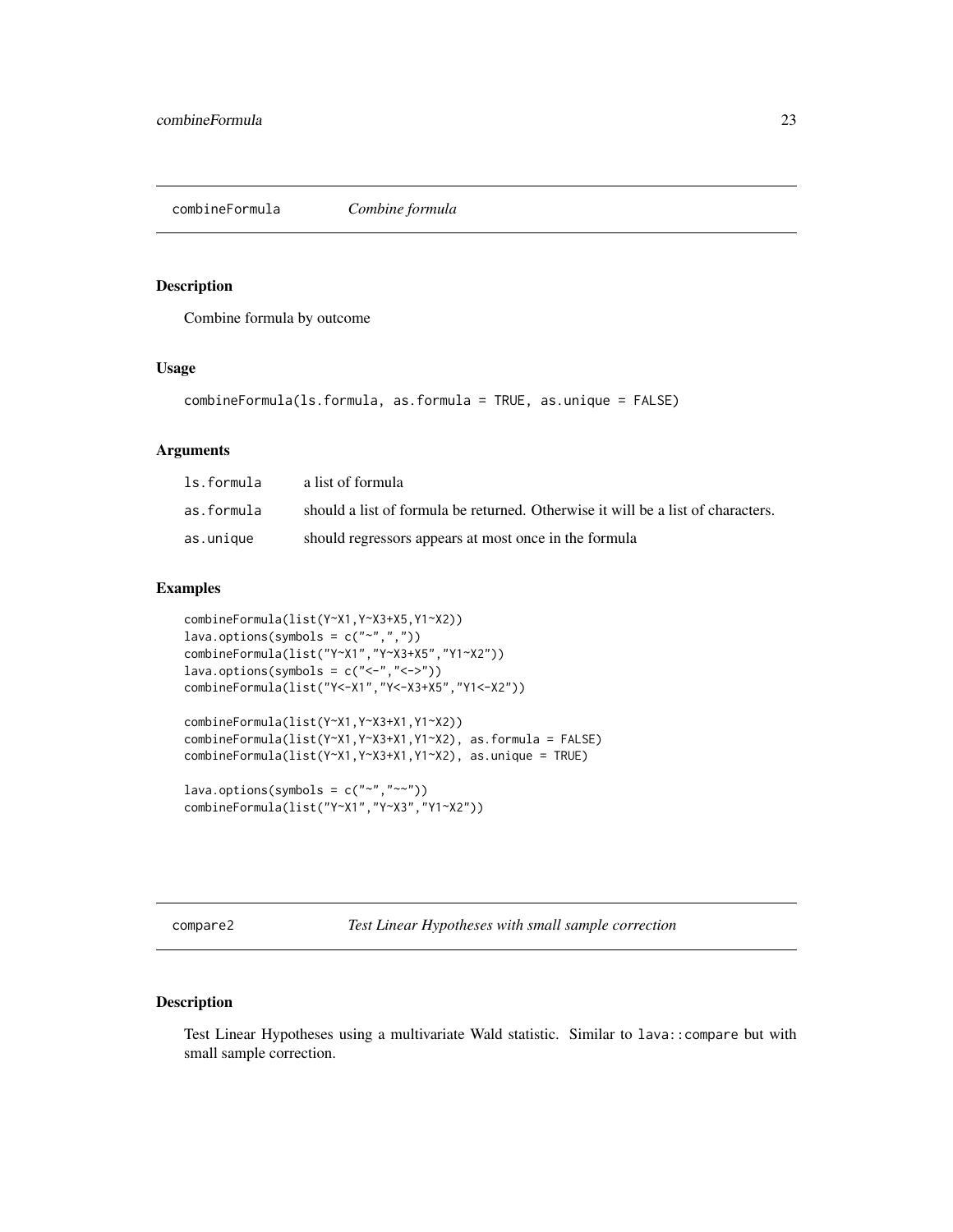### Usage

```
compare2(object, df, bias.correct, ...)
## S3 method for class 'lm'
compare2(object, df = TRUE, bias.correct = TRUE, ...)## S3 method for class 'gls'
compare2(object, df = TRUE, bias.correct = TRUE, cluster = NULL, ...)## S3 method for class 'lme'
compare2(object, df = TRUE, bias.correct = TRUE, ...)## S3 method for class 'lvmfit'
compare2(object, df = TRUE, bias.correct = TRUE, cluster = NULL, ...)## S3 method for class 'lm2'
compare2(object, ...)
## S3 method for class 'gls2'
compare2(object, ...)
## S3 method for class 'lme2'
compare2(object, ...)
## S3 method for class 'lvmfit2'
compare2(object, ...)
.compare2(
 object,
 par = NULL,contrast = NULL,
 null = NULL,rhs = NULL,
  robust = FALSE,cluster = NULL,
 df = object$sCorrect$args$df,
 as.lava = TRUE,F.test = TRUE,level = 0.95\mathcal{L}
```
#### Arguments

object an object that inherits from lm/gls/lme/lvmfit. df [logical] should the degree of freedoms of the Wald statistic be computed using the Satterthwaite correction? Otherwise the degree of freedoms are set to Inf, i.e. a normal distribution is used instead of a Student's t distribution when computing the p-values.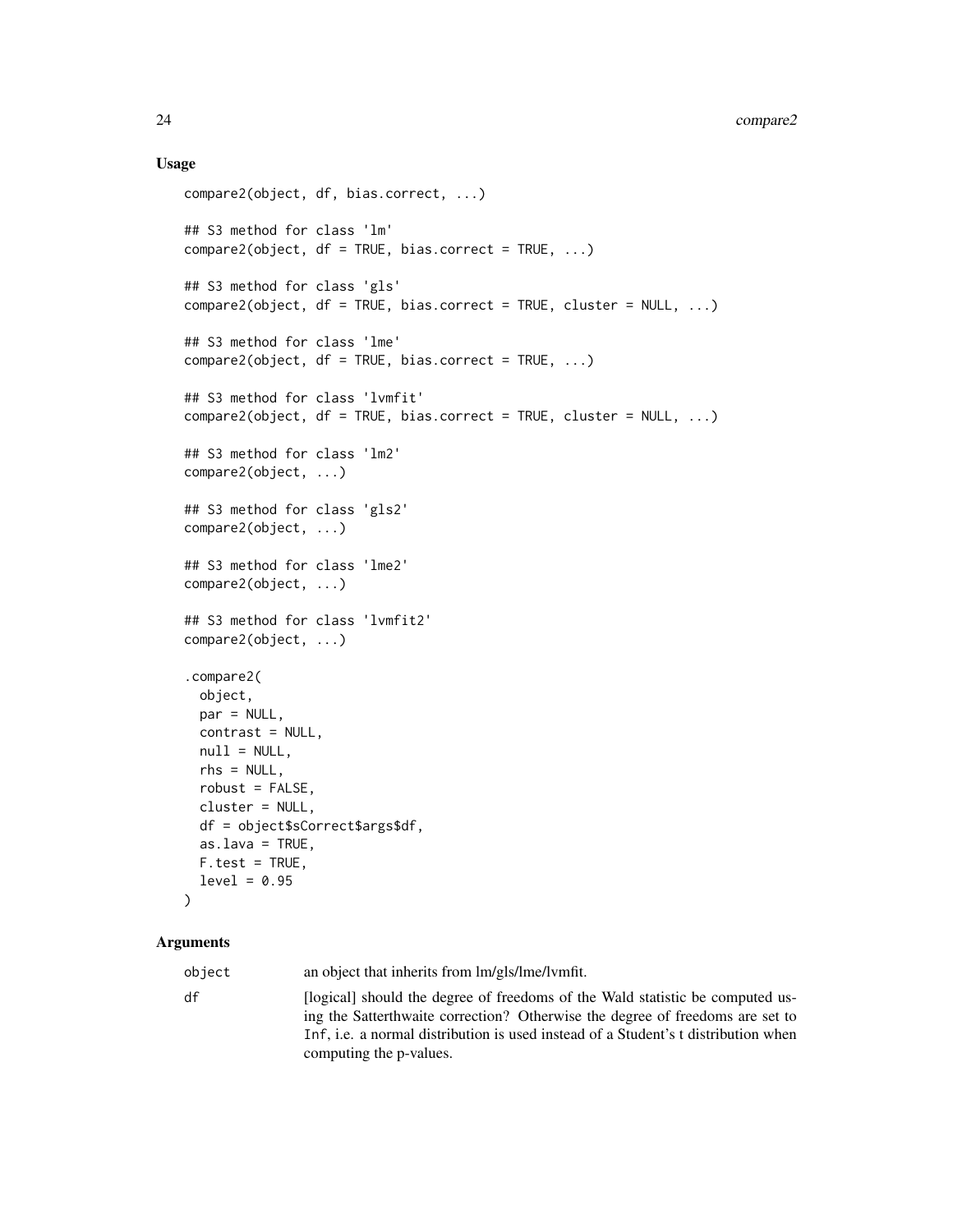#### compare2 25

| bias.correct | [logical] should the standard errors of the coefficients be corrected for small<br>sample bias? Argument passed to sCorrect. |
|--------------|------------------------------------------------------------------------------------------------------------------------------|
| $\cdot$      | [internal] only used by the generic method.                                                                                  |
| cluster      | [integer vector] the grouping variable relative to which the observations are iid.                                           |
| par          | [vector of characters] expression defining the linear hypotheses to be tested. See<br>the examples section.                  |
| contrast     | [matrix] a contrast matrix defining the left hand side of the linear hypotheses to<br>be tested.                             |
| null, rhs    | [vector] the right hand side of the linear hypotheses to be tested.                                                          |
| robust       | [logical] should the robust standard errors be used instead of the model based<br>standard errors?                           |
| as.lava      | [logical] should the output be similar to the one return by lava: : compare?                                                 |
| F.test       | [logical] should a joint test be performed?                                                                                  |
| level        | [numeric 0-1] the confidence level of the confidence interval.                                                               |

## Details

The par argument or the arguments contrast and null (or equivalenty rhs) specify the set of linear hypotheses to be tested. They can be written:

 $contrast * \theta = null$ 

where  $\theta$  is the vector of the model coefficients.

The par argument must contain expression(s) involving the model coefficients. For example "beta = 0" or c("-5\*beta + alpha = 3","-alpha") are valid expressions if alpha and beta belong to the set of model coefficients. A contrast matrix and the right hand side will be generated inside the function.

When directly specified, the contrast matrix must contain as many columns as there are coefficients in the model (mean and variance coefficients). Each hypothesis correspond to a row in the contrast matrix.

The null vector should contain as many elements as there are row in the contrast matrix.

Argument rhs and null are equivalent. This redondance enable compatibility between lava::compare, compare2, multcomp::glht, and glht2.

# Value

If as.lava=TRUE an object of class htest. Otherwise a data.frame object.

### See Also

[createContrast](#page-26-1) to create contrast matrices. [sCorrect](#page-63-1) to pre-compute quantities for the small sample correction.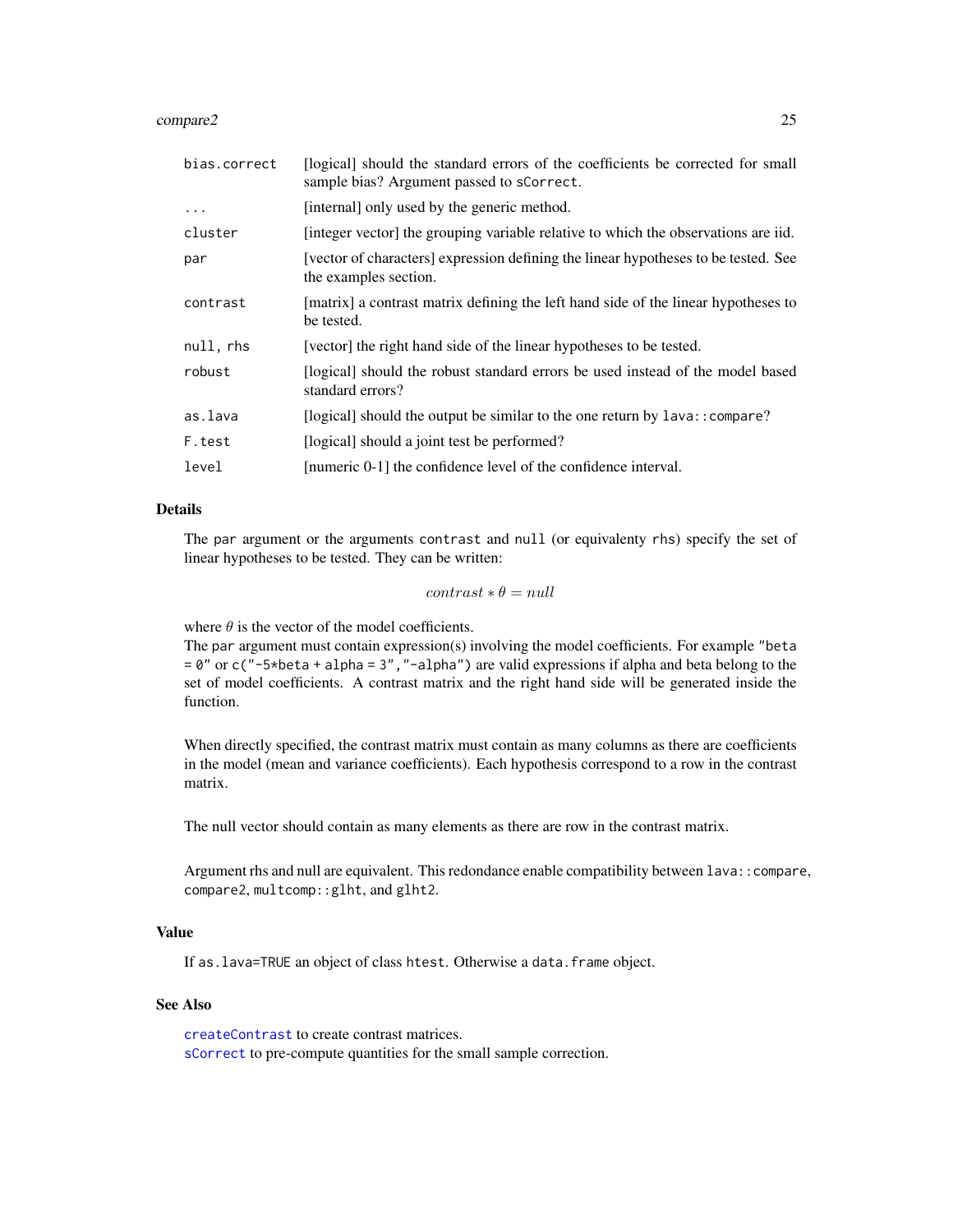## Examples

```
#### simulate data ####
set.seed(10)
mSim <- lvm(Y~0.1*X1+0.2*X2)
categorical(mSim, labels = c("a", "b", "c")) \leftarrow \left. \sim \right. \right. \times 1transform(mSim, Id - Y) <- function(x){1:NROW(x)}
df.data <- lava::sim(mSim, 1e2)
#### with lm ####
## direct use of compare2
e.lm <- lm(Y~X1+X2, data = df.data)
anova(e.lm)
compare2(e.lm, par = c("X1b=0","X1c=0"))
## or first compute the derivative of the information matrix
sCorrect(e.lm) <- TRUE
## and define the contrast matrix
C \leq createContrast(e.lm, par = c("X1b=0","X1c=0"), add.variance = TRUE)
## run compare2
compare2(e.lm, contrast = C$contrast, null = C$null)
compare2(e.lm, contrast = C$contrast, null = C$null, robust = TRUE)
#### with gls ####
library(nlme)
e.gls \leq gls(Y~X1+X2, data = df.data, method = "ML")
## first compute the derivative of the information matrix
sCorrect(e.gls, cluster = 1:NROW(df.data)) <- TRUE
compare2(e.gls, par = c("5*X1b+2*X2 = 0","(Intercept) = 0"))
#### with lvm ####
m <- lvm(Y~X1+X2)
e.lvm <- estimate(m, df.data)
compare2(e.lvm, par = c("-Y","Y~X1b+Y~X1c"))
compare2(e.lvm, par = c("-Y","Y~X1b+Y~X1c"), robust = TRUE)
```
convFormulaCharacter *formula character conversion*

## Description

Conversion of formula into character string or vice versa

```
formula2character(f, type = "formula")
```
<span id="page-25-0"></span>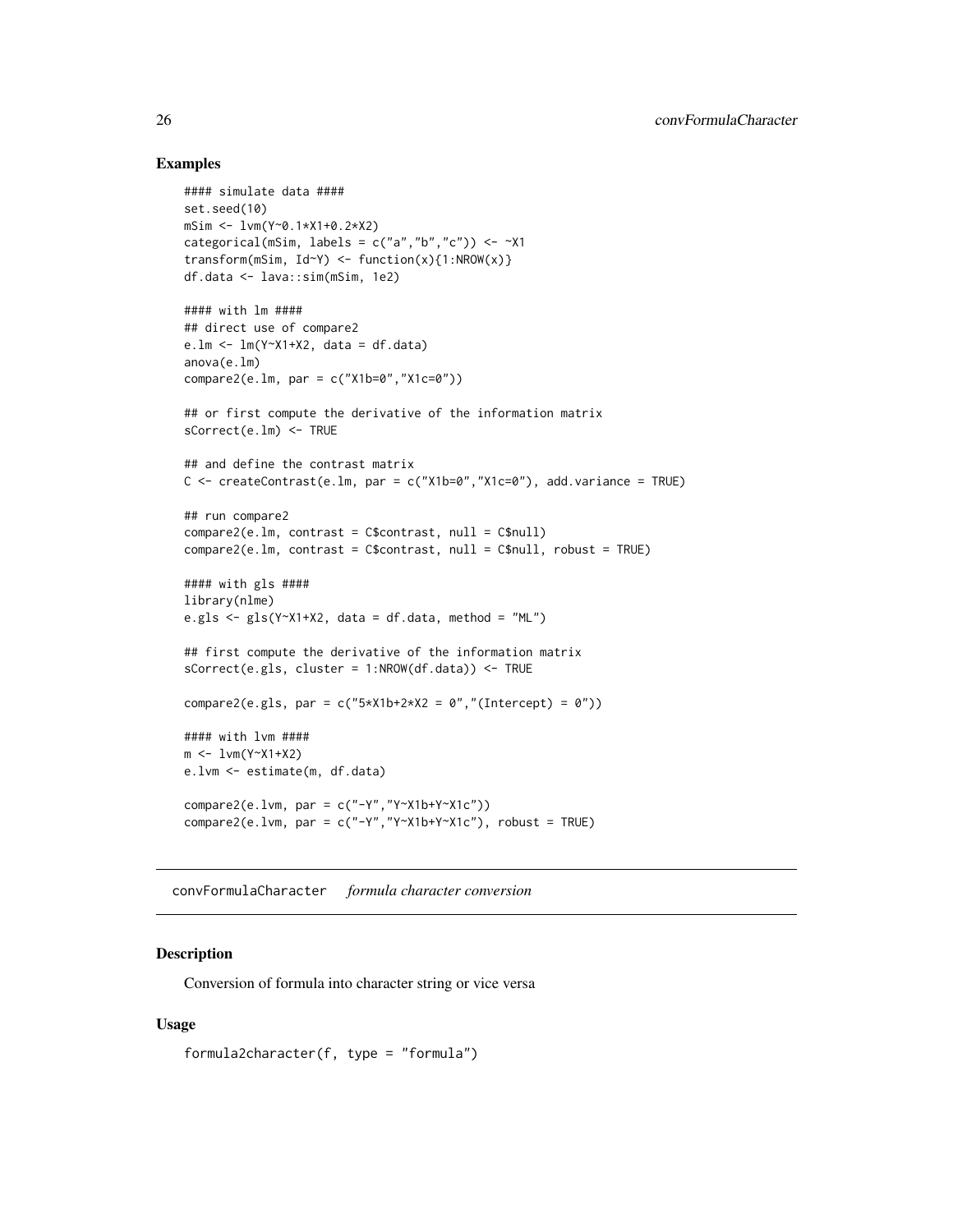## <span id="page-26-0"></span>createContrast 27

#### Arguments

| $\mathbf{f}$ | a formula.                                                                                                   |
|--------------|--------------------------------------------------------------------------------------------------------------|
| type         | should the normal formula operator be used ("formula") or the one of lava.option<br>("symbols" or "symbol"). |

## Examples

```
formula2character(Y1~X1+X2)
formula2character(Y1~X1+X2, type = "symbols")
```
<span id="page-26-1"></span>

|--|

## Description

Returns a contrast matrix corresponding an object. The contrast matrix will contains the hypotheses in rows and the model coefficients in columns.

```
createContrast(object, ...)
## S3 method for class 'character'
createContrast(
 object,
 name.param,
  diff.first = FALSE,
  add.rowname = TRUE,
  rowname.rhs = TRUE,
  ...
\lambda## S3 method for class 'lm'
createContrast(object, par, add.variance, ...)
## S3 method for class 'gls'
createContrast(object, par, add.variance, ...)
## S3 method for class 'lme'
createContrast(object, par, add.variance, ...)
## S3 method for class 'lvmfit'
createContrast(object, par = NULL, var.test = NULL, ...)
## S3 method for class 'list'
createContrast(object, par = NULL, add.variance = NULL, var.test = NULL, ...)
```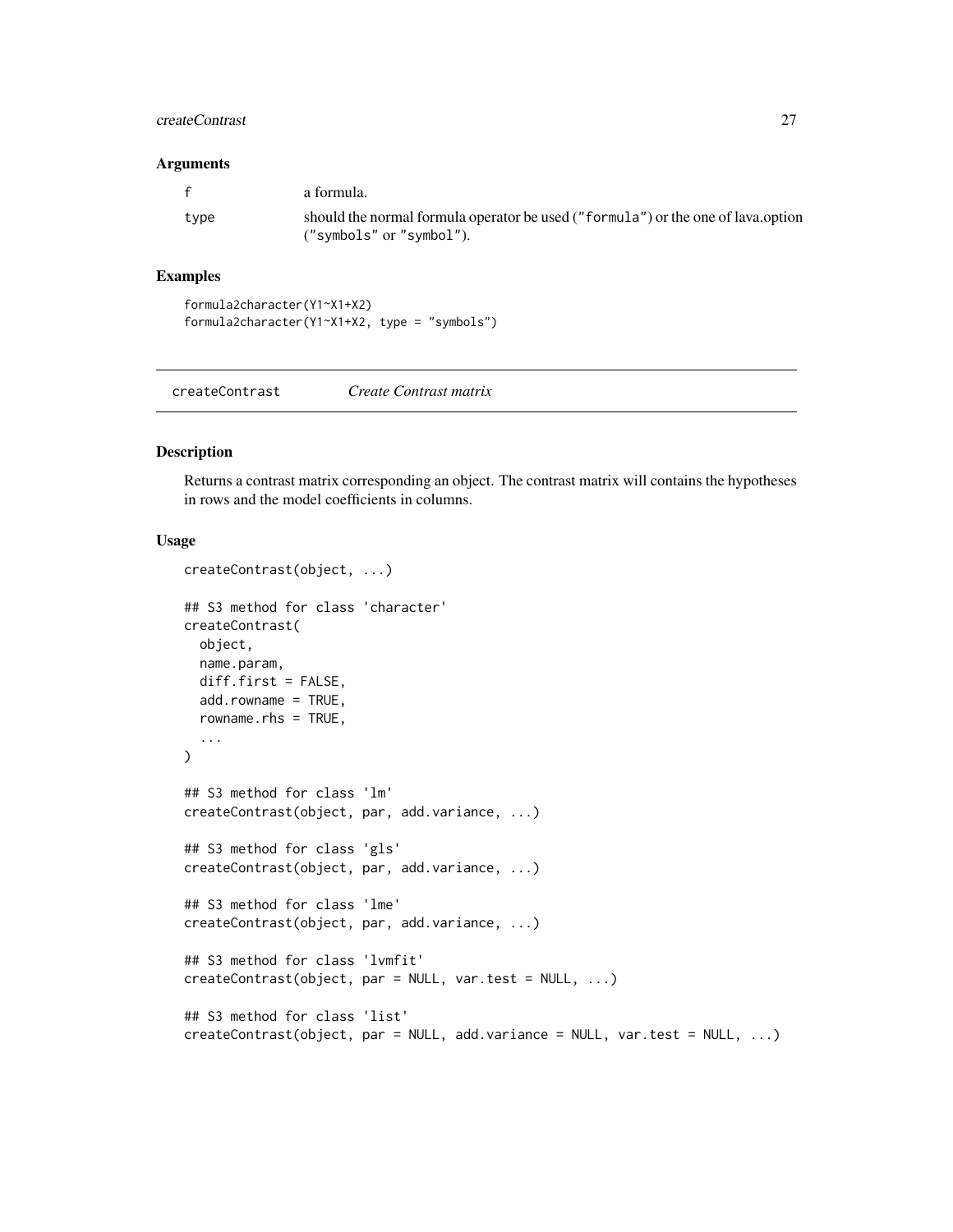```
## S3 method for class 'mmm'
createContrast(object, par = NULL, add.variance = NULL, var.test = NULL, ...)
```
#### Arguments

| object       | a 1s. 1 vm fit object.                                                                                                                                                                                                           |
|--------------|----------------------------------------------------------------------------------------------------------------------------------------------------------------------------------------------------------------------------------|
| .            | [internal] Only used by the generic method.                                                                                                                                                                                      |
| name.param   | [internal] the names of all the model coefficients.                                                                                                                                                                              |
| diff.first   | [logical] should the contrasts between the first and any of the other coefficients<br>define the null hypotheses.                                                                                                                |
| add.rowname  | [internal] should a name be defined for each hypothesis.                                                                                                                                                                         |
| rowname.rhs  | should the right hand side of the null hypothesis be added to the name.                                                                                                                                                          |
| par          | [vector of characters] expression defining the linear hypotheses to be tested. See<br>the examples section.                                                                                                                      |
| add.variance | [logical] should the variance coefficients be considered as model coefficients?<br>Required for lm, gls, and lme models.                                                                                                         |
| var.test     | [character] a regular expression that is used to identify the coefficients to be<br>tested using grep. Each coefficient will be tested in a separate hypothesis. When<br>this argument is used, the argument par is disregarded. |

## Details

One can initialize an empty contrast matrix setting the argumentpar to character(0).

When using multcomp:: glht one should set the argument add.variance to FALSE. When using lavaSearch2::glht2 one should set the argument add.variance to TRUE.

#### Value

A list containing

- contrast [matrix] a contrast matrix corresponding to the left hand side of the linear hypotheses.
- null [vector] the right hand side of the linear hypotheses.
- Q [integer] the rank of the contrast matrix.
- ls.contrast [list, optional] the contrast matrix corresponding to each submodel. Only present when the argument object is a list of models.

# Examples

```
## Simulate data
mSim <- lvm(X ~ Age + Treatment,
            Y ~ Gender + Treatment,
            c(Z1, Z2, Z3) \sim eta, eta \sim treatment,
            Age[40:5]~1)
latent(mSim) <- ~eta
categorical(mSim, labels = c("placebo","SSRI")) <- ~Treatment
```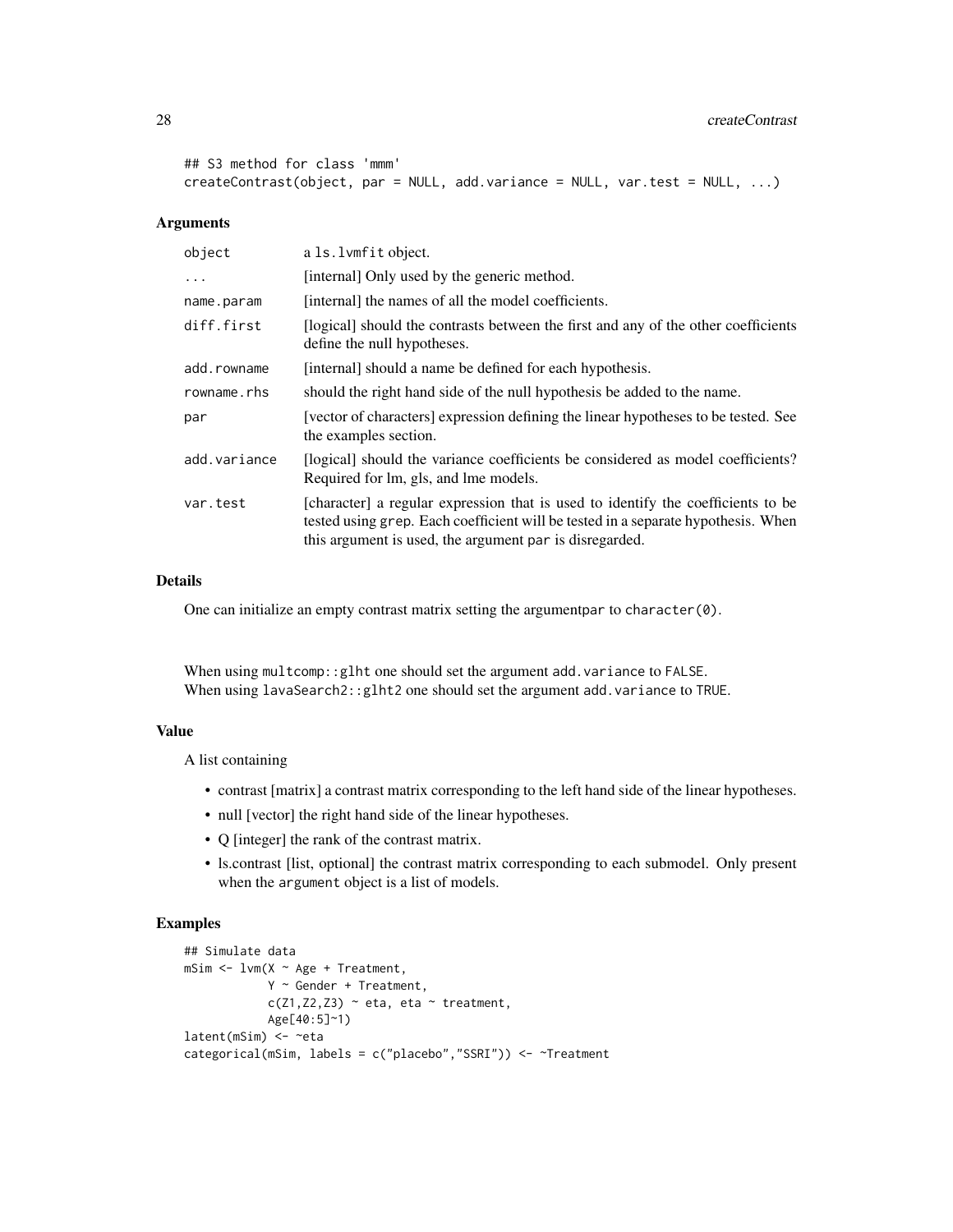#### <span id="page-28-0"></span>dfSigma 29

```
categorical(mSim, labels = c("male","female")) <- ~Gender
n <- 1e2
set.seed(10)
df.data <- lava::sim(mSim,n)
## Estimate separate models
lmX \leq lava::estimate(lvm(X \sim -1 + Age + Treatment), data = df.data)
lmY \leftarrow \text{lava::estimate}(\text{lvm}(Y \sim -1 + \text{Gender} + \text{Treatment}), \text{data} = \text{df.data})lvmZ <- lava::estimate(lvm(c(Z1,Z2,Z3) ~ -1 + 1*eta, eta ~ -1 + Treatment),
                  data = df.data)## Contrast matrix for a given model
createContrast(lmX, par = "X~Age")
createContrast(lmX, par = c("X~Age=0","X~Age+5*X~TreatmentSSRI=0"))
createContrast(lmX, par = character(0))
## Contrast matrix for the join model
ls.lvm < - list(X = lmX, Y = lmY, Z = lvmZ)createContrast(ls.lvm, var.test = "Treatment", add.variance = FALSE)
createContrast(ls.lvm, par = character(0), add.variance = FALSE)
## Contrast for multigroup models
m <- lava::lvm(Y~Age+Treatment)
e <- lava::estimate(list(m,m), data = split(df.data, df.data$Gender))
print(coef(e))
createContrast(e, par = "Y~TreatmentSSRI@1 - Y~TreatmentSSRI@2 = 0")
createContrast(e, par = "Y~TreatmentSSRI@2 - Y~TreatmentSSRI@1 = 0")
```
dfSigma *Degree of Freedom for the Chi-Square Test*

|  |  |  |  | )egree of Freedom for the Chi-Square Tesi |  |
|--|--|--|--|-------------------------------------------|--|
|--|--|--|--|-------------------------------------------|--|

#### Description

Computation of the degrees of freedom of the chi-squared distribution relative to the model-based variance

#### Usage

```
dfSigma(contrast, vcov, dVcov, keep.param)
```

| contrast    | [numeric vector] the linear combination of parameters to test                                                |
|-------------|--------------------------------------------------------------------------------------------------------------|
| <b>VCOV</b> | [numeric matrix] the variance-covariance matrix of the parameters.                                           |
| dVcov       | [numeric array] the first derivative of the variance-covariance matrix of the pa-<br>rameters.               |
| keep.param  | [character vector] the name of the parameters with non-zero first derivative of<br>their variance parameter. |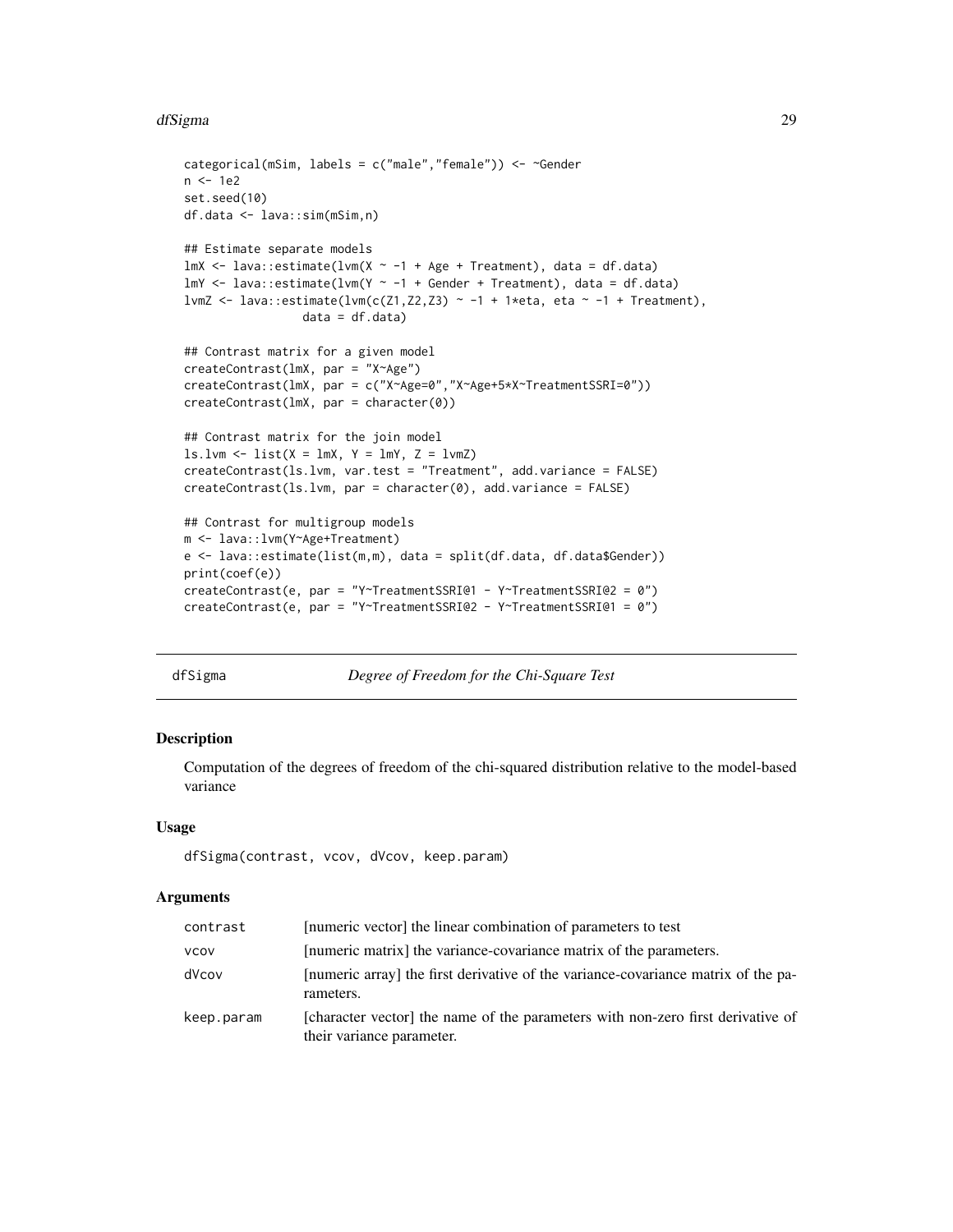<span id="page-29-0"></span>

#### Description

Computation of the degrees of freedom of the chi-squared distribution relative to the robust-based variance

## Usage

```
dfSigmaRobust(contrast, vcov, rvcov, score)
```
## Arguments

| contrast    | [numeric vector] the linear combination of parameters to test             |
|-------------|---------------------------------------------------------------------------|
| <b>VCOV</b> | [numeric matrix] the variance-covariance matrix of the parameters.        |
| rvcov       | [numeric matrix] the robust variance-covariance matrix of the parameters. |
| score       | [numeric matrix] the individual score for each parameter.                 |

#### Details

When contrast is the identity matrix, this function compute the moments of the sandwich estimator and the degrees of freedom of the approximate t-test as described in (Pan, 2002) section 2 and 3.1.

## References

Wei Pan and Melanie M. Wall, Small-sample adjustments in using the sandwich variance estiamtor in generalized estimating equations. Statistics in medicine (2002) 21:1429-1441.

effects2 *Effects from a fitted model*

#### Description

Test whether a path in the latent variable model correspond to a null effect. Similar to lava::effects but with small sample correction. So far it only work for paths composed of two edges.

```
effects2(object, link, ...)
## S3 method for class 'lvmfit'
effects2(object, link, df = TRUE, bias.correct = TRUE, ...)## S3 method for class 'lvmfit2'
effects2(object, link, ...)
```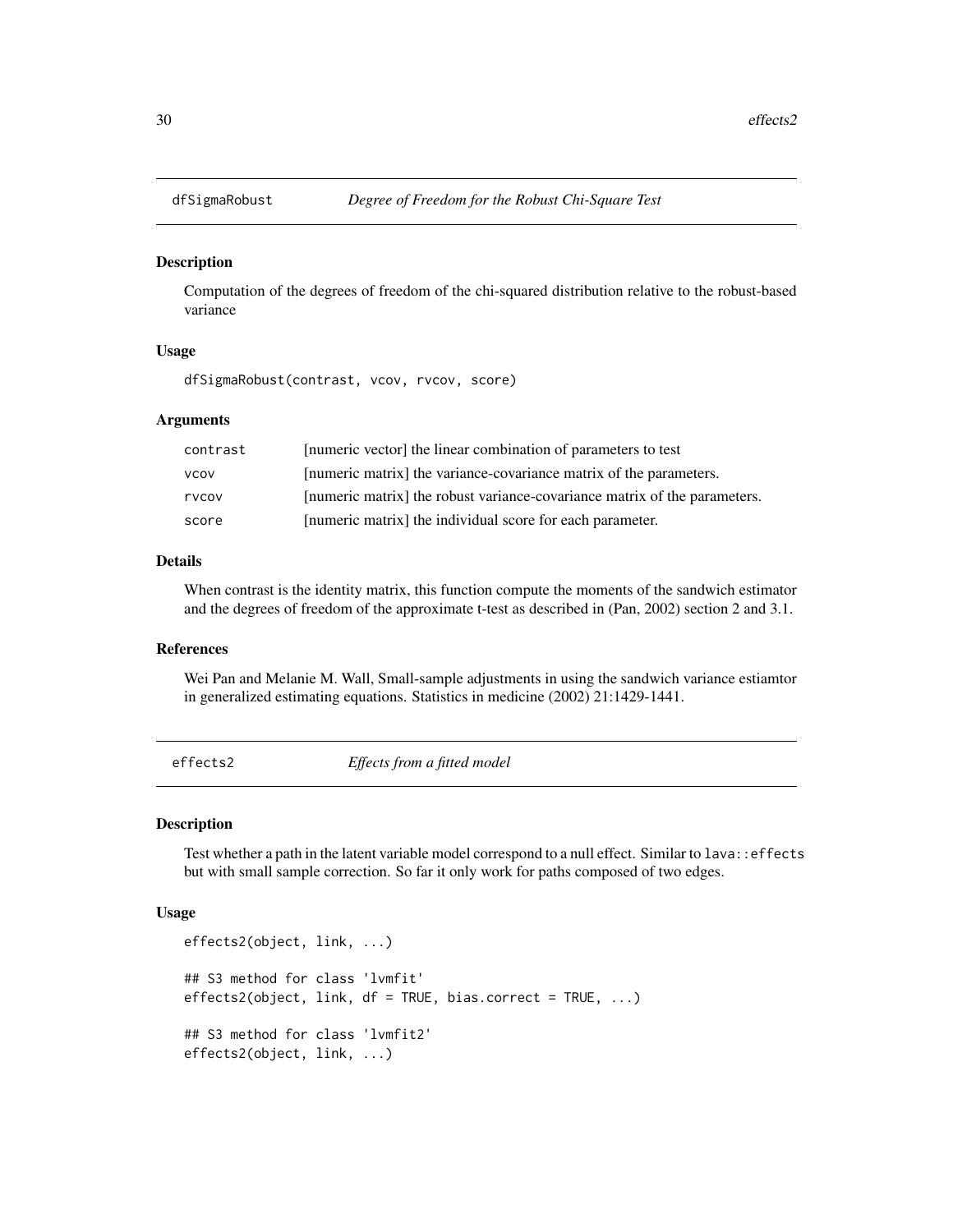#### <span id="page-30-0"></span>estfun 31 august 2016 estfundum 31 august 2016 estfundum 31 august 2016 estfundum 31 august 2016 estfundum 31 august 2016 estfundum 31 august 2016 est dem 2016 est dem 2016 est dem 2016 est dem 2016 est dem 2016 est dem 20

## Arguments

| object       | an object that inherits from lymfit.                                                                                                                                                                                                                                            |
|--------------|---------------------------------------------------------------------------------------------------------------------------------------------------------------------------------------------------------------------------------------------------------------------------------|
| link         | [character vector] The path for which the effect should be assessed (e.g. " $A \sim B''$ ),<br>i.e. the effect of the right variable $(B)$ on the left variable $(A)$ .                                                                                                         |
| $\ddots$ .   | [internal] only used by the generic method.                                                                                                                                                                                                                                     |
| df           | [logical] should the degree of freedoms of the Wald statistic be computed us-<br>ing the Satterthwaite correction? Otherwise the degree of freedoms are set to<br>Inf, i.e. a normal distribution is used instead of a Student's t distribution when<br>computing the p-values. |
| bias.correct | (logical) should the standard errors of the coefficients be corrected for small<br>sample bias? Argument passed to sCorrect.                                                                                                                                                    |

estfun *Extract Empirical Estimating Functions (lvmfit Object)*

# Description

Extract the empirical estimating functions of a lvmfit object. This function is for internal use but need to be public to enable its use by multcomp::glht.

## Usage

```
## S3 method for class 'lvmfit'
estfun(x, ...)
## S3 method for class 'gls'
estfun(x, ...)
## S3 method for class 'lme'
```
 $estfun(x, \ldots)$ 

## Arguments

| x | an lvmfit object. |
|---|-------------------|
|   |                   |

... arguments passed to methods.

# Details

This function enables to use the glht function with lvmfit object. Otherwise when calling multcomp:::vcov.mmm then sandwich::sandwich and then sandwich::meat, sandwich::meat will complain that estfun is not defined for lvmfit objects.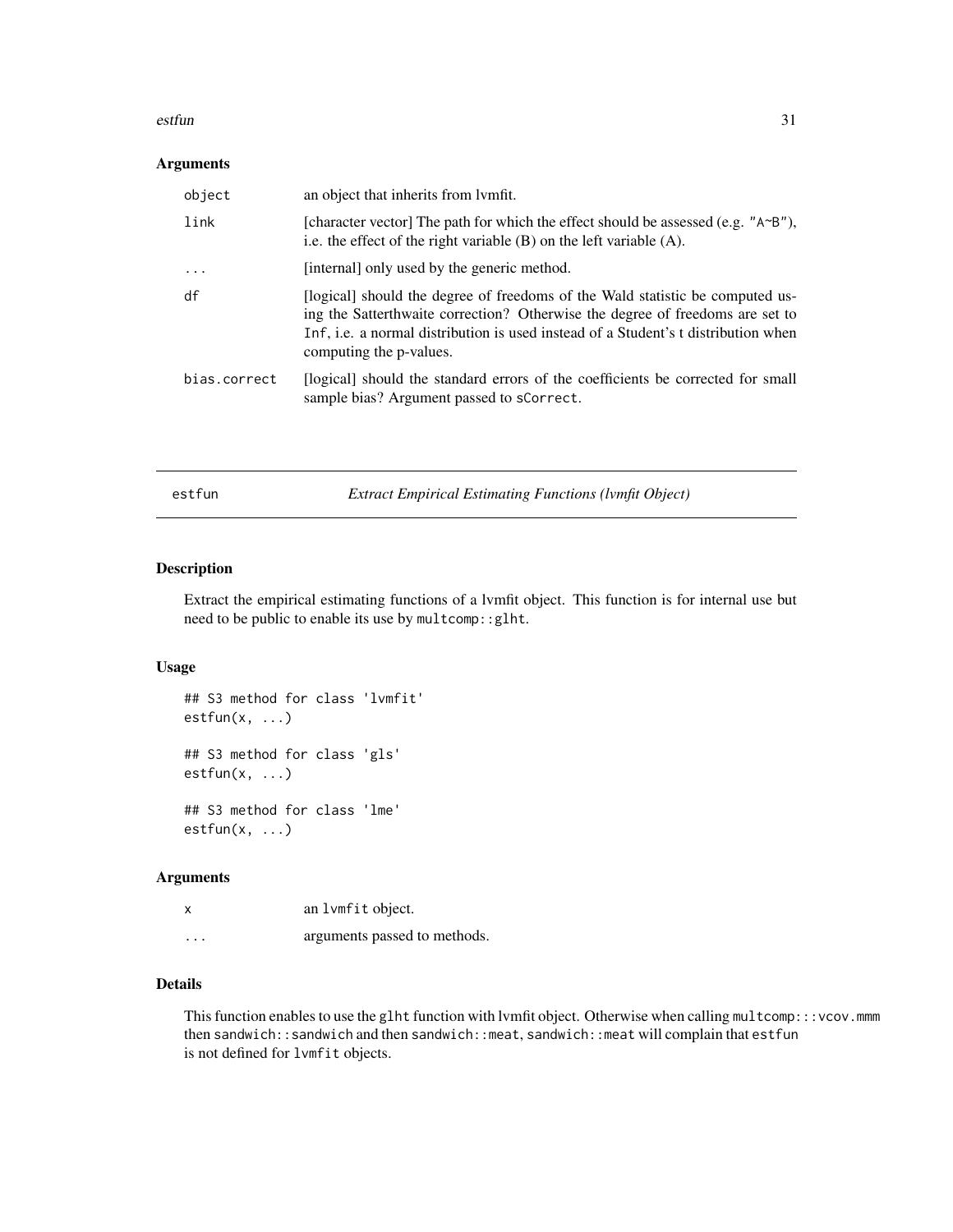## Examples

library(multcomp)

```
#### generative model ####
mSim \leq lvm(X \sim Age + 0.5*Treatment,
             Y ~ Gender + 0.25*Treatment,
             c(Z1, Z2, Z3) \sim \text{eta}, \text{eta} \sim 0.75* \text{treatment},Age[40:5]~1)
latent(mSim) <- ~eta
categorical(mSim, labels = c("placebo","SSRI")) <- ~Treatment
categorical(mSim, labels = c("male","female")) <- ~Gender
#### simulate data ####
n <- 5e1
set.seed(10)
df.data <- lava::sim(mSim, n = n, latent = FALSE)
#### fit separate models ####
lmX < - lm(X ~ ~ Age ~ + Treatment, data = df.data)lvmY <- estimate(lvm(Y ~ Gender + Treatment), data = df.data)
lvmZ <- estimate(lvm(c(Z1,Z2,Z3) ~ eta, eta ~ Treatment),
                  data = df.data)#### create mmm object ####
e.mmm \le - mmm(X = \text{lmX}, Y = \text{lmY}, Z = \text{lmZ})#### create contrast matrix ####
resC <- createContrast(e.mmm, var.test = "Treatment", add.variance = FALSE)
#### adjust for multiple comparisons ####
e.glht <- glht(e.mmm, linfct = resC$mlf)
summary(e.glht)
```
extractData *Extract Data From a Model*

#### **Description**

Extract data from a model using nlme::getData, riskRegression::coxDesign or model.frame.. If it fails it will try to extract it by its name according to model\$call\$data.

```
extractData(object, design.matrix, as.data.frame, envir)
## S3 method for class 'lm'
extractData(
 object,
 design.matrix = FALSE,
```
<span id="page-31-0"></span>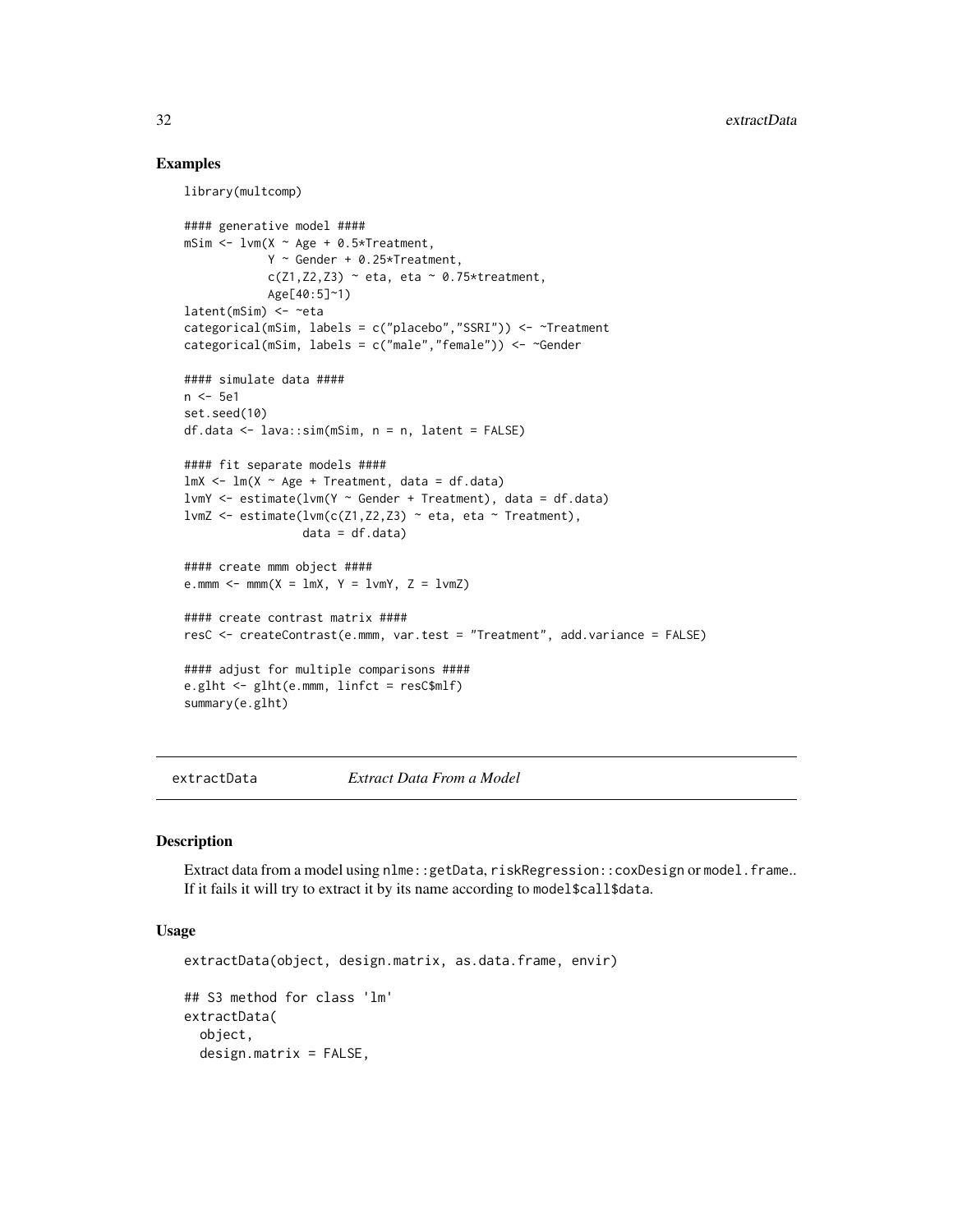#### extractData 33

```
as.data.frame = TRUE,
  envir = environment()
)
## S3 method for class 'coxph'
extractData(
 object,
  design.matrix = FALSE,
  as.data.frame = TRUE,
  envir = environment()
\lambda## S3 method for class 'cph'
extractData(
  object,
  design.matrix = FALSE,
  as.data.frame = TRUE,
  envir = environment()
\mathcal{L}## S3 method for class 'lvmfit'
extractData(
 object,
  design.matrix = FALSE,
  as.data.frame = TRUE,
  envir = environment())
## S3 method for class 'gls'
extractData(
  object,
  design.matrix = FALSE,
  as.data.frame = TRUE,
  envir = environment()
)
## S3 method for class 'lme'
extractData(
  object,
  design.matrix = FALSE,
  as.data.frame = TRUE,
  envir = environment()\lambda
```
# Arguments

object the fitted model. design.matrix [logical] should the data be extracted after transformation (e.g. conversion of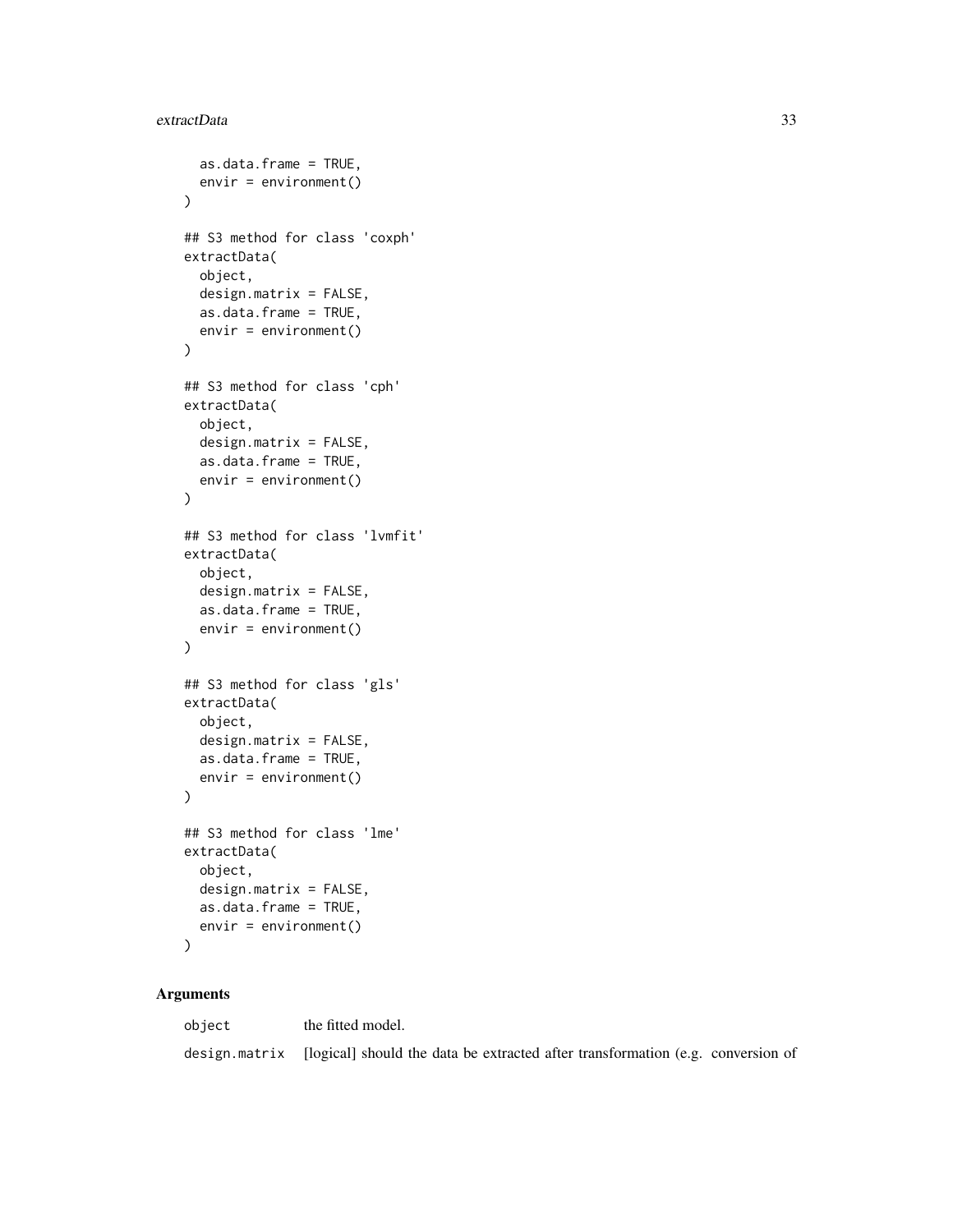|               | categorical variables to dummy variables)? Otherwise the original data will be<br>returned. |
|---------------|---------------------------------------------------------------------------------------------|
| as.data.frame | [logical] should the output be converted into a data. frame object?                         |
| envir         | [environment] the environment from which to search the data.                                |

## Value

a dataset.

#### Examples

```
set.seed(10)
n < -101#### linear regression ####
Y1 \leq -\text{norm}(n, \text{mean} = 0)Y2 \leq -\text{norm}(n, \text{ mean } = 0.3)Id \le findInterval(runif(n), seq(0.1,1,0.1))
data.df <- rbind(data.frame(Y=Y1,G="1",Id = Id),
           data.frame(Y=Y2,G="2",Id = Id)
           )
m.lm < -lm(Y ~ ~ G, data = data.df)a <- extractData(m.lm, design.matrix = TRUE)
b <- extractData(m.lm, design.matrix = FALSE)
library(nlme)
m.gls \leq gls(Y \sim G, weights = varIdent(form = \sim 1|Id), data = data.df)
c <- extractData(m.gls)
m.lme \leq lme(Y \sim G, random = \sim 1|Id, data = data.df)
d <- extractData(m.lme)
library(lava)
e.lvm \leq estimate(lvm(Y \sim G), data = data.df)
e <- extractData(e.lvm)
e <- extractData(e.lvm, design.matrix = TRUE)
#### survival ####
library(survival)
## Not run:
  library(riskRegression) ## needs version >=1.4.3
  dt.surv <- sampleData(n, outcome = "survival")
  m.cox <- coxph(Surv(time, event) ~ X1 + X2, data = dt.surv, x = TRUE, y = TRUEf <- extractData(m.cox, design.matrix = FALSE)
  f <- extractData(m.cox, design.matrix = TRUE)
  m.cox <- coxph(Surv(time, event) ~ strata(X1) + X2, data = dt.surv, x = TRUE, y = TRUE)
  f <- extractData(m.cox, design.matrix = TRUE)
## End(Not run)
#### nested fuuctions ####
fct1 <- function(m){
```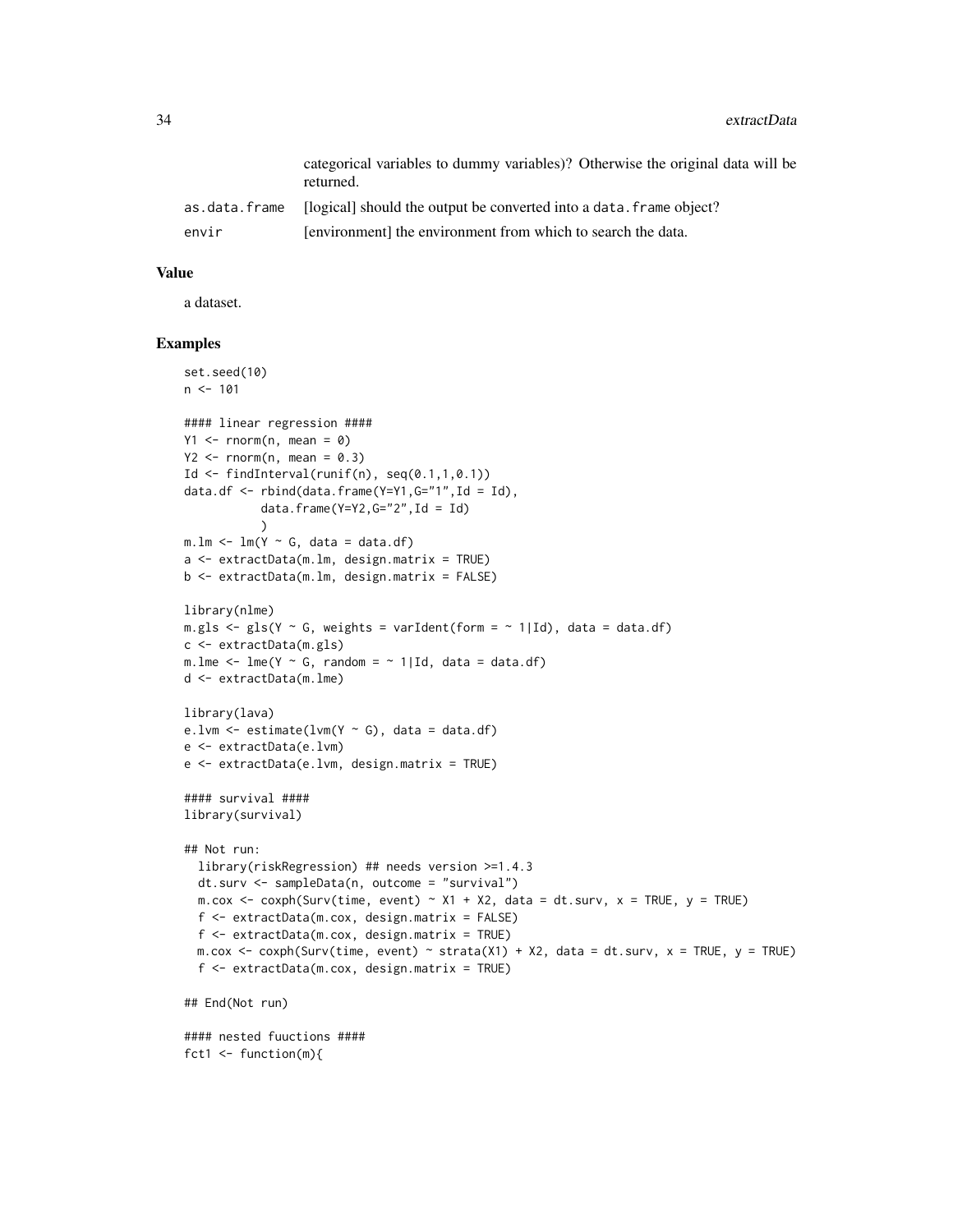# <span id="page-34-0"></span>findNewLink 35

```
fct2(m)
}
fct2 <- function(m){
   extractData(m)
}
g \leftarrow \text{ft1(m,gls)}
```
# findNewLink *Find all New Links Between Variables*

# Description

Find all new links between variables (adapted from lava::modelsearch).

# Usage

```
findNewLink(object, ...)
## S3 method for class 'lvm'
findNewLink(
 object,
 data = NULL,type = "both",exclude.var = NULL,
  rm.latent_latent = FALSE,
  rm.endo_endo = FALSE,
  rm.latent_endo = FALSE,
 output = "names",
  ...
\mathcal{L}
```

| object           | a 1 vm object.                                                                                                             |
|------------------|----------------------------------------------------------------------------------------------------------------------------|
| $\ddots$         | [internal] only used by the generic method.                                                                                |
| data             | [optional] a dataset used to identify the categorical variables when not specified<br>in the 1 vm object.                  |
| type             | [character vector] the type of links to be considered: "regression", "covariance",<br>or "both",.                          |
| exclude.var      | [character vector] all links related to these variables will be ignore.                                                    |
| rm.latent_latent |                                                                                                                            |
|                  | [logical] should the links relating two latent variables be ignored?                                                       |
| rm.endo_endo     | [logical] should the links relating two endogenous variables be ignored?                                                   |
| rm.latent_endo   | [logical] should the links relating one endogenous variable and one latent vari-<br>able be ignored?                       |
| output           | [character] Specify "names" to return the names of the variables to link or spec-<br>ify "index" to return their position. |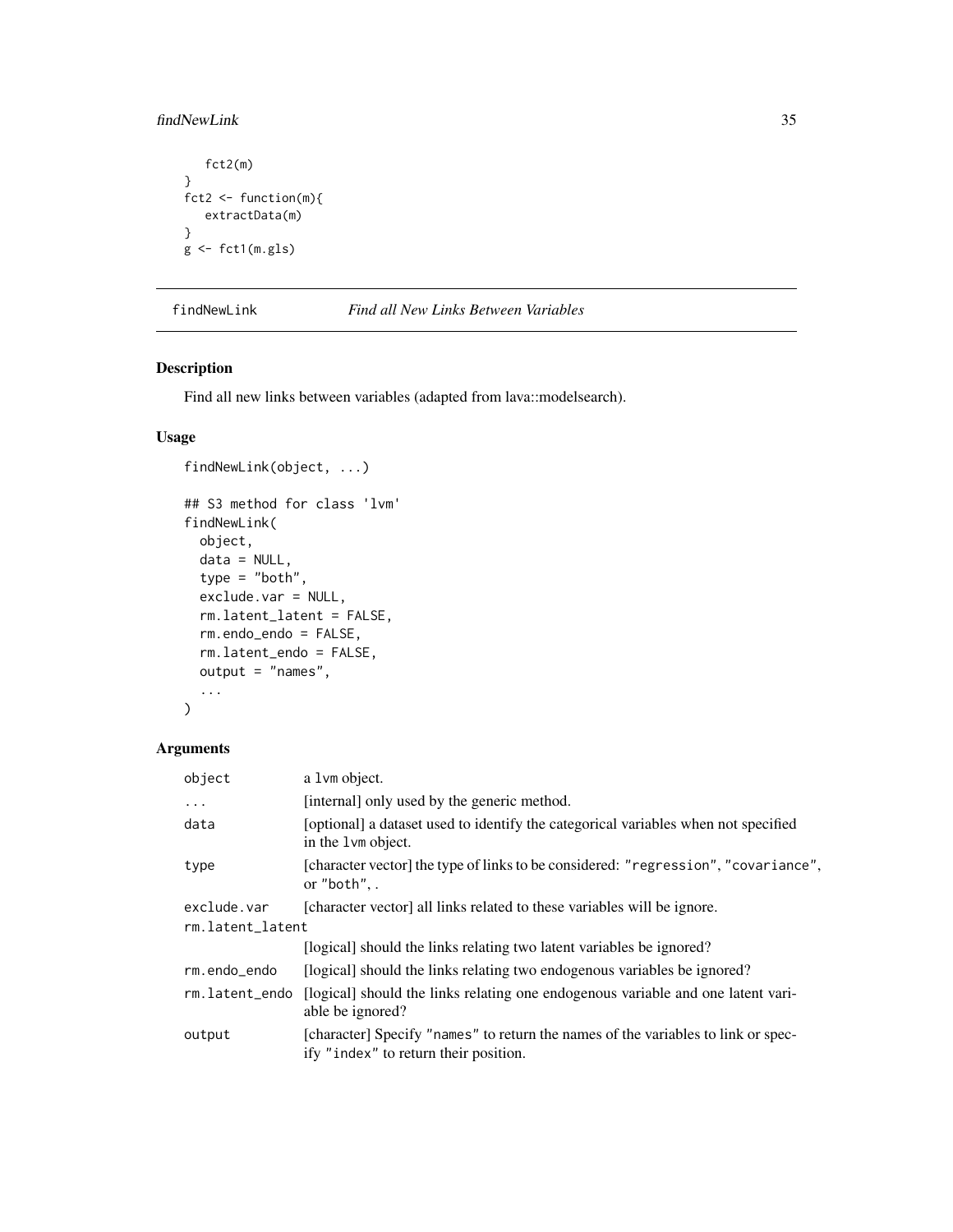## Value

A list containing:

- M.links: a matrix with two columns indicating (by name or position) the exogenous and endogenous variable corresponding to each link.
- links: the name of the additional possible links
- directional: a logical vector indicating for each link whether the link is unidirectional (TRUE, i.e. regression link) or bidirectional (FALSE, i.e. covariance link).

## Examples

library(lava)

```
m \le -1vm()
regression(m) \leq c(y1,y2,y3)\simu
categorical(m,labels=c("M","F","MF")) <- ~X1
findNewLink(m, rm.endo = FALSE)
findNewLink(m, rm.endo = TRUE)
findNewLink(m, exclude.var = "X1")
regression(m) <- u~x1+x2
latent(m) <- ~u
findNewLink(m, rm.endo = FALSE)
findNewLink(m, rm.endo = TRUE)
findNewLink(m, rm.endo = TRUE, output = "index")
findNewLink(m, type = "covariance")
findNewLink(m, type = "regression")
```
getNewLink *Extract the Links that Have Been Found by the modelsearch2.*

## Description

Extract the links that have been found relevant by modelsearch2.

#### Usage

getNewLink(object, step)

## S3 method for class 'modelsearch2' getNewLink(object, step = 1:nStep(object))

| object | a modelsearch <sub>2</sub> object.        |
|--------|-------------------------------------------|
| step   | [logical] which test should be extracted? |

<span id="page-35-0"></span>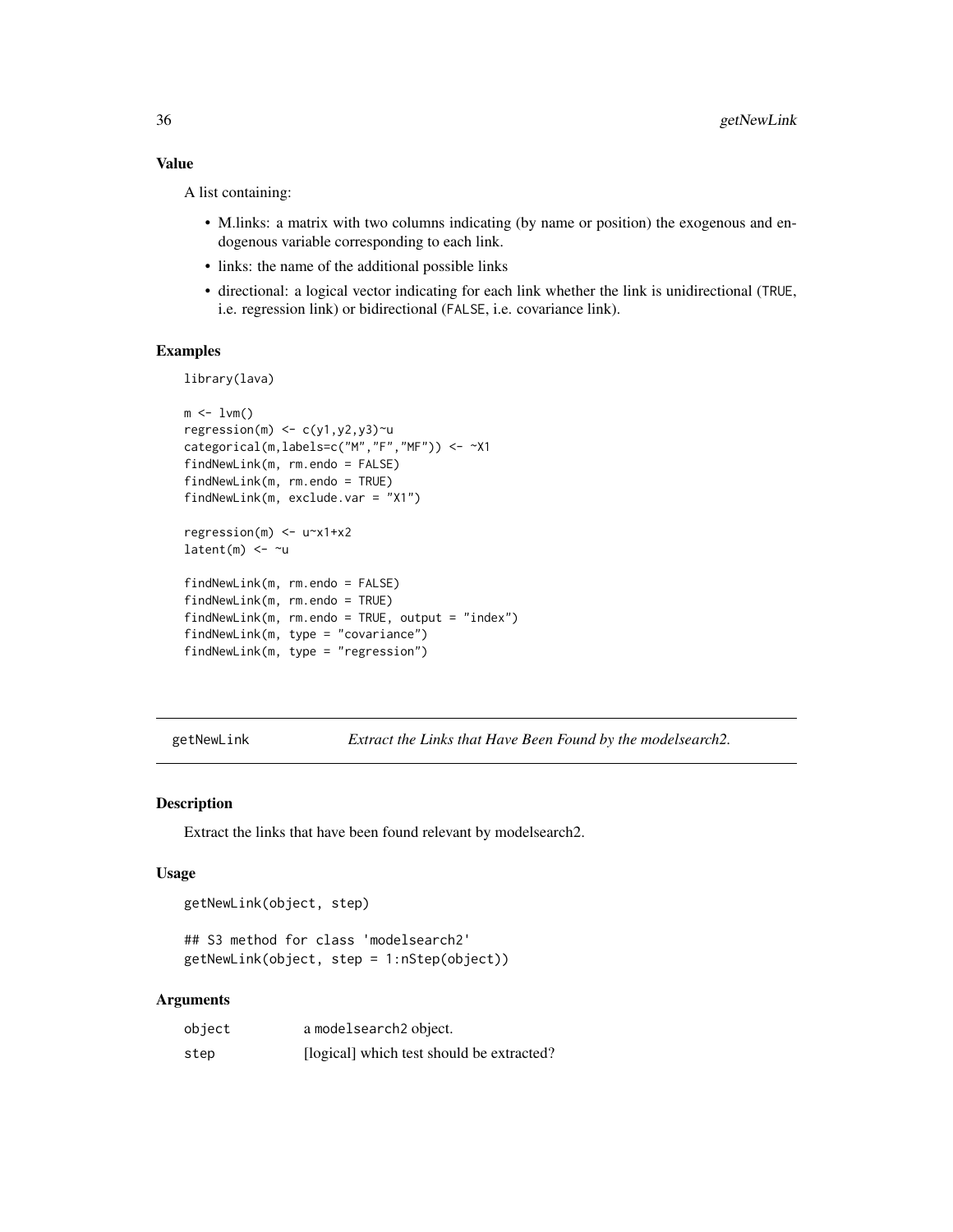# getNewModel 37

# Value

A character vector.

## Examples

```
## Not run:
mSim <- lvm(Y~G+X1+X2)
addvar(mSim) <- ~Z1+Z2+Z3+Z4+Z5+Z6
set.seed(10)
df.data <- lava::sim(mSim, 1e2)
mBase <- lvm(Y~G)
addvar(mBase) <- ~X1+X2+Z1+Z2+Z3+Z4+Z5+Z6
e.lvm <- estimate(mBase, data = df.data)
res <- modelsearch2(e.lvm, method.p.adjust = "holm")
getNewLink(res)
## End(Not run)
```
getNewModel *Extract the Model that Has Been Retains by the modelsearch2.*

### Description

Extract the model that has been retained by modelsearch2.

### Usage

```
getNewModel(object, step)
```

```
## S3 method for class 'modelsearch2'
getNewModel(object, step = nStep(object))
```
## Arguments

| object | a modelsearch2 object.                                                                                                                    |  |
|--------|-------------------------------------------------------------------------------------------------------------------------------------------|--|
| step   | [integer $\geq=0$ ] the step at which the model should be extracted. 0 returns the<br>initial model, <i>i.e.</i> before adding any links. |  |

### Value

A lvmfit object.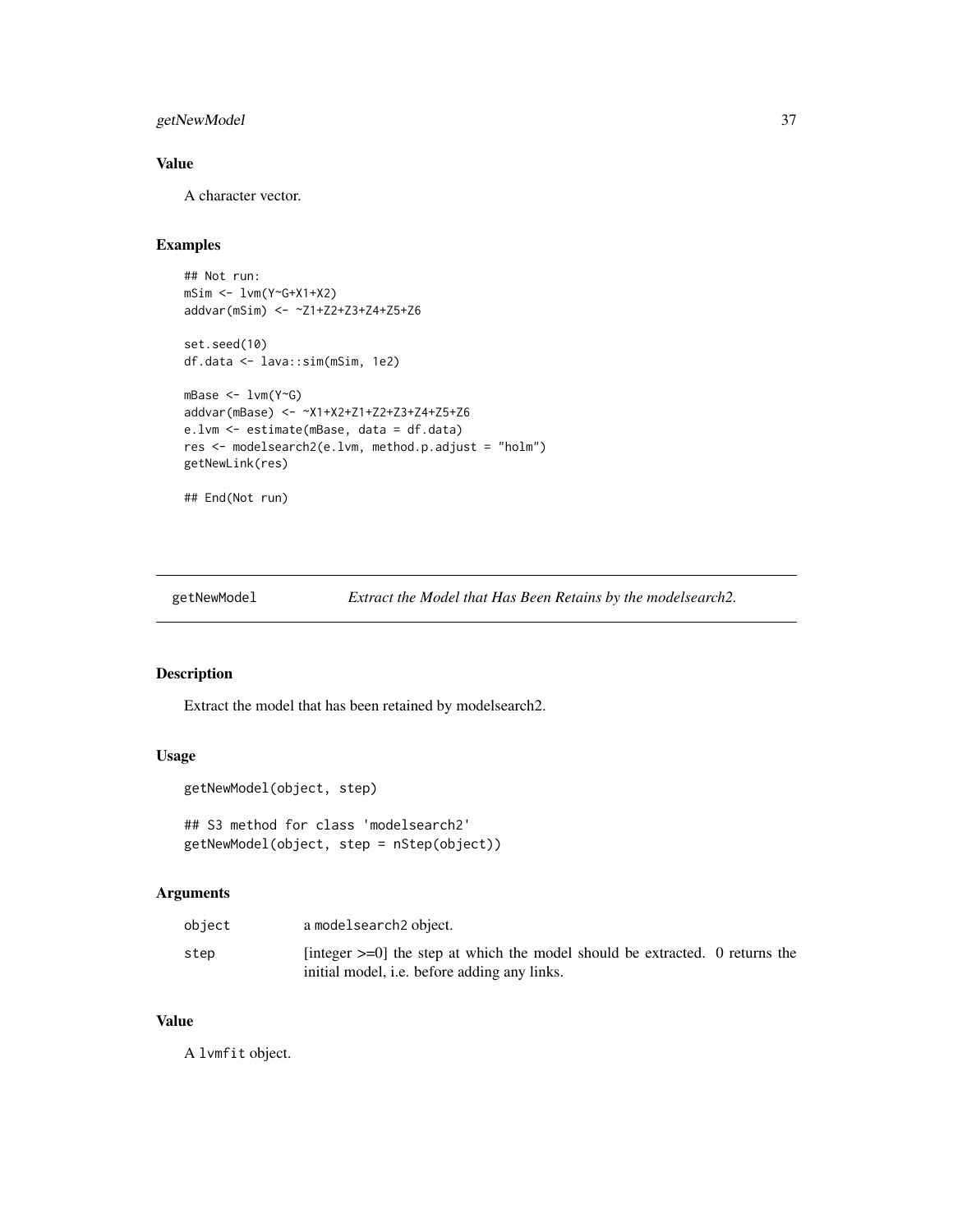# Examples

```
## Not run:
mSim <- lvm(Y~G+X1+X2)
addvar(mSim) <- ~Z1+Z2+Z3+Z4+Z5+Z6
set.seed(10)
df.data <- lava::sim(mSim, 1e2)
mBase <- lvm(Y~G)
addvar(mBase) <- ~X1+X2+Z1+Z2+Z3+Z4+Z5+Z6
e.lvm <- estimate(mBase, data = df.data)
res <- modelsearch2(e.lvm, method.p.adjust = "holm")
getNewModel(res)
## End(Not run)
```
getStep *Extract one Step From the Sequential Procedure*

#### Description

Extract one step from the sequential procedure.

# Usage

getStep(object, step, slot)

## S3 method for class 'modelsearch2' getStep(object, step = nStep(object), slot = NULL)

### Arguments

| object | a modelsearch2 object                                                          |
|--------|--------------------------------------------------------------------------------|
| step   | $[integer > 0]$ which test should be extracted?                                |
| slot   | [character] the element from the modelsearch2 object that should be extracted. |

```
## Not run:
mSim <- lvm(Y~G+X1+X2)
addvar(mSim) <- ~Z1+Z2+Z3+Z4+Z5+Z6
df.data <- lava::sim(mSim, 1e2)
mBase <- lvm(Y~G)
addvar(mBase) <- ~X1+X2+Z1+Z2+Z3+Z4+Z5+Z6
e.lvm <- estimate(mBase, data = df.data)
res <- modelsearch2(e.lvm, method.p.adjust = "holm")
```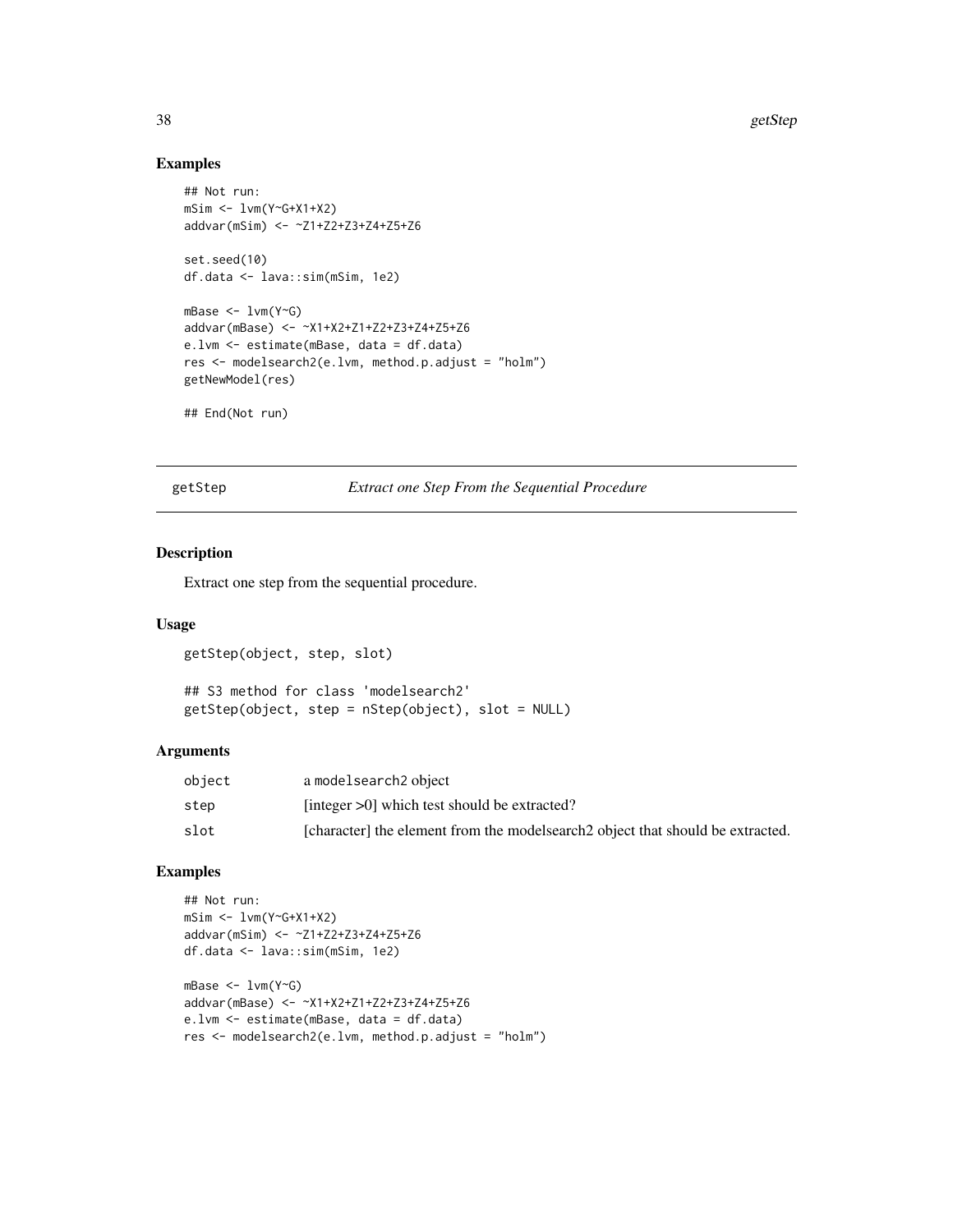# getVarCov2 39

```
getStep(res)
getStep(res, slot = "sequenceTest")
getStep(res, step = 1)
## End(Not run)
```
<span id="page-38-0"></span>getVarCov2 *Reconstruct the Conditional Variance Covariance Matrix*

## Description

Reconstruct the conditional variance covariance matrix from a nlme or lvm model. Only compatible with specific correlation and variance structure.

### Usage

```
getVarCov2(object, ...)
## S3 method for class 'gls'
getVarCov2(object, data = NULL, cluster, ...)
## S3 method for class 'lme'
getVarCov2(object, data = NULL, cluster, ...)
## S3 method for class 'lvmfit'
getVarCov2(object, data = NULL, param = NULL, ...)
```
### Arguments

| object  | a gls or lme object                                                               |
|---------|-----------------------------------------------------------------------------------|
| .       | [internal] only used by the generic method.                                       |
| data    | [data.frame] the data set.                                                        |
| cluster | [integer vector] the grouping variable relative to which the observations are id. |
| param   | [numeric vector] values for the model parameters.                                 |

## Details

The compound symmetry variance-covariance matrix in a gls model is of the form:

$$
\Sigma = \begin{array}{ccc} \sigma^2 & \sigma^2 \rho & \sigma^2 \rho \\ \cdot & \sigma^2 & \sigma^2 \rho \\ \cdot & \cdot & \sigma^2 \end{array}
$$

The unstructured variance-covariance matrix in a gls model is of the form:

$$
\Sigma = \sigma^2 \sigma^2 \sigma_2 \rho_{1,2} \sigma^2 \sigma_3 \rho_{1,3}
$$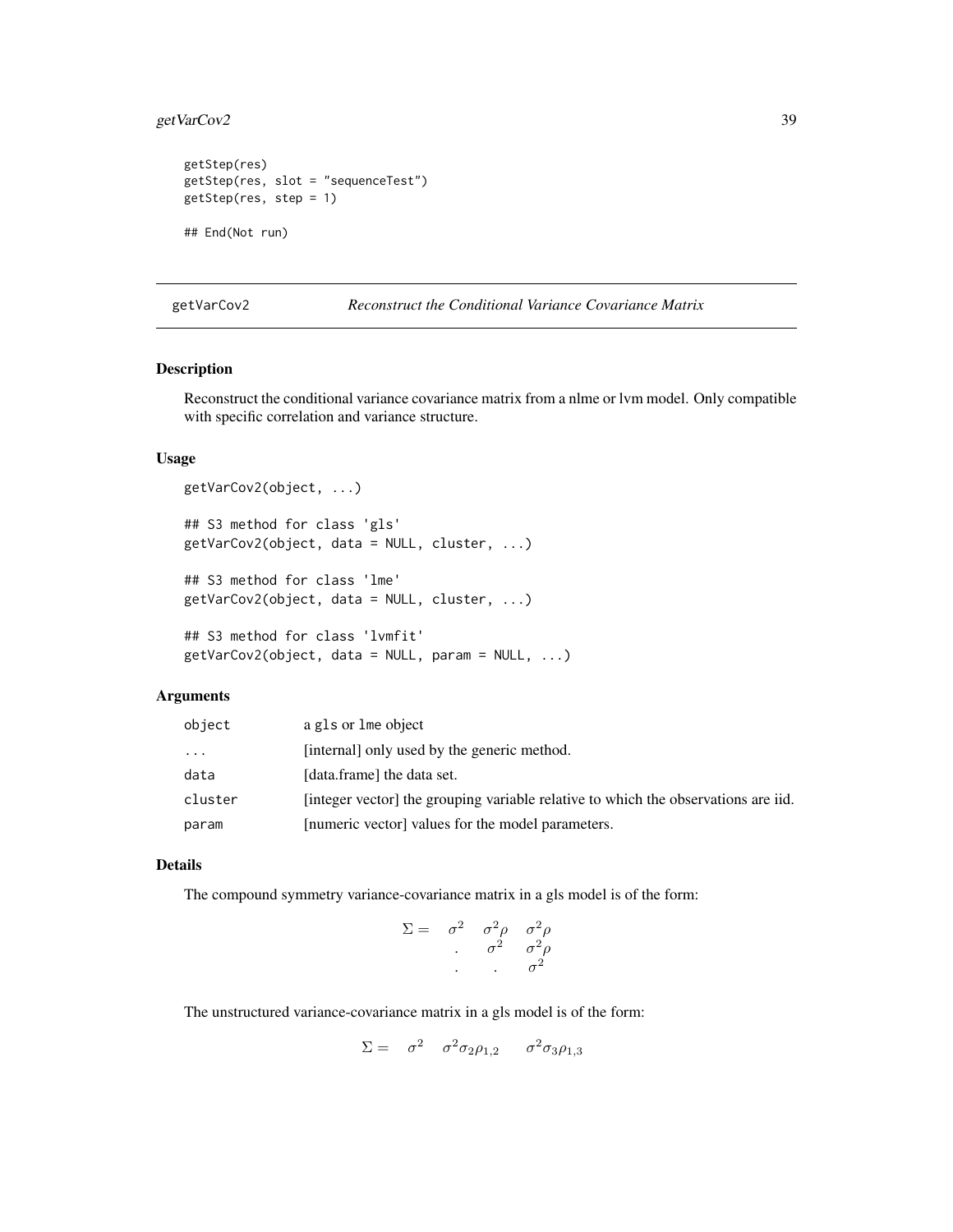$$
\cdot \qquad \sigma^2 \sigma_2^2 \qquad \sigma^2 \sigma_2 \sigma_3 \rho_{2,3}
$$
\n
$$
\cdot \qquad \qquad \cdot \qquad \sigma^2 \sigma_3^2
$$

### Value

A list containing the residual variance-covariance matrix in the element Omega.

```
## simulate data
library(nlme)
n <- 5e1
mSim <- lvm(c(Y1~1*eta,Y2~1*eta,Y3~1*eta,eta~G))
latent(mSim) <- ~eta
transform(mSim, Id~Y1) <- function(x){1:NROW(x)}
set.seed(10)
dW <- lava::sim(mSim,n,latent = FALSE)
dW <- dW[order(dW$Id),,drop=FALSE]
dL <- reshape2::melt(dW,id.vars = c("G","Id"), variable.name = "time")
dL <- dL[order(dL$Id),,drop=FALSE]
dL$Z1 <- rnorm(NROW(dL))
dL$time.num <- as.numeric(as.factor(dL$time))
#### iid model ####
e1.gls \le nlme::gls(Y1 \sim G, data = dW, method = "ML")
getVarCov2(e1.gls, cluster = 1:n)$Omega
#### heteroschedasticity ####
dW$group < - rhinom(n, size = 1, prob = 1/2)dW$repetition <- as.numeric(as.factor(dW$group))
e2a.gls \le nlme::gls(Y1 \sim G, data = dW, method = "ML",
                    weights = varIdent(form =\sim repetition|group))
getVarCov2(e2a.gls, cluster = 1:n)$Omega
e2b.gls <- nlme::gls(value ~ 0+time + time:G,
                   weight = varIdent(form = \sim time.num|time),
                   data = dL, method = "ML")
getVarCov2(e2b.gls, cluster = "Id")$Omega
#### compound symmetry ####
e3.gls <- nlme::gls(value ~ time + G,
                   correlation = corCompSymm(from = ~1 | Id),data = dL, method = "ML")
getVarCov2(e3.gls)$Omega
#### unstructured ####
e4.gls < -nlme::gls(value ~time,
                    correlation = corSymm(form = ~time.num| Id),
                    weight = varIdent(form = \sim 1|time),
                    data = dL, method = "ML")
```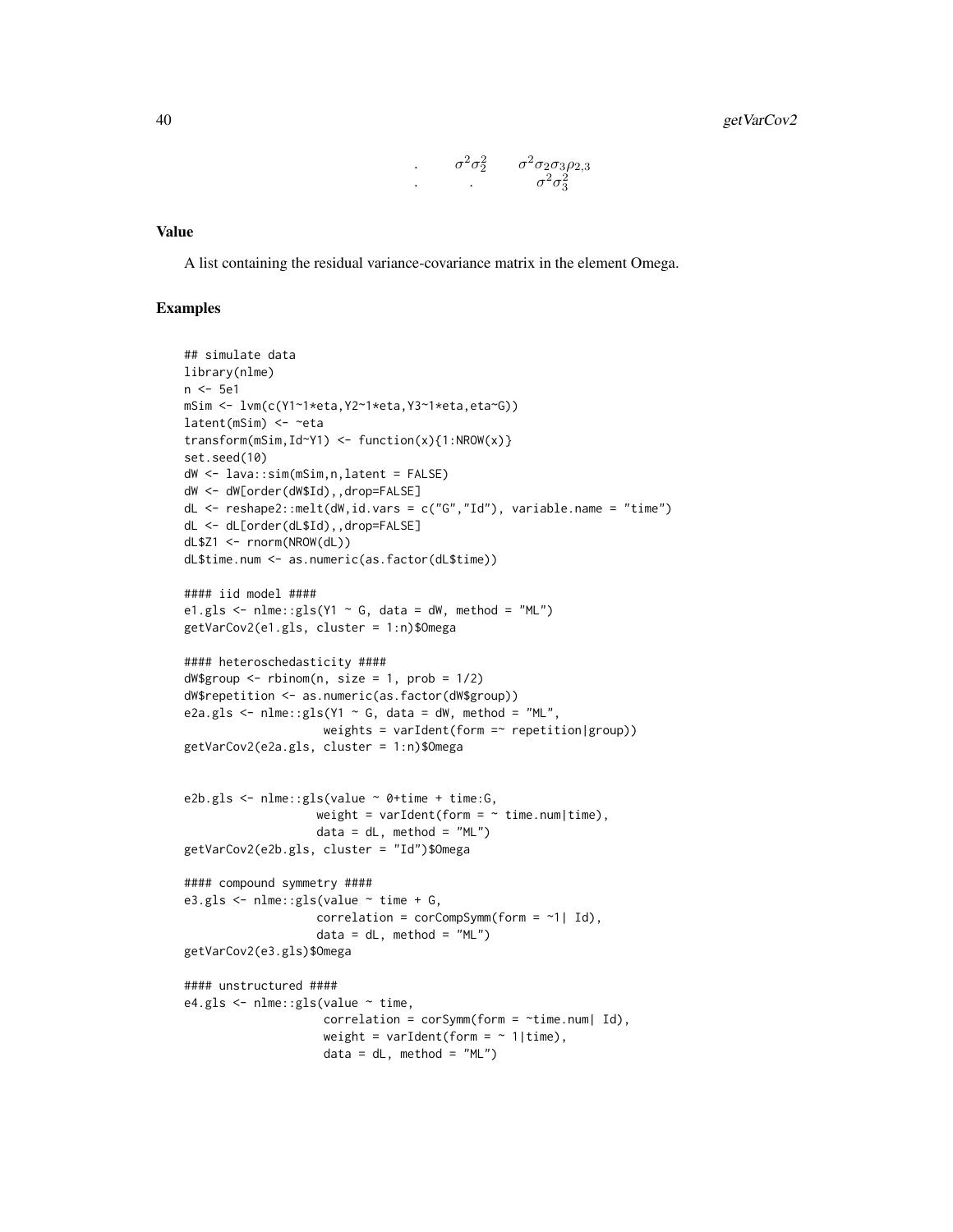#### glht2  $41$

```
getVarCov2(e4.gls)$Omega
```

```
#### lvm model ####
m <- lvm(c(Y1~1*eta,Y2~1*eta,Y3~1*eta,eta~G))
latent(m) \leftarrow \neg etae <- estimate(m, dW)
getVarCov2(e)
```
# <span id="page-40-0"></span>glht2 *General Linear Hypothesis*

# Description

Test general linear hypotheses and across latent variable models with small sample corrections.

### Usage

```
glht2(model, linfct, rhs, bias.correct, df, robust, cluster)
## S3 method for class 'lvmfit'
glht2(
 model,
 linfct,
 rhs = \theta,
 bias.correct = TRUE,
 df = TRUE,
 robust = FALSE,
 cluster = NULL
)
## S3 method for class 'mmm'
glht2(
 model,
 linfct,
  rhs = 0,
 bias.correct = TRUE,
 df = TRUE,robust = FALSE,
  cluster = NULL
)
```
# Arguments

| model  | a 1 vmf it or mmm object. The mmm object can only contain lm/gls/lme/lymfit ob-<br>iects.                          |
|--------|--------------------------------------------------------------------------------------------------------------------|
| linfct | [matrix or vector of character] the linear hypotheses to be tested. Same as the<br>argument par of createContrast. |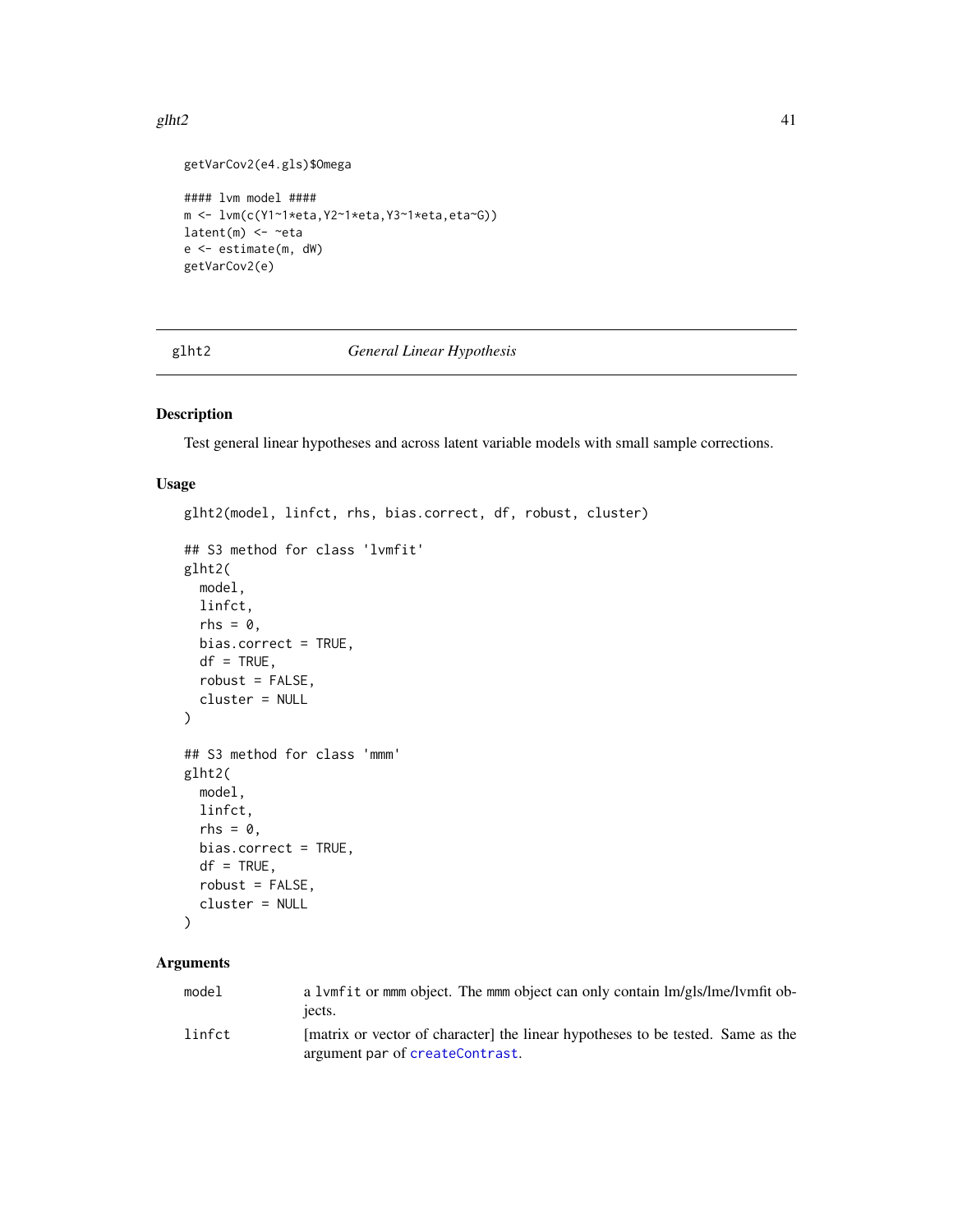| rhs          | [vector] the right hand side of the linear hypotheses to be tested.                                                                                       |
|--------------|-----------------------------------------------------------------------------------------------------------------------------------------------------------|
| bias.correct | [logical] should the standard errors of the coefficients be corrected for small<br>sample bias?                                                           |
| df           | [logical] should the degree of freedoms of the Wald statistic be computed using<br>the Satterthwaite correction?                                          |
| robust       | [logical] should robust standard error be used? Otherwise rescale the influence<br>function with the standard error obtained from the information matrix. |
| cluster      | [integer vector] the grouping variable relative to which the observations are iid.                                                                        |

## Details

Whenever the argument linfct is not a matrix, it is passed to the function createContrast to generate the contrast matrix and, if not specified, rhs.

Since only one degree of freedom can be specify in a glht object and it must be an integer, the degree of freedom of the denominator of an F test simultaneously testing all hypotheses is retained, after rounding.

Argument rhs and null are equivalent. This redondance enable compatibility between lava::compare, compare2, multcomp::glht, and glht2.

#### Value

A glht object.

### See Also

[createContrast](#page-26-0) to create contrast matrices. [sCorrect](#page-63-0) to pre-compute quantities for the small sample correction.

```
library(multcomp)
```

```
## Simulate data
mSim <- lvm(c(Y1, Y2, Y3) beta * eta, Z1 ~ E, Z2 ~ E, Age[40:5]~1)
latent(mSim) <- "eta"
set.seed(10)
n <- 1e2
df.data \leq lava::sim(mSim, n, latent = FALSE, p = c(beta = 1))
#### Inference on a single model ####
e.lvm <- estimate(lvm(Y1~E), data = df.data)
summary(glht2(e.lvm, linfct = c("Y1~E + Y1","Y1")))
#### Inference on separate models ####
```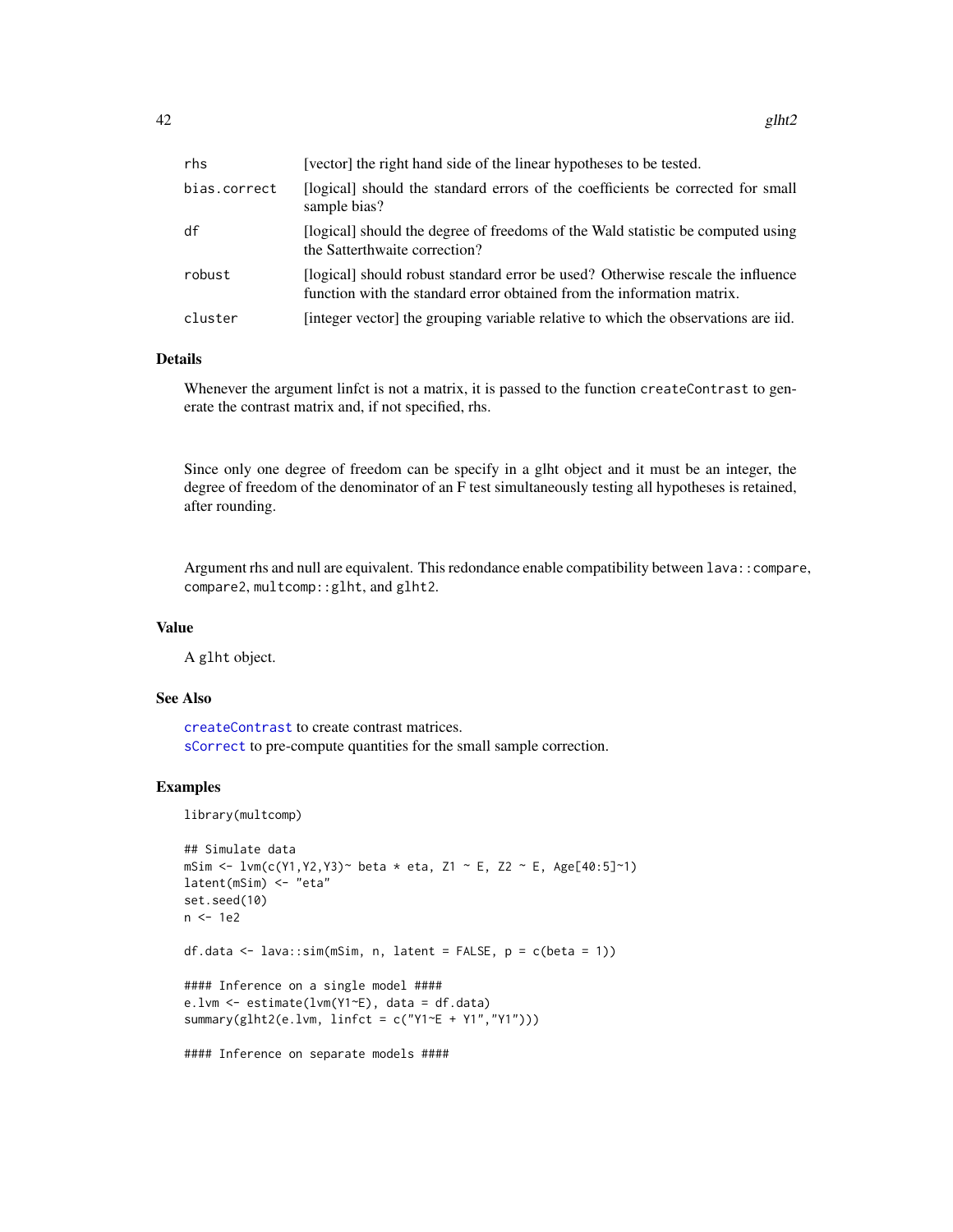```
## fit separate models
lmX < - lm(Z1 ~ N.E, data = df.data)lvmY <- estimate(lvm(Z2 \sim E + Age), data = df.data)
lvmZ <- estimate(lvm(c(Y1, Y2, Y3) ~ eta, eta ~ E),
                  data = df.data)#### create mmm object ####
e.mmm \le mmm(X = \text{lmX}, Y = \text{lmY}, Z = \text{lmZ})#### create contrast matrix ####
resC <- createContrast(e.mmm, var.test = "E", add.variance = TRUE)
#### adjust for multiple comparisons ####
e.glht2 <- glht2(e.mmm, linfct = resC$contrast, df = FALSE)
summary(e.glht2)
```
iid2 *Extract corrected i.i.d. decomposition*

### Description

Extract corrected i.i.d. decomposition from a gaussian linear model.

### Usage

```
iid2(object, ...)
## S3 method for class 'lm'
iid2(object, param = NULL, data = NULL, bias.correct = TRUE, ...)
## S3 method for class 'gls'
iid2(
 object,
 cluster = NULL,
 param = NULL,
 data = NULL,bias.correct = TRUE,
  ...
)
## S3 method for class 'lme'
iid2(object, param = NULL, data = NULL, bias.correct = TRUE, ...)
## S3 method for class 'lvmfit'
iid2(object, param = NULL, data = NULL, bias.correct = TRUE, ...)
## S3 method for class 'lm2'
```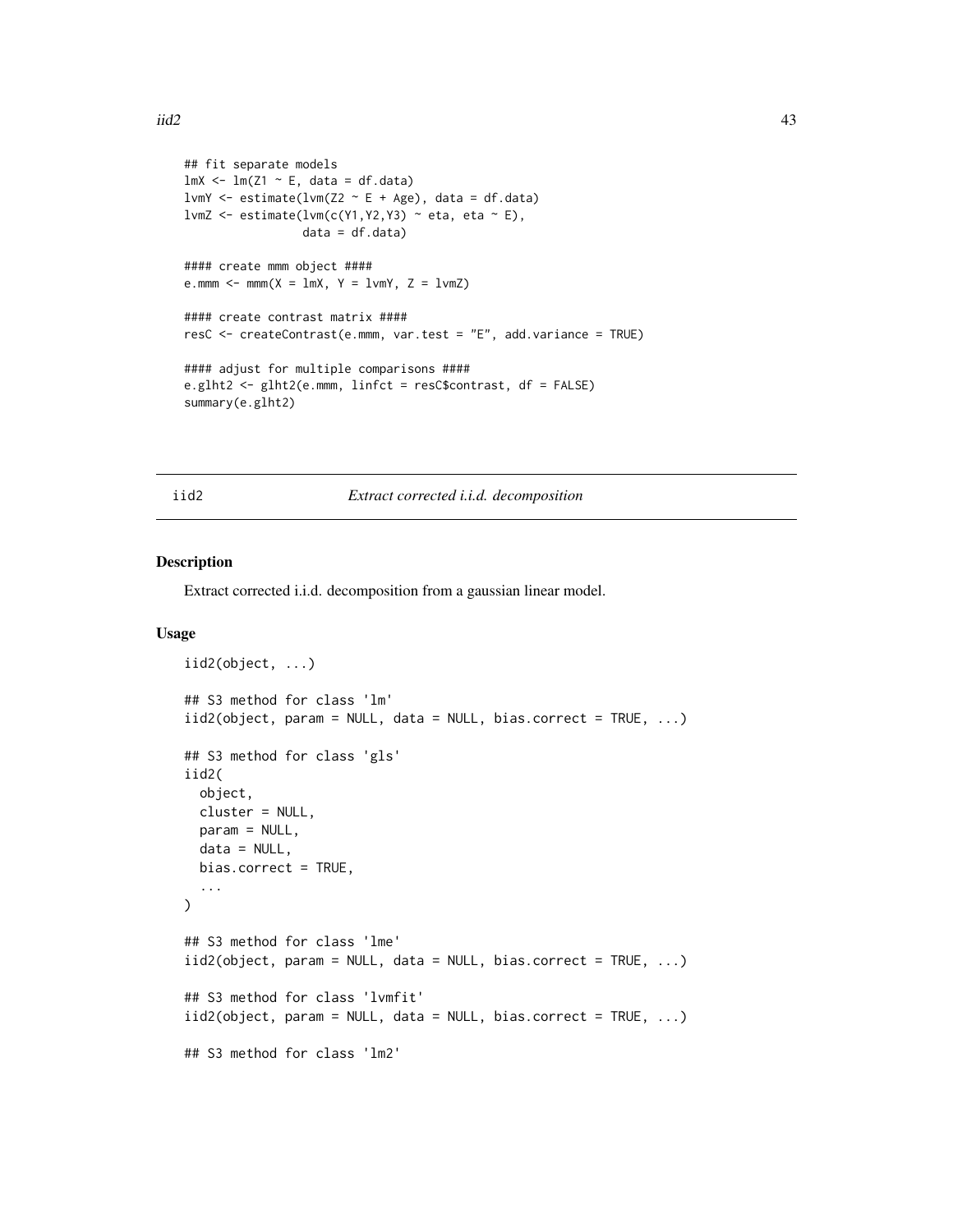```
44 iid2
```

```
iid2(object, cluster = NULL, param = NULL, data = NULL, robust = TRUE, ...)
## S3 method for class 'gls2'
iid2(object, cluster = NULL, param = NULL, data = NULL, robust = TRUE, ...)
## S3 method for class 'lme2'
iid2(object, cluster = NULL, param = NULL, data = NULL, robust = TRUE, ...)
## S3 method for class 'lvmfit2'
iid2(object, cluster = NULL, data = NULL, ...)
```
## Arguments

| object       | a linear model or a latent variable model                                                                                                                                       |
|--------------|---------------------------------------------------------------------------------------------------------------------------------------------------------------------------------|
| $\ddots$ .   | arguments to be passed to sCorrect.                                                                                                                                             |
| param        | [named numeric vector] the fitted parameters.                                                                                                                                   |
| data         | [data.frame] the data set.                                                                                                                                                      |
| bias.correct | [logical] should the standard errors of the coefficients be corrected for small<br>sample bias? Only relevant if the scorrect function has not yet be applied to<br>the object. |
| cluster      | [integer vector] the grouping variable relative to which the observations are iid.                                                                                              |
| robust       | [logical] if FALSE, the i.i.d. decomposition is rescaled such its the squared sum<br>equals the model-based standard error (instead of the robust standard error).              |

### Details

If argument p or data is not null, then the small sample size correction is recomputed to correct the influence function.

### Value

A matrix containing the 1st order influence function relative to each sample (in rows) and each model coefficient (in columns).

### See Also

[sCorrect](#page-63-0) to obtain lm2, gls2, lme2, or lvmfit2 objects.

```
n <- 5e1
p \le -3X.name \leftarrow paste@("X", 1:p)link.lvm <- paste0("Y~",X.name)
formula.lvm <- as.formula(paste0("Y~",paste0(X.name,collapse="+")))
m <- lvm(formula.lvm)
distribution(m,~Id) <- Sequence.lvm(0)
```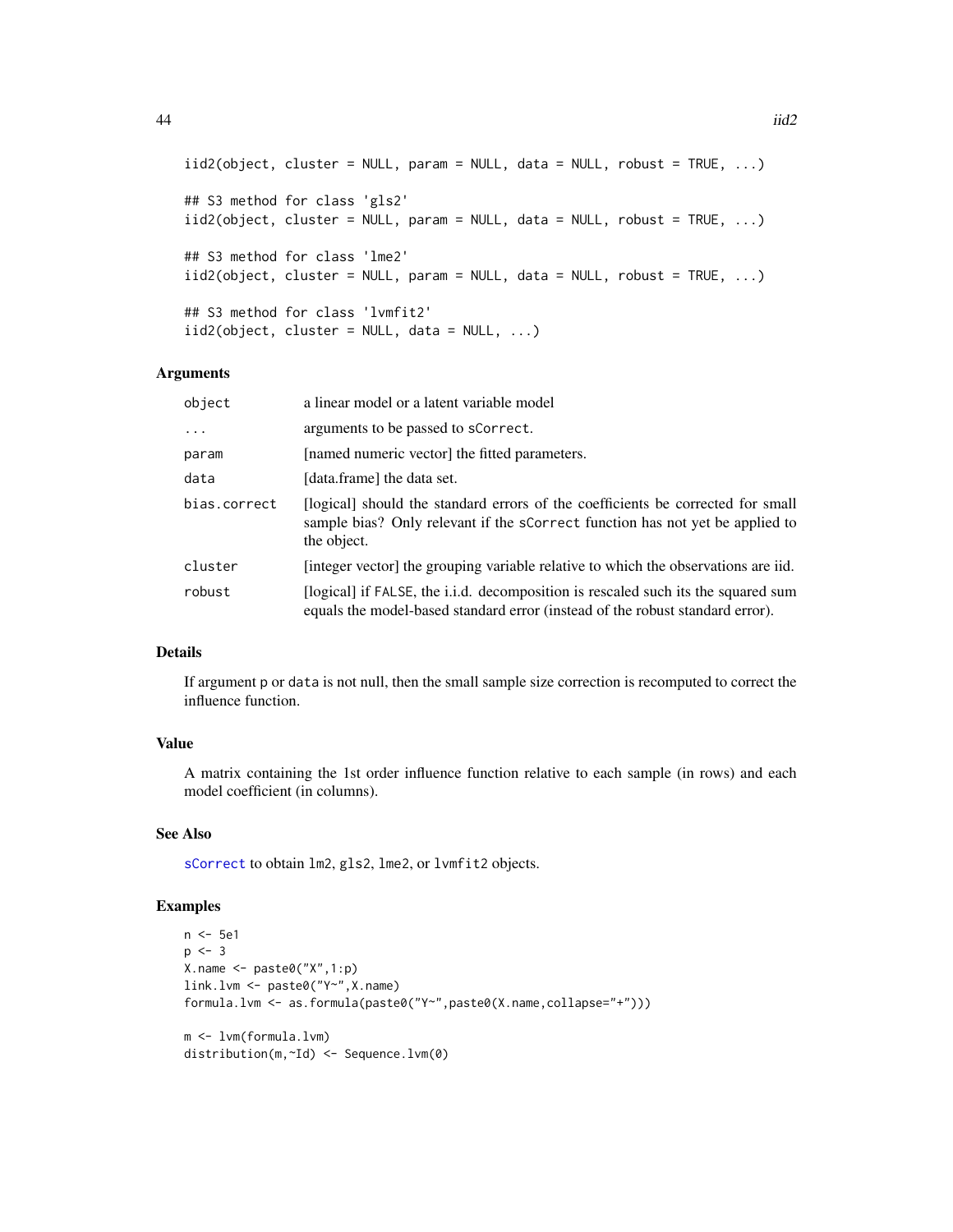#### iidJack 25 August 2014 12:00 August 2014 12:00 August 2014 12:00 August 2014 12:00 August 2014 12:00 August 20

```
set.seed(10)
d \leq \sin(m, n)## linear model
e.lm <- lm(formula.lvm,data=d)
iid.tempo <- iid2(e.lm, bias.correct = FALSE)
range(iid.tempo[,1:4]-iid(e.lm))
## latent variable model
e.lvm <- estimate(lvm(formula.lvm),data=d)
iid.tempo <- iid2(e.lvm, bias.correct = FALSE)
range(iid.tempo-iid(e.lvm))
## difference due to the use of the observed info matrix vs. the expected one.
## rescale i.i.d using model-based standard error
iid.tempo <- iid2(e.lvm, robust = FALSE, bias.correct = FALSE)
diag(crossprod(iid.tempo))-diag(vcov(e.lvm))
```
<span id="page-44-0"></span>iidJack *Jackknife iid Decomposition from Model Object*

# Description

Extract iid decomposition (i.e. influence function) from model object.

# Usage

```
iidJack(object, ...)
## Default S3 method:
iidJack(
 object,
 data = NULL,
  grouping = NULL,
  cpus = 1,
 keep.warnings = TRUE,
 keep.error = TRUE,
 cl = NULL,trace = TRUE,...
\mathcal{L}
```
# Arguments

| object                  | a object containing the model.                      |
|-------------------------|-----------------------------------------------------|
| $\cdot$ $\cdot$ $\cdot$ | [internal] only used by the generic method.         |
| data                    | [data.frame] dataset used to perform the jackknife. |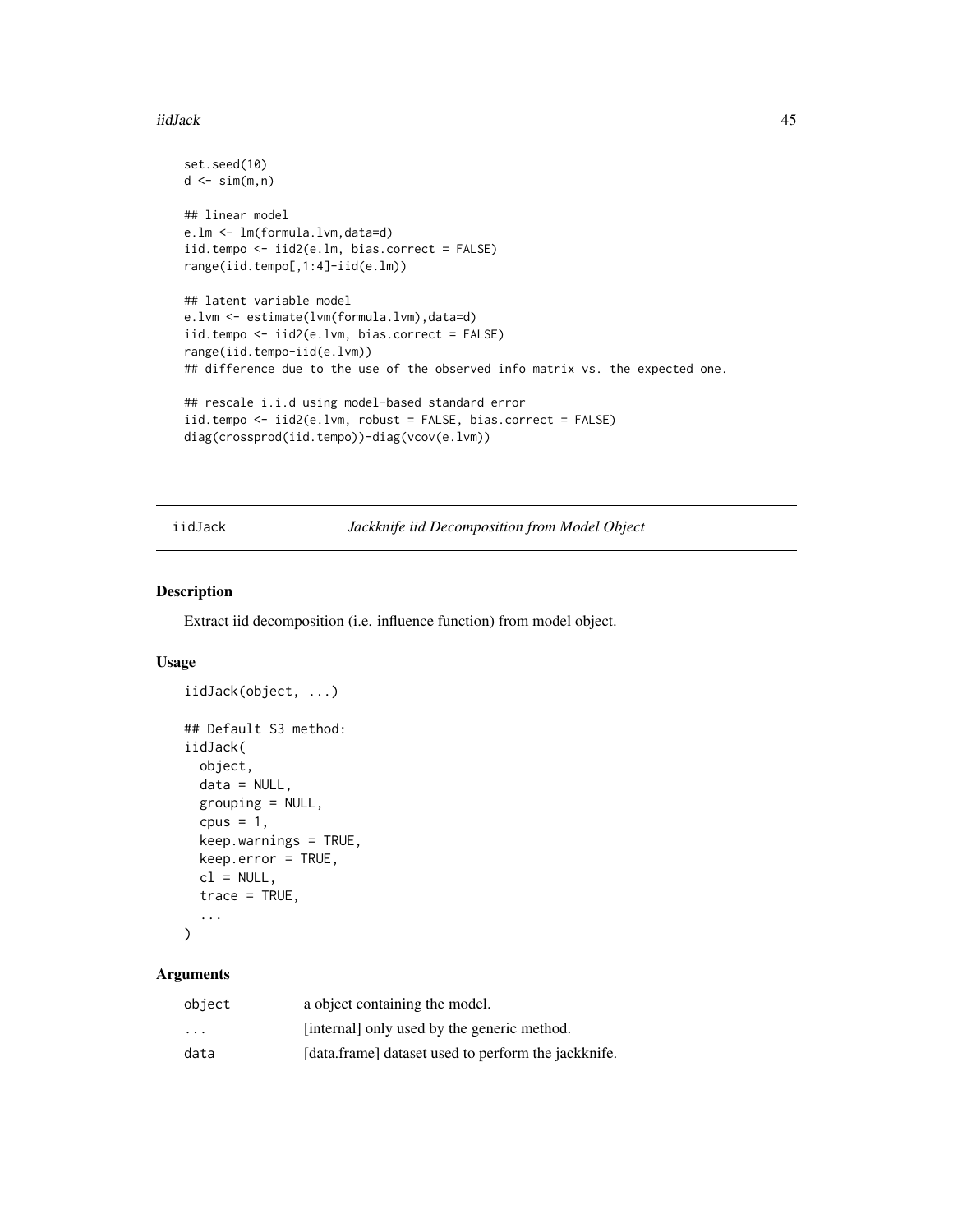| grouping      | [vector] variable defining cluster of observations that will be simultaneously<br>removed by the jackknife.                                                                                      |
|---------------|--------------------------------------------------------------------------------------------------------------------------------------------------------------------------------------------------|
| cpus          | [integer $>0$ ] the number of processors to use. If greater than 1, the fit of the<br>model and the computation of the influence function for each jackknife sample<br>is performed in parallel. |
| keep.warnings | [logical] keep warning messages obtained when estimating the model with the<br>jackknife samples.                                                                                                |
| keep.error    | [logical] keep error messages obtained when estimating the model with the jack-<br>knife samples.                                                                                                |
| c1            | [cluster] a parallel socket cluster generated by parallel: : makeCluster that<br>has been registered using registerDoParallel.                                                                   |
| trace         | [logical] should a progress bar be used to trace the execution of the function                                                                                                                   |

# Value

A matrix with in row the samples and in columns the parameters.

```
n < - 20
```

```
#### glm ####
set.seed(10)
m \leftarrow \text{lvm}(y \sim x + z)distribution(m, ~y+z) <- binomial.lvm("logit")
d \leq - lava::sim(m,n)g <- glm(y~x+z,data=d,family="binomial")
iid1 \leftarrow iidJack(g, cpus = 1)
iid2 <- lava::iid(g)
quantile(iid1-iid2)
vcov(g)
colSums(iid2^2)
colSums(iid1^2)
#### Cox model ####
## Not run:
library(survival)
data(Melanoma, package = "riskRegression")
m \leq -\text{cosh}(Surv(\text{time},\text{status==1})^{\text{-}}ici+\text{age}, \text{data = Melanoma}, x = \text{TRUE}, y = \text{TRUE})## require riskRegression > 1.4.3
if(utils::packageVersion("riskRegression") > "1.4.3"){
library(riskRegression)
iid1 <- iidJack(m)
iid2 <- iidCox(m)$IFbeta
apply(iid1,2,sd)
print(iid2)
```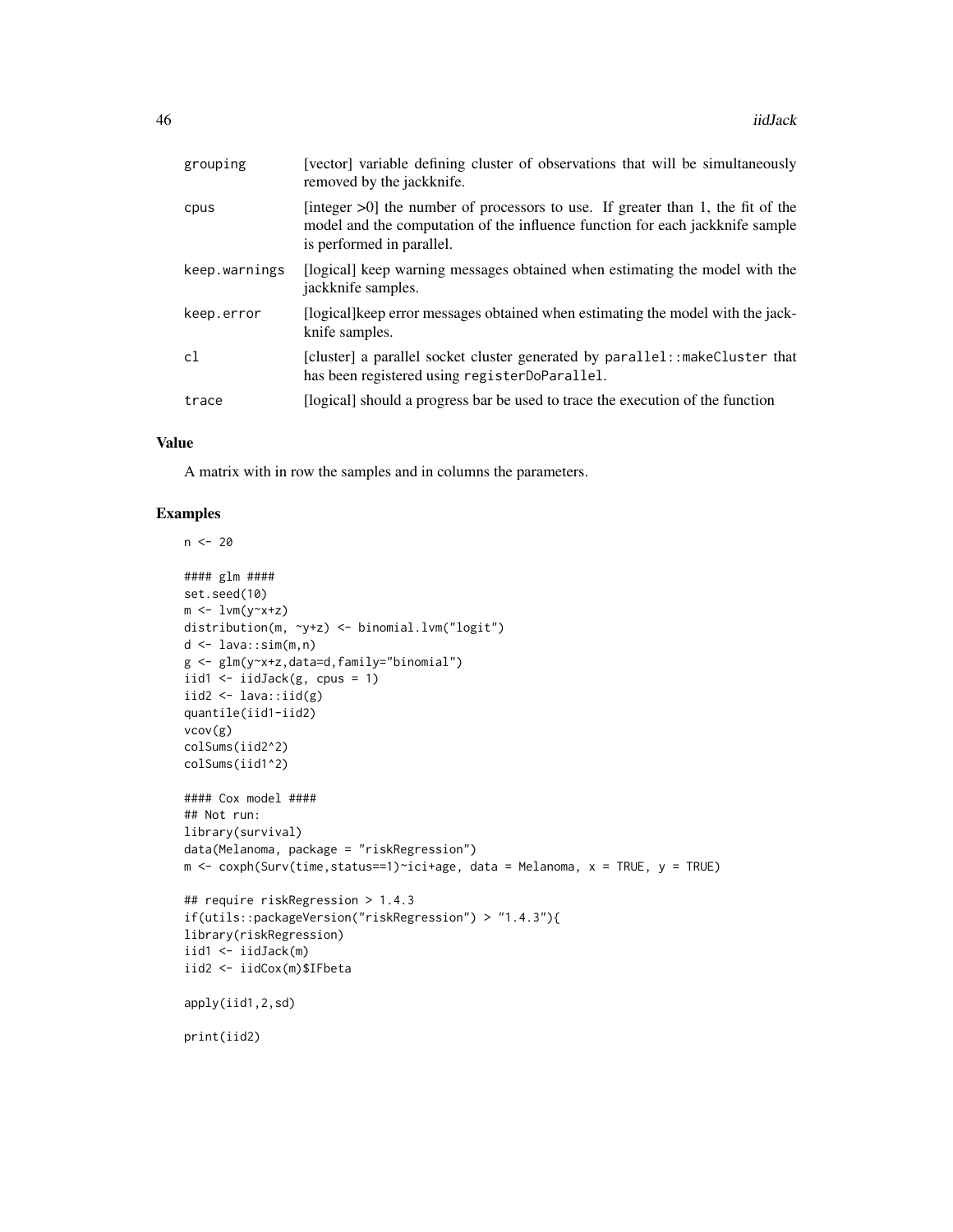```
apply(iid2,2,sd)
  }
## End(Not run)
#### LVM ####
## Not run:
set.seed(10)
mSim <- lvm(c(Y1,Y2,Y3,Y4,Y5) ~ 1*eta)
latent(mSim) <- ~eta
categorical(mSim, K=2) <- ~G
transform(mSim, Id ~ eta) <- function(x){1:NROW(x)}
dW <- lava::sim(mSim, n, latent = FALSE)
dL <- reshape2::melt(dW, id.vars = c("G","Id"),
                     variable.name = "time", value.name = "Y")
dL$time <- gsub("Y","",dL$time)
m1 <- lvm(c(Y1,Y2,Y3,Y4,Y5) ~ 1*eta)
latent(m1) < - ~eta
regression(m1) <- eta - G
e <- estimate(m1, data = dW)
iid1 <- iidJack(e)
iid2 < - iid(e)attr(iid2, "bread") <- NULL
apply(iid1,2,sd)
apply(iid2,2,sd)
quantile(iid2 - iid1)
## End(Not run)
#### lme ####
## Not run:
library(nlme)
e2 <- lme(Y~G+time, random = ~1|Id, weights = varIdent(form =~ 1|Id), data = dL)
e2 <- lmc(Y\text{~G}, random = \text{~I} | Id, data = dL)iid3 <- iidJack(e2)
apply(iid3,2,sd)
## End(Not run)
```
information2 *Extract The full Information Matrix*

### Description

Extract the full information matrix from a Gaussian linear model.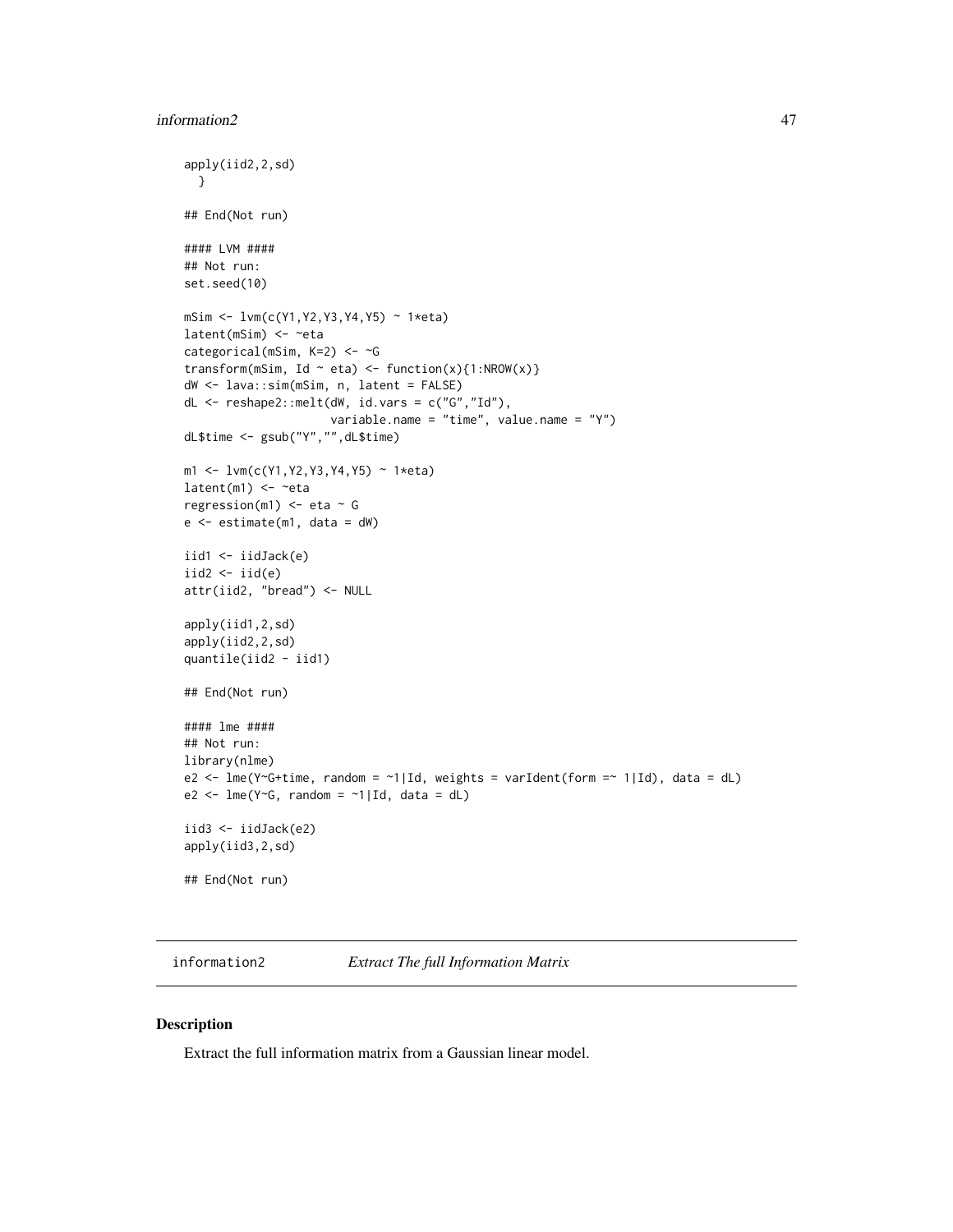### Usage

```
information2(object, ...)
## S3 method for class 'lm'
information2(object, ...)
## S3 method for class 'gls'
information2(object, ...)
## S3 method for class 'lme'
information2(object, ...)
## S3 method for class 'lvmfit'
information2(object, ...)
## S3 method for class 'lm2'
information2(object, ...)
## S3 method for class 'gls2'
information2(object, ...)
## S3 method for class 'lme2'
information2(object, ...)
## S3 method for class 'lvmfit2'
information2(object, ...)
```
#### Arguments

| object  | a linear model or a latent variable model |
|---------|-------------------------------------------|
| $\cdot$ | arguments to be passed to vcov2.          |

# Value

A matrix.

# See Also

[sCorrect](#page-63-0) to obtain lm2, gls2, lme2, or lvmfit2 objects.

# Examples

```
n <- 5e1
p \le -3X.name \leftarrow paste@("X", 1:p)link.lvm <- paste0("Y~",X.name)
formula.lvm <- as.formula(paste0("Y~",paste0(X.name,collapse="+")))
```
m <- lvm(formula.lvm)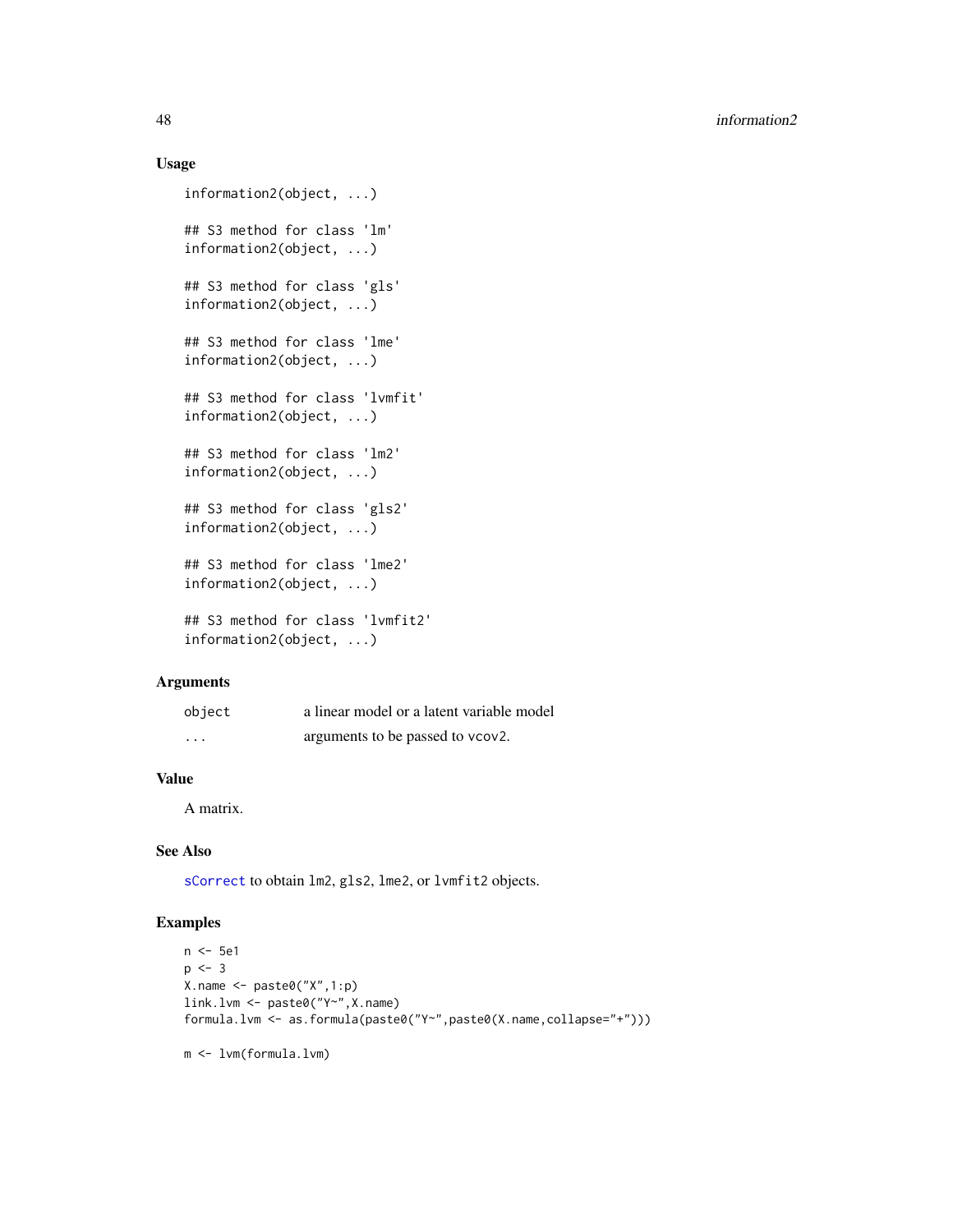### initVarLink 49

```
distribution(m,~Id) <- Sequence.lvm(0)
set.seed(10)
d <- lava::sim(m,n)
## linear model
e.lm <- lm(formula.lvm,data=d)
info.tempo <- vcov2(e.lm, bias.correct = TRUE)
info.tempo[names(coef(e.lm)),names(coef(e.lm))] - vcov(e.lm)
## latent variable model
e.lvm <- estimate(lvm(formula.lvm),data=d)
vcov.tempo <- vcov2(e.lvm, bias.correct = FALSE)
round(vcov.tempo %*% information(e.lvm), 5)
```
initVarLink *Normalize var1 and var2*

# Description

Convert var1 and var2 from formula or covariance to character.

# Usage

```
initVarLink(
 var1,
 var2,
  rep.var1 = FALSE,format = "list",Slink = c(lava.options()$symbols[1], "~"),
  Scov = lava.options()$symbols[2]
\mathcal{L}
```
initVarLinks(var1, format = "list", ...)

# Arguments

| var1             | [character or formula] the exogenous variable of the new link or a formula de-<br>scribing the link.                                                                                  |
|------------------|---------------------------------------------------------------------------------------------------------------------------------------------------------------------------------------|
| var <sub>2</sub> | [character] the endogenous variable of the new link. Disregarded if the argument<br>var1 is a formula.                                                                                |
| rep.var1         | [logical] should var1 be duplicated to match var2 length. Only active if format<br>$=$ "list".                                                                                        |
| format           | [character] should the name of the variable be returned (format = "list"), a<br>vector of character formula (format = "txt.formula"), or a list of formula<br>$(format = "formula").$ |
| Slink            | [character] the symbol for regression link.                                                                                                                                           |
| Scov             | [character] the symbol for covariance link.                                                                                                                                           |
| .                | argument to be passed to initVarLink.                                                                                                                                                 |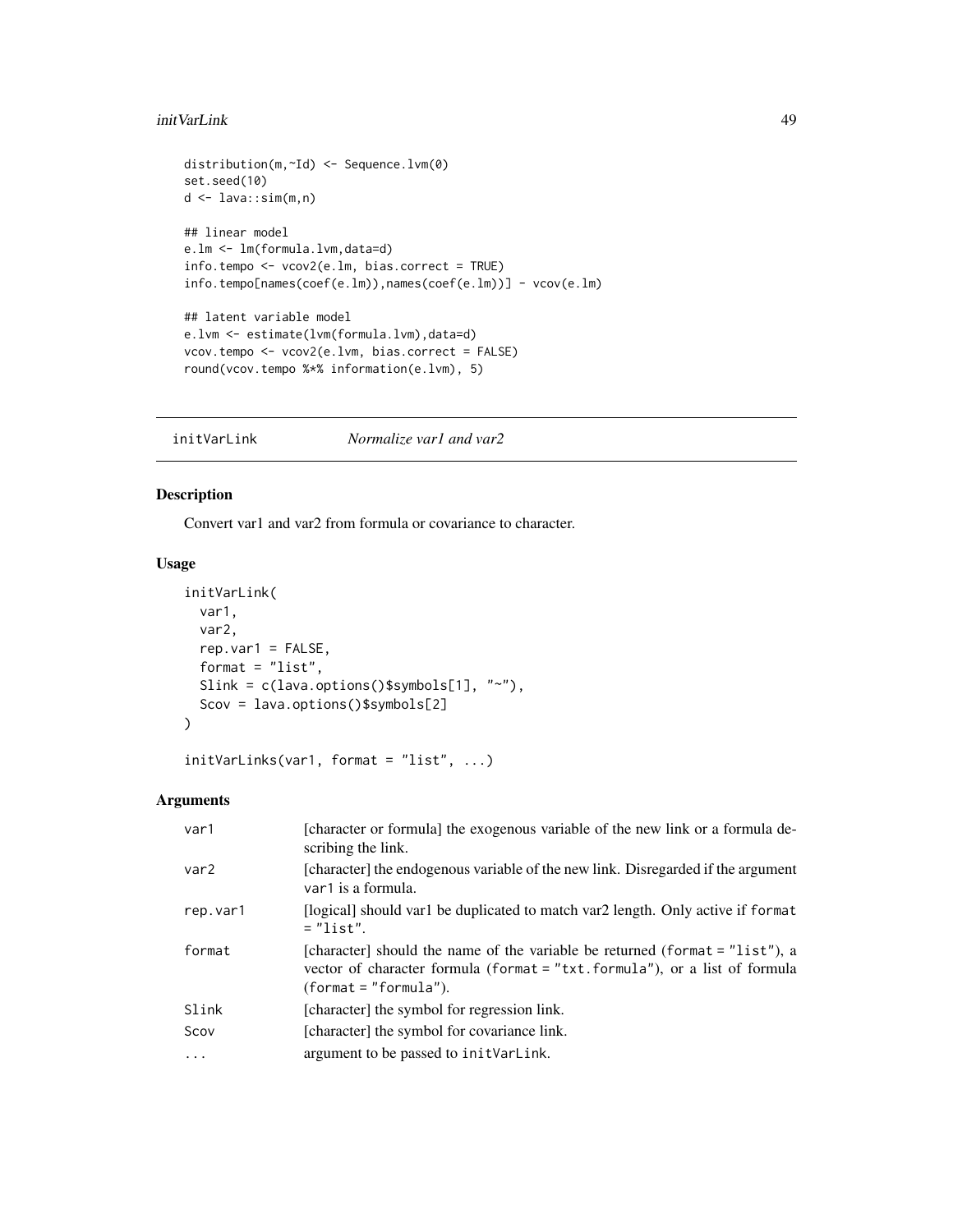## Value

See argument format.

### Examples

```
initVarLink(y ~ x1)
initVarLink("y ~ x1")
initVariable(y \sim x1 + x2)initVarLink("y ~ x1 + x2")
initVarLink(y \sim x1 + x2, rep.var1 = TRUE)initVariable(y \sim x1 + x2, rep.valar1 = TRUE, format = "formula")initVariable(y \sim x1 + x2, rep.value = TRUE, format = "txt.format")initVarLink("y", "x1", format = "formula")
initVarLink("y \sim x1:0|1")initVarLinks(y \sim x1)initVarLinks("y ~ x1")
initVarLinks(c("y ~ x1", "y~ x2"))initVarLinks(c(y ~ x1,y ~ x2))
initVarLinks(c("y ~ x1", "y ~ x2"), format = "formula")
initVarLinks(c(y ~ x1, y ~ x2), format = "formula")
initVarLinks(c("y \sim x1","y\sim x2"), format = "txt.formula")
initVarLinks(c(y \sim x1, y \sim x2), format = "txt.formula")
```
intDensTri *Integrate a Gaussian/Student Density over a Triangle*

# Description

Consider a univariate random variable X, two multivariate random variables Y and Z, and t1 and t2 two real numbers. This function can compute either  $P[|X|>1,|X]>|Y1|, ..., |X]>|Yp|]$  if zmin is not specified, P[|Z1|<t2,...,|Zq|<t2,|X|>t1,|X]>|Y1|,...,|X]>|Yp|] if zmin is specified.

# Usage

```
intDensTri(
 mu,
  Sigma,
  df,
  n,
 x.min,
  z.max = NULL,type = "double",
 prob_{a.min} = 1e-06,
 prune = NULL,
  distribution = "pmvnorm"
)
```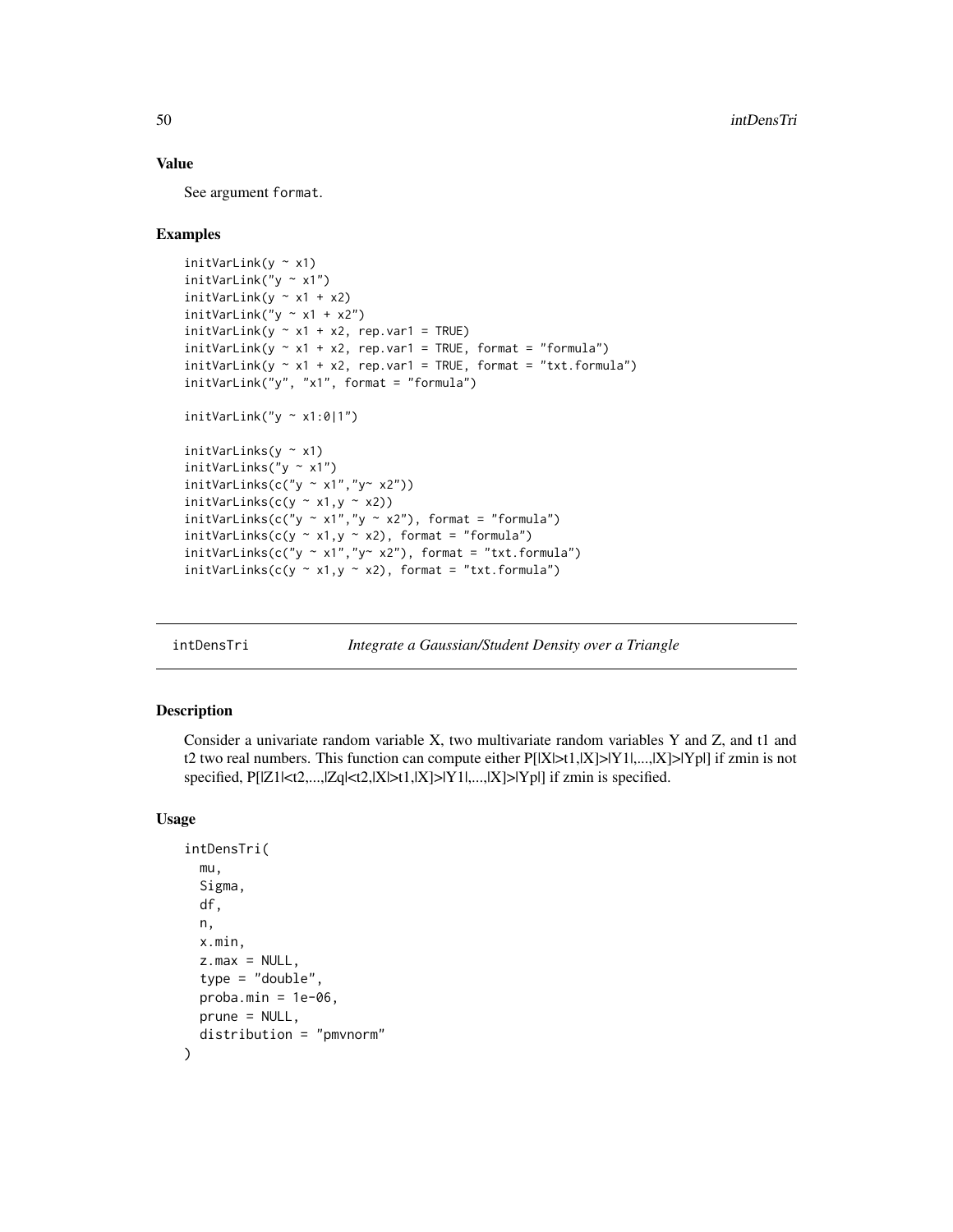### intDensTri 51

## Arguments

| mu           | [numeric vector] the expectation of the joint distribution.                                                                                       |
|--------------|---------------------------------------------------------------------------------------------------------------------------------------------------|
| Sigma        | [matrix] the variance-covariance of the joint distribution.                                                                                       |
| df           | [integer $> 0$ ] the degree of freedom of the joint Student's t distribution. Only<br>used when distribution="pvmt".                              |
| n            | [integer $> 0$ ] number of points for the numerical integration.                                                                                  |
| x.min        | [numeric] the minimum value along the x axis.                                                                                                     |
| z.max        | [numeric vector, optional] the maximum value along the z axis. Define the di-<br>mension of Z.                                                    |
| type         | [character] the type of mesh to be used. Can be $\Upsilon$ "raw $\Upsilon$ ", $\Upsilon$ "double $\Upsilon$ ", or<br>$\Upsilon$ fine $\Upsilon$ . |
| proba.min    | [numeric 0-1] the probability used to find the maximum value along the x axis.<br>Only used if prune is not specified.                            |
| prune        | [integer $>0$ ] number of standard deviations after which the domain ends along<br>the x axis.                                                    |
| distribution | [character] type of joint distribution. Can be "pmvnorm" (normal distribution)<br>or "pvmt" (Student's t distribution)                            |

# Details

Argument type:

- $\sqrt{n}$  raw $\sqrt{n}$ : mesh with points inside the domain
- \"double\": mesh with points outside the domain
- \"fine\": mesh with points inside the domain plus additional rectangles trying to fill the missing domain.

Argument Sigma and mu: define the mean and variance-covariance of the random variables X, Y, Z (in this order). The length of the argument z.max is used to define the dimension of Z. The dimension of X is always 1.

## Value

A numeric.

```
library(mvtnorm)
p \le -2Sigma \leftarrow diag(p)
mu < - rep(0, p)## bivariate normal distribution
z2 \leq qmvt(0.975, mean = mu, sigma = Sigma, df = 1e3)$quantile
# compute integral
```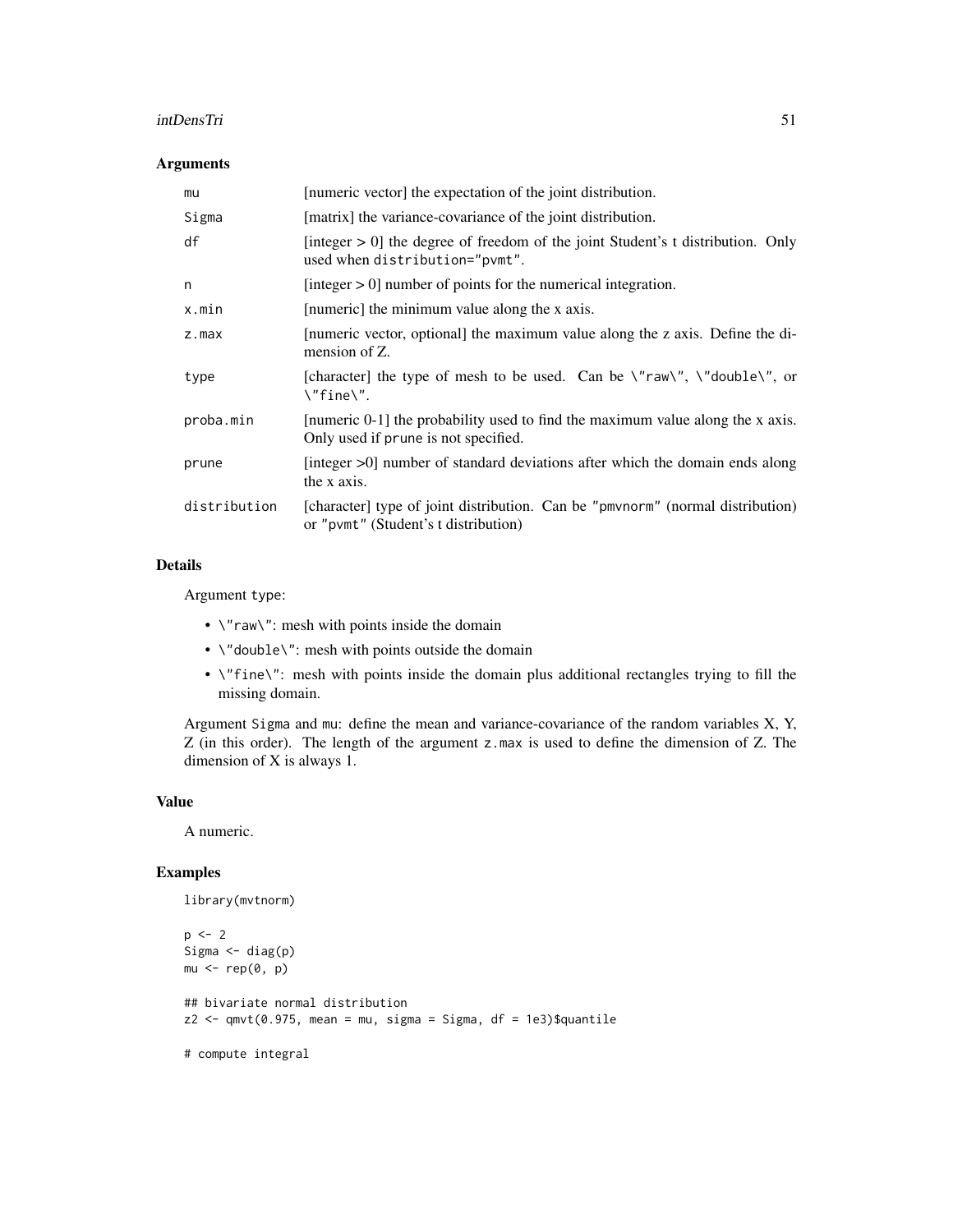```
intDensTri(mu = mu, Sigma = Sigma, n=5, x.min=0, type = "fine")$value-1/2
intDensTri(mu = mu, Sigma = Sigma, n=30, x.min=0, type = "raw")$value-1/2
intDensTri(mu = mu, Sigma = Sigma, n=50, x.min=0, type = "raw")$value-1/2
intDensTri(mu = mu, Sigma = Sigma, df = 5, n=5, x.min=0, distribution = "pmvt")$value-1/2
res <- intDensTri(mu = mu, Sigma = Sigma, df = 5, n=10, x.min=0, distribution = "pmvt")
res$value-1/2
ggplot2::autoplot(res)
## trivariate normal distribution
## Not run:
p \le -3Sigma \leftarrow diag(p)
mu < - rep(0, p)res2 \le intDensTri(mu = mu, Sigma = Sigma, n=5, x.min = 0, z.max = 10)
ggplot2::autoplot(res2)
ggplot2::autoplot(res2, coord.plot = c("x","z1"))
res2
## End(Not run)
#### when the distribution is far from 0
## Not run:
eq1 <- intDensTri(mu = c(10, 0), Sigma = diag(1,2),
                  x.min = 2, n=10)
eq1$value-1
ggplot2::autoplot(eq1)
eq2 <- intDensTri(mu = c(10, 0, 0), Sigma = diag(1,3),
                  x.min=2, z.max = 10, type = "raw",n=10)
ggplot2::author[eq2, coord.plot = c("y1", "z1"))eq2$value-1
## more variables
p \le -5Sigma \leftarrow diag(p)
mu < - rep(0, p)res2 <- intDensTri(mu = mu, Sigma = Sigma, n=5, x.min = 1, z.max = c(2,2))
res2$grid
## End(Not run)
```
lavaSearch2 *Tools for Model Specification in the Latent Variable Framework*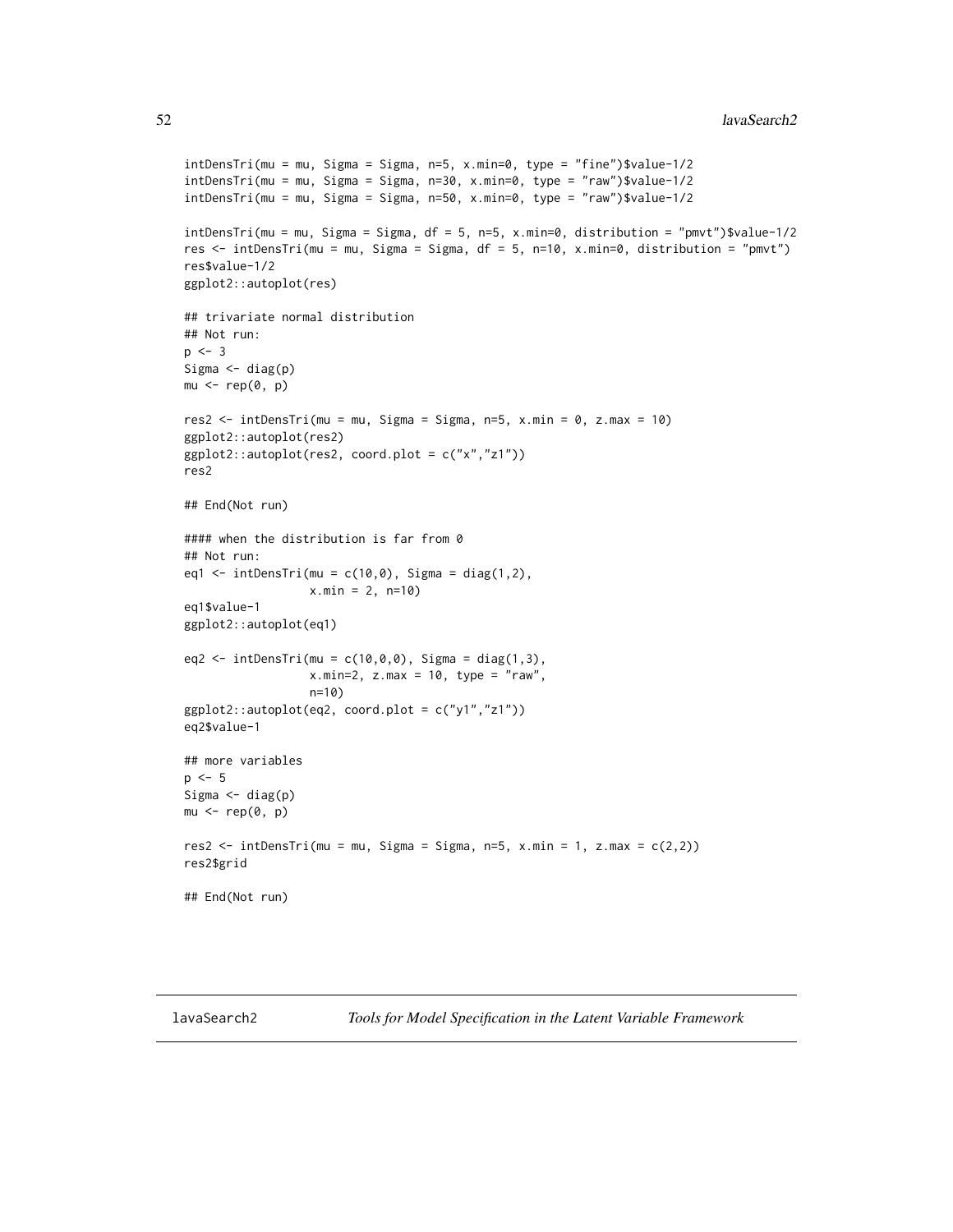#### lavaSearch2 53

### **Description**

The package contains three main functionalities:

- [compare2](#page-22-0), [summary2](#page-69-0): Wald tests/robust Wald tests/F-tests/robust F-tests with improved control of the type 1 error in small samples.
- [glht2](#page-40-0): adjustment for multiple comparisons when doing inference for multiple latent variable models.
- [modelsearch2](#page-55-0): searching for local dependencies with adjustment for multiple comparisons.

It contains other useful functions such as:

- [calibrateType1](#page-11-0): simulation study of the type 1 error of Wald tests.
- [createContrast](#page-26-0): user-friendly function generating a contrast matrix.
- [getVarCov2](#page-38-0): reconstruct the conditional variance covariance matrix.
- [iidJack](#page-44-0): extract the jackknife iid decomposition.

## Details

The latent variable models (LVM) considered in this package can be written as a measurement model:

$$
Y_i = \nu + \eta_i \Lambda + X_i K + \epsilon_i
$$

and a structural model:

$$
\eta_i = \alpha + \eta_i B + X_i \Gamma + \zeta_i
$$

where  $\Sigma$  is the variance covariance matrix of the residuals  $\epsilon$ , and  $\Psi$  is the variance covariance matrix of the residuals  $\zeta$ .

The corresponding conditional mean is:

$$
\mu_i(\theta) = E[Y_i|X_i] = \nu + (\alpha + X_i \Gamma)(1 - B)^{-1} \Lambda + X_i K
$$

$$
\Omega(\theta) = Var[Y_i|X_i] = \Lambda^t (1 - B)^{-t} \Psi(1 - B)^{-1} \Lambda + \Sigma
$$

The package aims to provides tool for testing linear hypotheses on the model coefficients  $\nu$ ,  $\Lambda$ ,  $K$ ,  $\Sigma$ ,  $\alpha$ ,  $B$ , Γ, Ψ. Searching for local dependency enable to test whether the proposed model is too simplistic and if so to identify which additional coefficients should be added to the model.

#### Limitations

'lavaSearch2' has been design for Gaussian latent variable models. This means that it may not work / give valid results:

- in presence of censored or binary outcomes.
- with stratified models (i.e. object of class multigroup).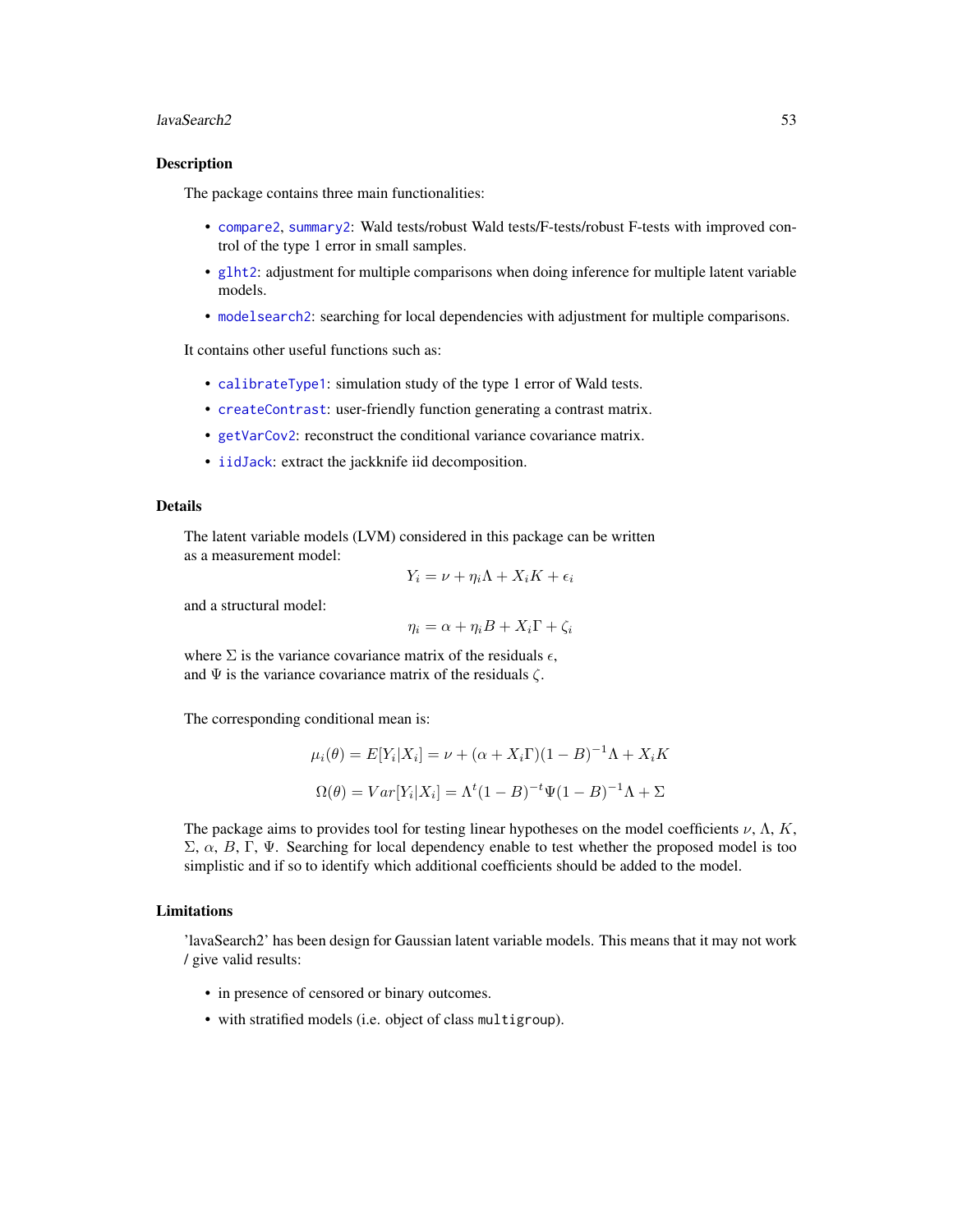## Description

Extract leverage values from a Gaussian linear model.

### Usage

```
leverage2(object, ...)
## S3 method for class 'lm'
leverage2(object, param = NULL, data = NULL, ...)
## S3 method for class 'gls'
leverage2(object, param = NULL, data = NULL, ...)## S3 method for class 'lme'
leverage2(object, param = NULL, data = NULL, ...)
## S3 method for class 'lvmfit'
leverage2(object, param = NULL, data = NULL, ...)
## S3 method for class 'lm2'
leverage2(object, param = NULL, data = NULL, ...)## S3 method for class 'gls2'
leverage2(object, param = NULL, data = NULL, ...)## S3 method for class 'lme2'
leverage2(object, param = NULL, data = NULL, ...)
## S3 method for class 'lvmfit2'
leverage2(object, param = NULL, data = NULL, ...)
```
### **Arguments**

| object                  | a lm2, gls2, lme2, or lvmfit2 object. |
|-------------------------|---------------------------------------|
| $\cdot$ $\cdot$ $\cdot$ | arguments to be passed to sCorrect.   |
| param                   | [optional] the fitted parameters.     |
| data                    | [optional] the data set.              |

# Details

The leverage are defined as the partial derivative of the fitted values with respect to the observations.

$$
leverage_i = \frac{\partial \hat{Y}_i}{\partial Y_i}
$$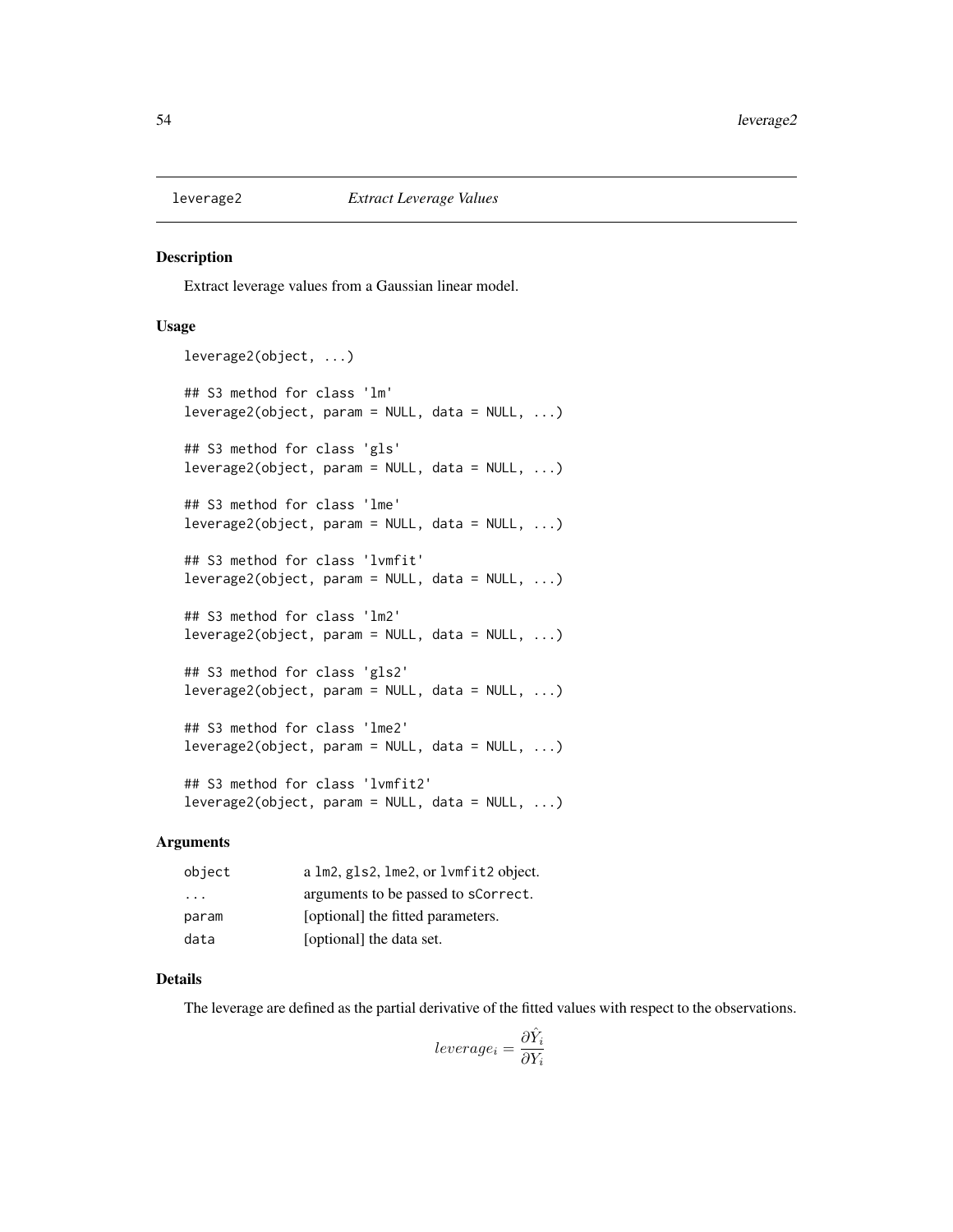#### matrixPower 55

See Wei et al. (1998).

If argument p or data is not null, then the small sample size correction is recomputed to correct the residuals.

## Value

a matrix containing the leverage relative to each sample (in rows) and each endogenous variable (in column).

## References

Bo-Cheng Wei et al., Generalized Leverage and its applications (1998), Scandinavian Journal of Statistics 25:1:25-37.

## See Also

[sCorrect](#page-63-0) to obtain lm2, gls2, lme2, or lvmfit2 objects.

# Examples

```
## simulate data
set.seed(10)
m <- lvm(Y1~eta,Y2~eta,Y3~eta)
latent(m) \leftarrow \text{~}etad \leq - lava::\sin(m, 20, latent = FALSE)
## standard linear model
e.lm <- lm(Y1~Y2, data = d)
sCorrect(e.lm) <- TRUE
range(as.double(leverage2(e.lm)) - influence(e.lm)$hat)
## latent variable model
e.lvm <- estimate(m, data = d)
sCorrect(e.lvm) <- TRUE
leverage2(e.lvm)
```
matrixPower *Power of a Matrix*

# Description

Compute the power of a matrix.

#### Usage

```
matrixPower(object, power, symmetric, tol = 1e-12, print.warning = TRUE)
```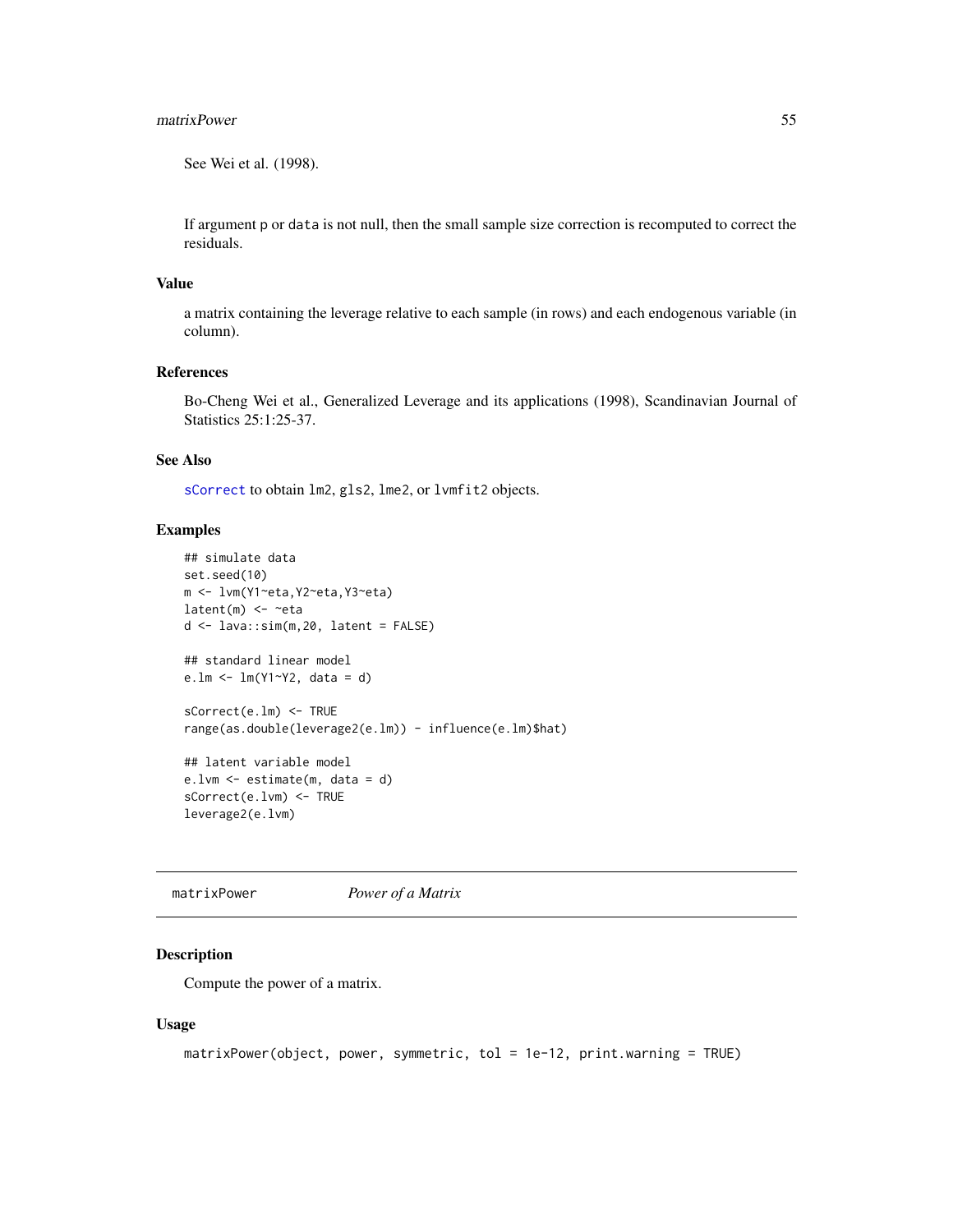#### Arguments

| object        | a matrix.                                                                                      |
|---------------|------------------------------------------------------------------------------------------------|
| power         | [numeric] power to be applied to the matrix.                                                   |
| symmetric     | [logical] is the matrix symmetric? Argument passed to the function eigen.                      |
| tol           | [numeric $>0$ ] the threshold under which the eigenvalues are set to 0.                        |
| print.warning | [logical] should a warning be print when some or the eigenvalues are not strictly<br>positive. |

### Value

A matrix.

### Examples

```
## symmetric matrix
set.seed(10)
M <- matrix(rnorm(20*6),20,6)
Sigma <- var(M)
Sigma.half <- matrixPower(Sigma, power = 1/2, symmetric = TRUE)
round(Sigma.half %*% Sigma.half - Sigma,5)
iSigma <- matrixPower(Sigma, power = -1, symmetric = TRUE)
round(iSigma %*% Sigma,5)
iSigma.half <- matrixPower(Sigma, power = -1/2, symmetric = TRUE)
round(iSigma.half %*% iSigma.half - iSigma,5)
## non symmetric matrix
set.seed(10)
M \leq - matrix(abs(rnorm(9)), 3, 3) + diag(1,3,3)
M-t(M)iM <- matrixPower(M, power = -1, symmetric = FALSE)
round(iM %*% M,5)
iM.half \le- matrixPower(M, power = -1/2, symmetric = FALSE)
round(iM.half %*% iM.half %*% M,5)
```
<span id="page-55-0"></span>modelsearch2 *Data-driven Extension of a Latent Variable Model*

### Description

Procedure adding relationship between variables that are supported by the data.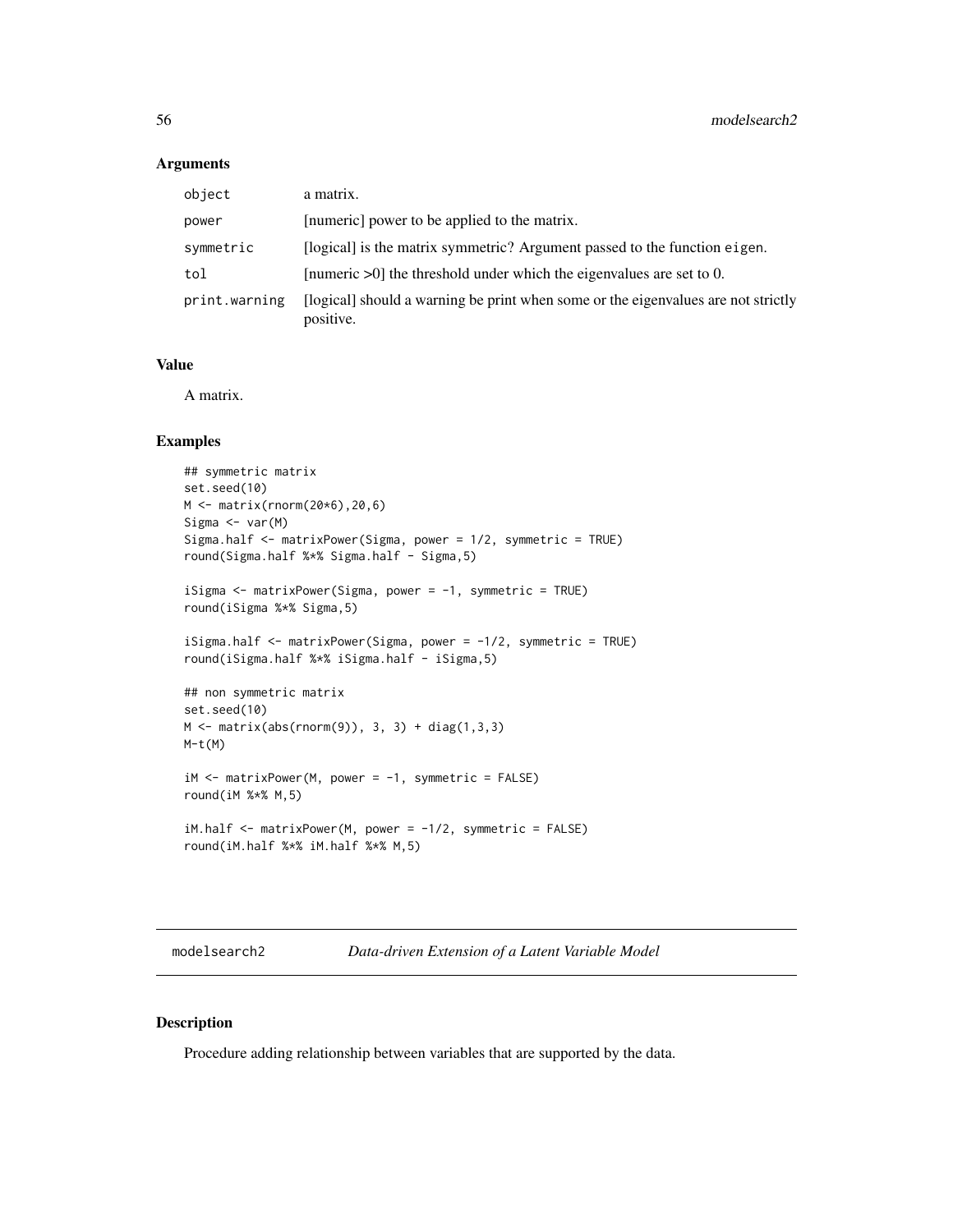# modelsearch2 57

# Usage

```
modelsearch2(
 object,
  link,
 data,
 method.p.adjust,
 method.maxdist,
 n.sample,
 na.omit,
 alpha,
 nStep,
  trace,
  cpus
\mathcal{L}## S3 method for class 'lvmfit'
modelsearch2(
 object,
 link = NULL,
 data = NULL,
 method.p.adjust = "fastmax",
 method.maxdist = "approximate",
 n.\text{sample} = 1e+05,na.omit = TRUE,
  alpha = 0.05,
 nStep = NULL,
  trace = TRUE,
  cpus = 1)
```
# Arguments

| object          | a lvmfit object.                                                                                                                                                                                                                                                                                                                                                                                                                                                                                                                                                                              |  |  |
|-----------------|-----------------------------------------------------------------------------------------------------------------------------------------------------------------------------------------------------------------------------------------------------------------------------------------------------------------------------------------------------------------------------------------------------------------------------------------------------------------------------------------------------------------------------------------------------------------------------------------------|--|--|
| link            | [character, optional for 1 vmf it objects] the name of the additional relationships<br>to consider when expanding the model. Should be a vector containing strings<br>like " $Y \sim X$ ". See the details section.                                                                                                                                                                                                                                                                                                                                                                           |  |  |
| data            | [data.frame, optional] the dataset used to identify the model                                                                                                                                                                                                                                                                                                                                                                                                                                                                                                                                 |  |  |
| method.p.adjust |                                                                                                                                                                                                                                                                                                                                                                                                                                                                                                                                                                                               |  |  |
|                 | [character] the method used to adjust the p. values for multiple comparisons. Can<br>be any method that is valid for the stats: $:p$ and just function (e.g. "fdr"). Can<br>also be "max", "fastmax", or "gof".                                                                                                                                                                                                                                                                                                                                                                               |  |  |
| method.maxdist  | [character] the method used to estimate the distribution of the max statistic.<br>"resampling" resample the score under the null to estimate the null distribu-<br>tion. "bootstrap" performs a wild bootstrap of the iid decomposition of the<br>score to estimate the null distribution. "approximate" attemps to identify the<br>latent gaussian variable corresponding to each score statistic (that is chi-2 dis-<br>tributed). It approximates the correlation matrix between these latent gaussian<br>variables and uses numerical integration to compute the distribution of the max. |  |  |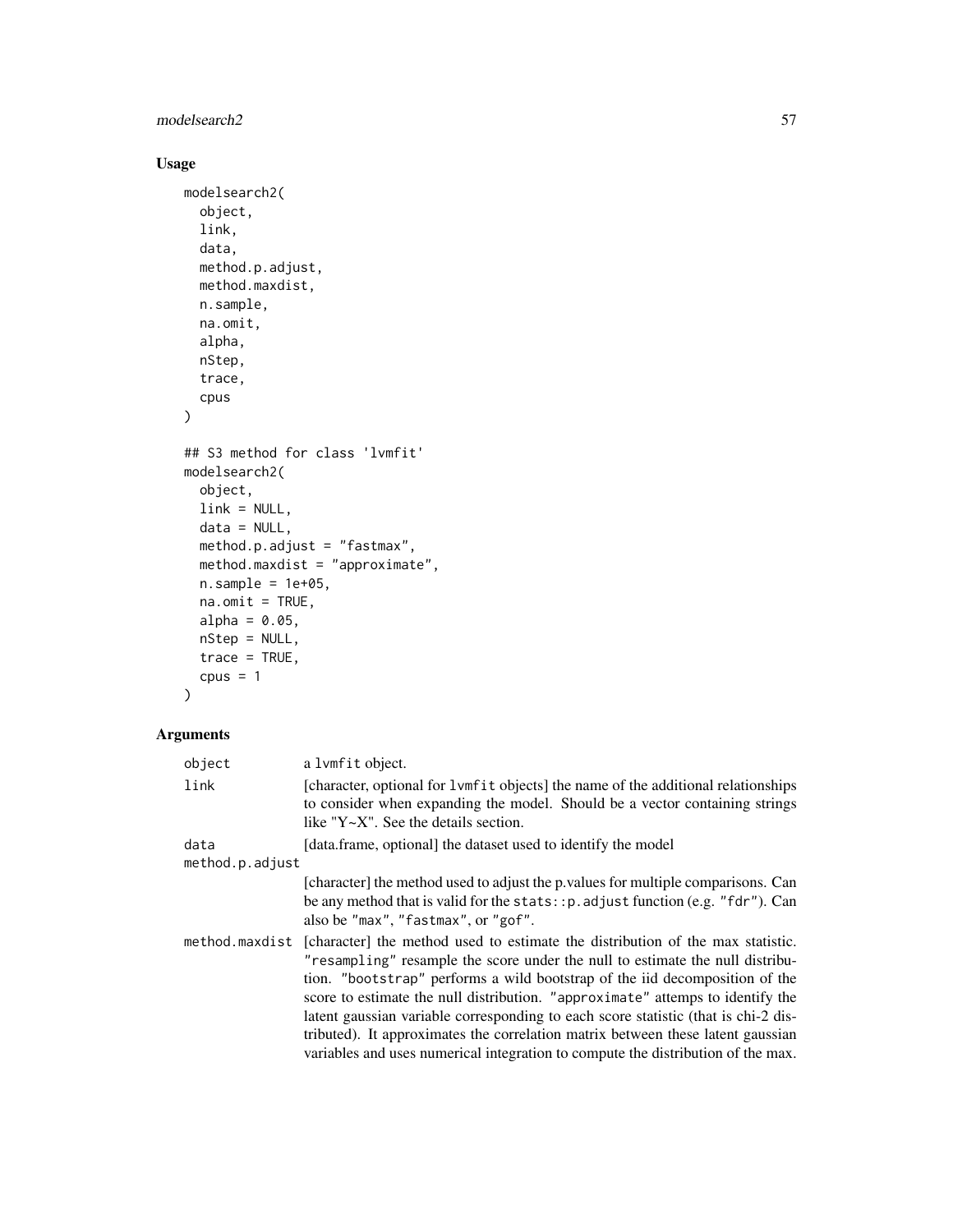| n.sample | [integer, $>0$ ] number of samples used in the resampling approach.                                                                                                                                        |  |  |
|----------|------------------------------------------------------------------------------------------------------------------------------------------------------------------------------------------------------------|--|--|
| na.omit  | should tests leading to NA for the test statistic be ignored. Otherwise this will<br>stop the selection process.                                                                                           |  |  |
| alpha    | numeric 0-1 the significance cutoff for the p-values. When the p-value is be-<br>low, the corresponding link will be added to the model and the search will con-<br>tinue. Otherwise the search will stop. |  |  |
| nStep    | the maximum number of links that can be added to the model.                                                                                                                                                |  |  |
| trace    | [logical] should the execution of the function be traced?                                                                                                                                                  |  |  |
| cpus     | the number of cpus that can be used for the computations.                                                                                                                                                  |  |  |

#### Details

method.p.adjust = "max" computes the p-values based on the distribution of the max statistic. This max statistic is the max of the square root of the score statistic. The p-value are computed integrating the multivariate normal distribution.

method.p.adjust = "fastmax" only compute the p-value for the largest statistic. It is faster than "max" and lead to identical results.

method.p.adjust = "gof" keep adding links until the chi-squared test (of correct specification of the covariance matrix) is no longer significant.

### Value

A list containing:

- sequenceTest: the sequence of test that has been performed.
- sequenceModel: the sequence of models that has been obtained.
- sequenceQuantile: the sequence of rejection threshold. Optional.
- sequenceIID: the influence functions relative to each test. Optional.
- sequenceSigma: the covariance matrix relative to each test. Optional.
- initialModel: the model before the sequential search.
- statistic: the argument statistic.
- method.p.adjust: the argument method.p.adjust.
- alpha: [numeric 0-1] the significance cutoff for the p-values.
- cv: whether the procedure has converged.

```
## simulate data
msim \leftarrow 1vm()regression(mSim) <- c(y1,y2,y3,y4)~u
regression(mSim) <- u~x1+x2
categorical(mSim,labels=c("A","B","C")) <- "x2"
latent(mSim) <- ~u
covariance(mSim) <- y1~y2
```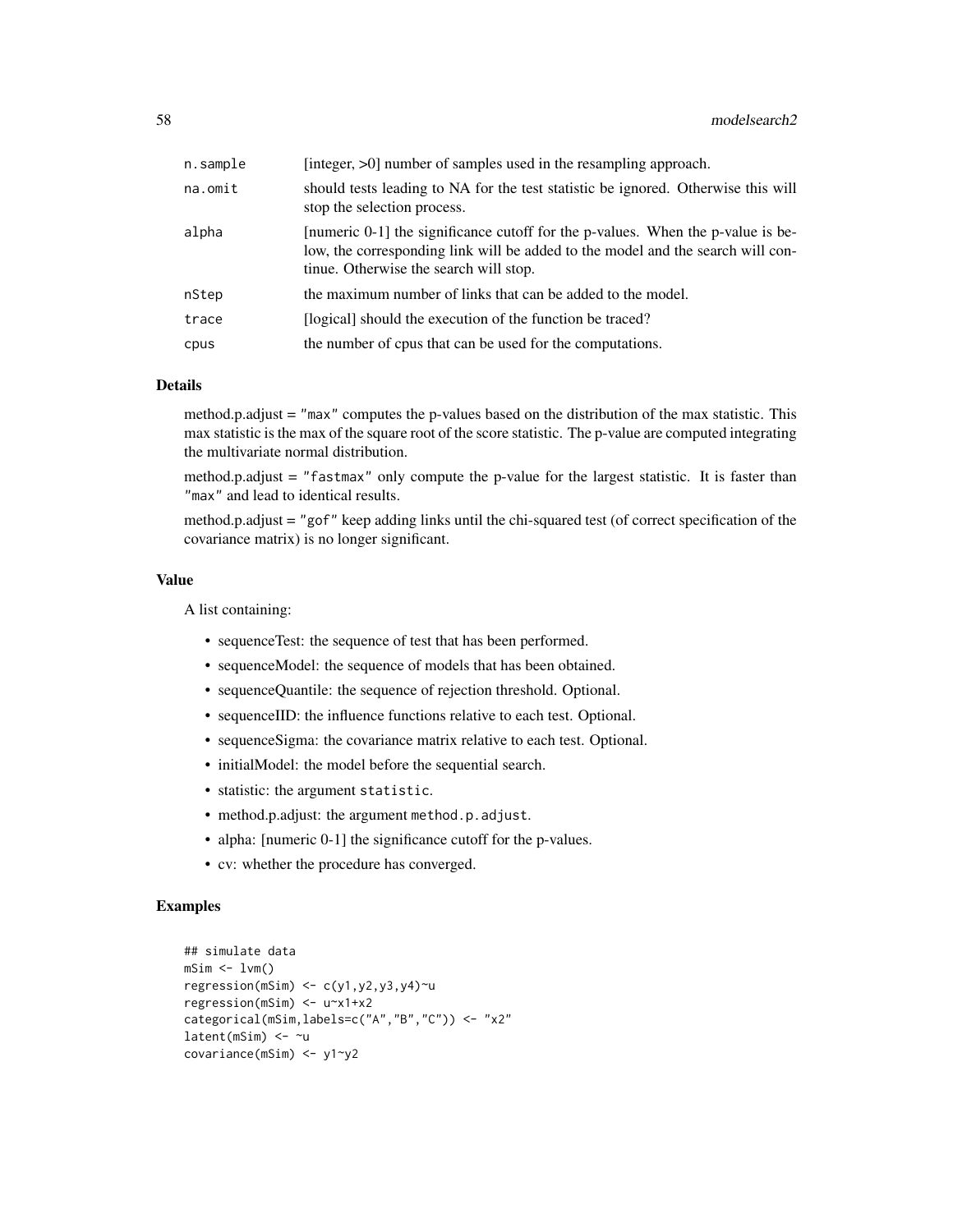### nStep 59

```
transform(mSim, Id\sim u) <- function(x){1:NROW(x)}
set.seed(10)
df.data <- lava::sim(mSim, n = 1e2, latent = FALSE)
## only identifiable extensions
m \leftarrow \text{lvm}(c(y1, y2, y3, y4)~u)
latent(m) <- ~u
addvar(m) \le -x1+x2e <- estimate(m, df.data)
## Not run:
resSearch <- modelsearch(e)
resSearch
resSearch2 <- modelsearch2(e, nStep = 2)
resSearch2
## End(Not run)
## some extensions are not identifiable
m <- lvm(c(y1,y2,y3)~u)
latent(m) <- ~u
addvar(m) <- ~x1+x2
e <- estimate(m, df.data)
## Not run:
resSearch <- modelsearch(e)
resSearch
resSearch2 <- modelsearch2(e)
resSearch2
## End(Not run)
## for instance
mNI <- lvm(c(y1,y2,y3)~u)
latent(mNI) <- ~u
covariance(mNI) <- y1~y2
## estimate(mNI, data = df.data)
## does not converge
```
nStep *Find the Number of Steps Performed During the Sequential Testing*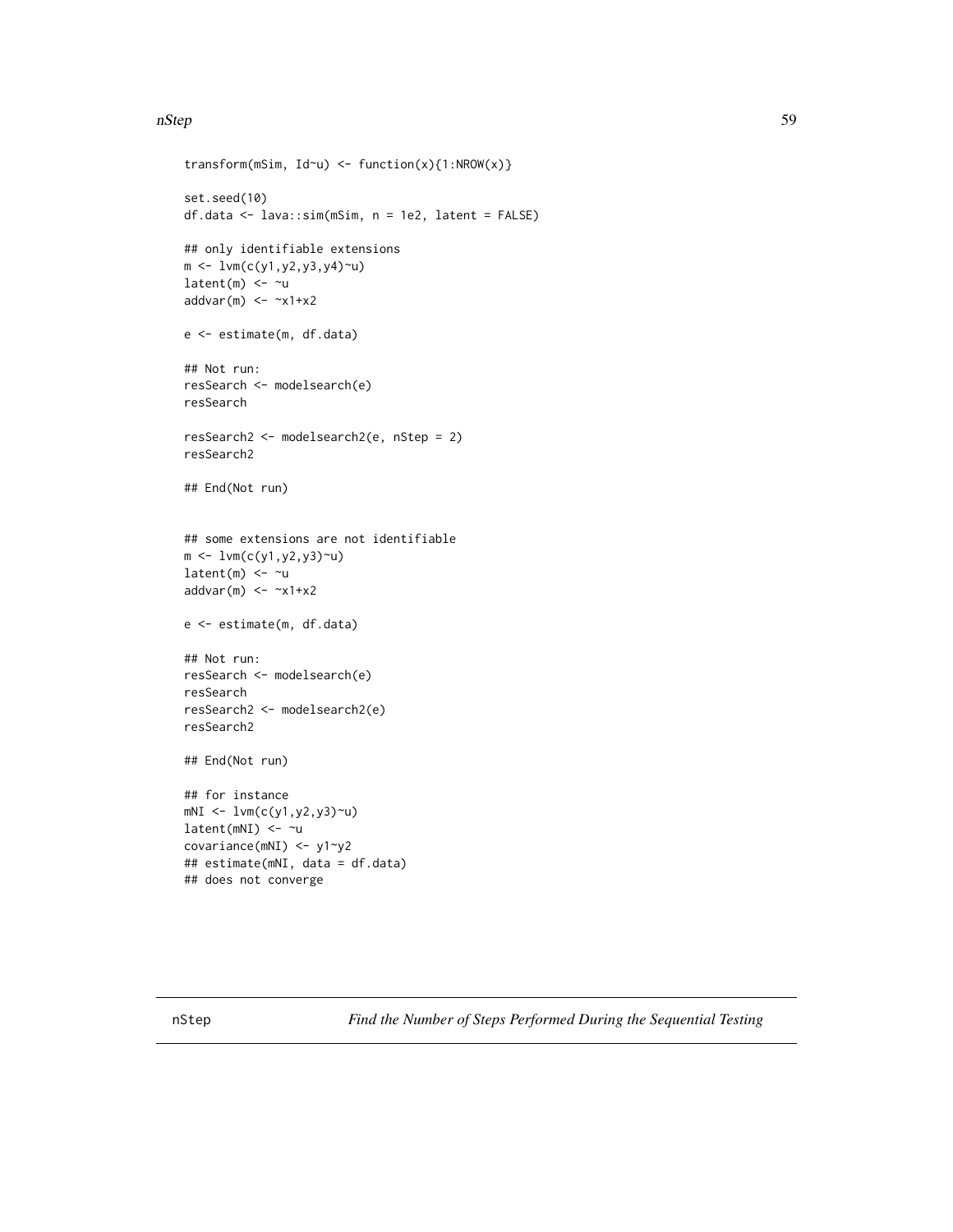## Description

Find the number of steps performed during the sequential testing.

### Usage

```
nStep(object)
```
## S3 method for class 'modelsearch2' nStep(object)

# Arguments

object a modelsearch2 object.

# Value

an integer.

# Examples

```
## Not run:
mSim <- lvm(Y~G+X1+X2)
addvar(mSim) <- ~Z1+Z2+Z3+Z4+Z5+Z6
df.data <- lava::sim(mSim, 1e2)
mBase <- lvm(Y~G)
addvar(mBase) <- ~X1+X2+Z1+Z2+Z3+Z4+Z5+Z6
e.lvm <- estimate(mBase, data = df.data)
res <- modelsearch2(e.lvm, method.p.adjust = "holm")
nStep(res)
```

```
## End(Not run)
```
#### residuals2 *Extract Corrected Residuals*

## Description

Extract correct residuals from a gaussian linear model.

# Usage

```
residuals2(object, param, data, type)
## S3 method for class 'lm2'
residuals2(object, param = NULL, data = NULL, type = "response")
```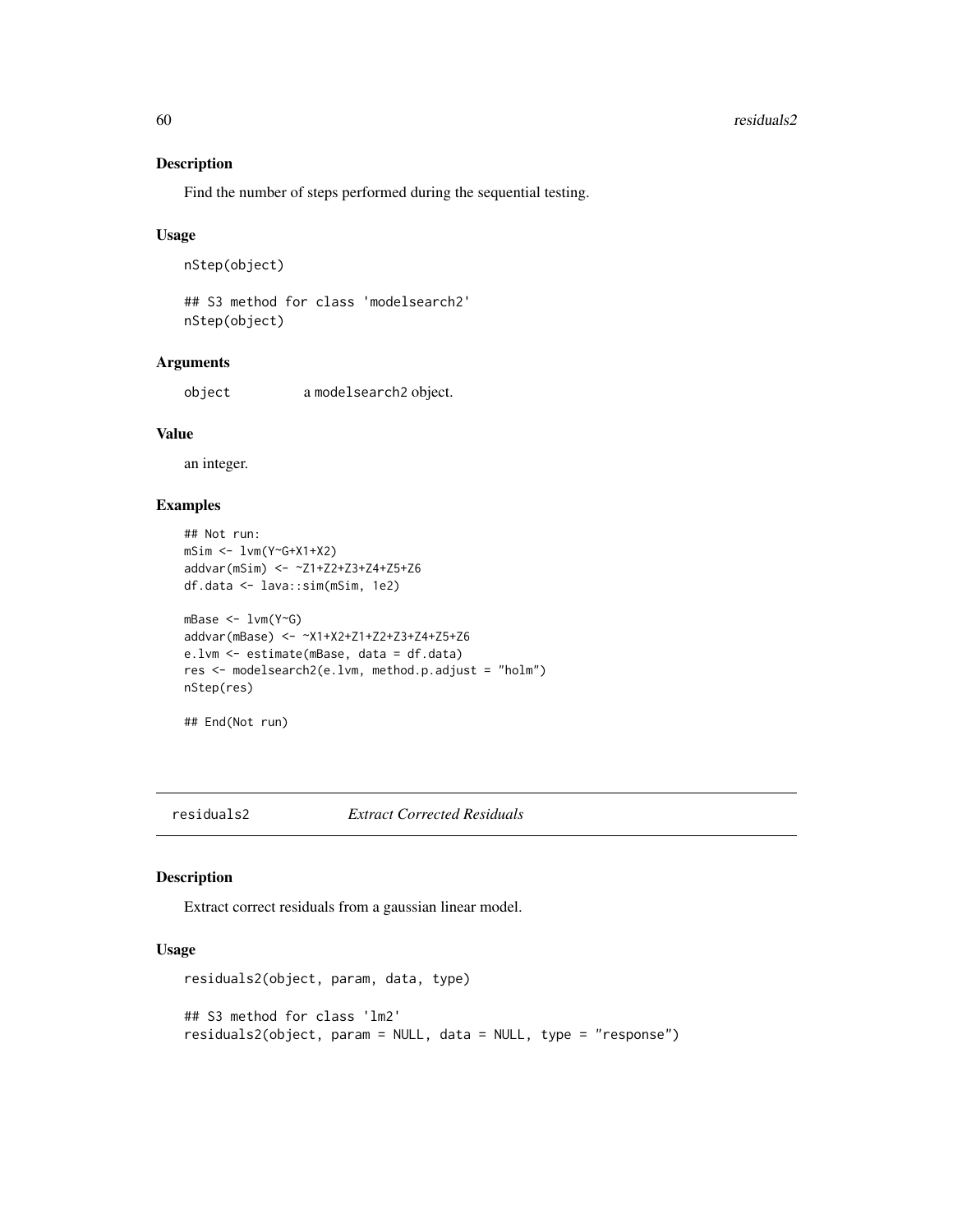#### $residuals2$  61

```
## S3 method for class 'gls2'
residuals2(object, param = NULL, data = NULL, type = "response")
## S3 method for class 'lme2'
residuals2(object, param = NULL, data = NULL, type = "response")
## S3 method for class 'lvmfit2'
residuals2(object, param = NULL, data = NULL, type = "response")
```
### Arguments

| object | a lm2, gls2, lme2, or lvmfit2 object.                                                                                                                         |
|--------|---------------------------------------------------------------------------------------------------------------------------------------------------------------|
| param  | [named numeric vector] the fitted parameters.                                                                                                                 |
| data   | [data.frame] the data set.                                                                                                                                    |
| type   | [character] the type of residual to extract: "response" for raw residuals, "studentized"<br>for studentized residuals, "normalized" for normalized residuals. |

## Details

If argument p or data is not null, then the small sample size correction is recomputed to correct the residuals.

The raw residuals are defined by observation minus the fitted value:

$$
\varepsilon = (Y_1 - \mu_1, ..., Y_m - \mu_m)
$$

The studentized residuals divided the raw residuals relative to each endogenous variable by the modeled variance of the endogenous variable.

$$
\varepsilon_{stud} = (\frac{Y_1 - \mu_1}{\sigma_1}, ..., \frac{Y_m - \mu_m}{\sigma_m})
$$

The normalized residuals multiply the raw residuals by the inverse of the square root of the modeled residual variance covariance matrix.

$$
\varepsilon_{norm} = \varepsilon \Omega^{-1/2}
$$

#### Value

a matrix containing the residuals relative to each sample (in rows) and each endogenous variable (in column).

## See Also

[sCorrect](#page-63-0) to obtain lm2, gls2, lme2, or lvmfit2 objects.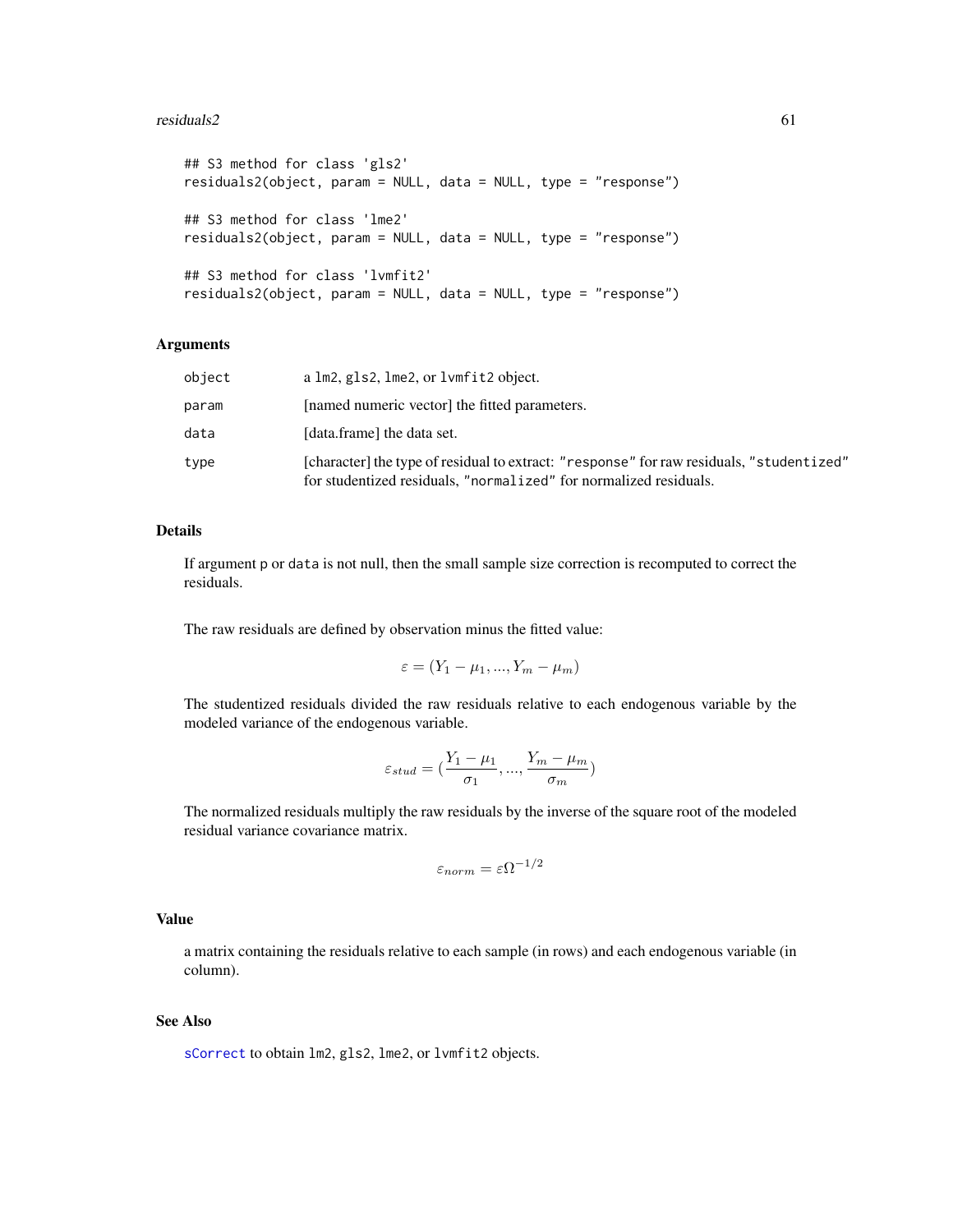62 score2

## Examples

```
## simulate data
set.seed(10)
m <- lvm(Y1~eta,Y2~eta,Y3~eta)
latent(m) \leq -eta
d <- lava::sim(m,20, latent = FALSE)
## standard linear model
e.lm <- lm(Y1~Y2, data = d)
sCorrect(e.lm) <- TRUE
sigma(e.lm)^2
mean(residuals(e.lm)^2)
mean(residuals2(e.lm)^2)
## latent variable model
e.lvm <- estimate(m, data = d)
sCorrect(e.lvm) <- TRUE
mean(residuals2(e.lvm)^2)
```
score2 *Extract the Individual Score*

### Description

Extract the individual score from a Gaussian linear model.

### Usage

```
score2(object, ...)
## S3 method for class 'lm'
score2(object, param = NULL, data = NULL, bias.correct = TRUE, ...)## S3 method for class 'gls'
score2(object, param = NULL, data = NULL, bias.correct = TRUE, ...)## S3 method for class 'lme'
score2(object, param = NULL, data = NULL, bias.correct = TRUE, ...)
## S3 method for class 'lvmfit'
score2(object, param = NULL, data = NULL, bias.correct = TRUE, ...)## S3 method for class 'lm2'
score2(object, param = NULL, data = NULL, ...)
## S3 method for class 'gls2'
```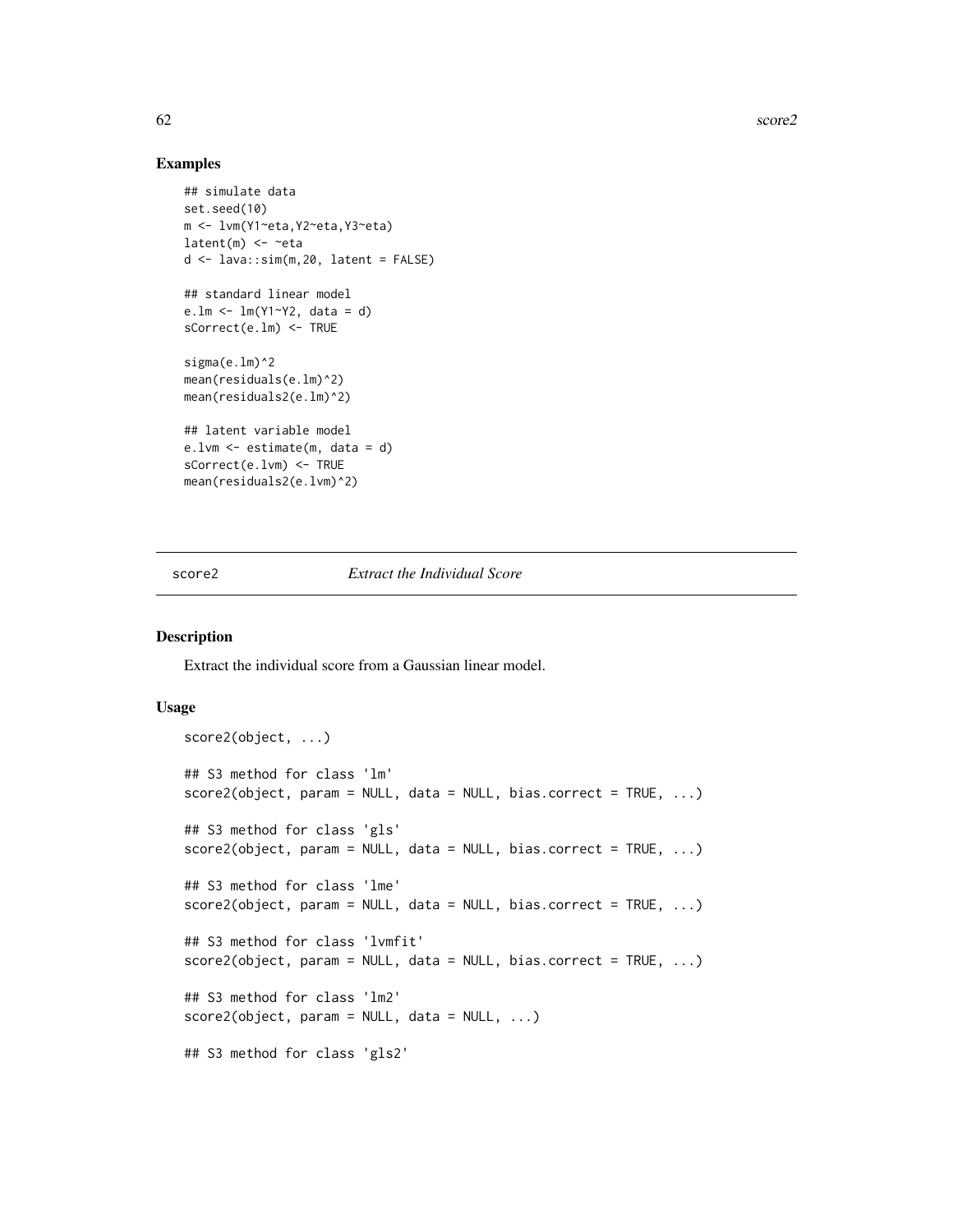#### $\sec 2$  63

```
score2(object, param = NULL, data = NULL, ...)## S3 method for class 'lme2'
score2(object, param = NULL, data = NULL, ...)## S3 method for class 'lvmfit2'
score2(object, param = NULL, data = NULL, ...)
```
# Arguments

| object       | a linear model or a latent variable model                                                                                                                                       |
|--------------|---------------------------------------------------------------------------------------------------------------------------------------------------------------------------------|
| $\cdots$     | arguments to be passed to sCorrect.                                                                                                                                             |
| param        | [optional] the fitted parameters.                                                                                                                                               |
| data         | [optional] the data set.                                                                                                                                                        |
| bias.correct | [logical] should the standard errors of the coefficients be corrected for small<br>sample bias? Only relevant if the scorrect function has not yet be applied to<br>the object. |

# Details

If argument p or data is not null, then the small sample size correction is recomputed to correct the influence function.

### Value

A matrix containing the score relative to each sample (in rows) and each model coefficient (in columns).

# See Also

[sCorrect](#page-63-0) to obtain lm2, gls2, lme2, or lvmfit2 objects.

```
n <- 5e1
p \le -3X.name <- paste0("X",1:p)
link.lvm <- paste0("Y~",X.name)
formula.lvm <- as.formula(paste0("Y~",paste0(X.name,collapse="+")))
m <- lvm(formula.lvm)
distribution(m,~Id) <- Sequence.lvm(0)
set.seed(10)
```

```
d <- lava::sim(m,n)
## linear model
```

```
e.lm <- lm(formula.lvm,data=d)
score.tempo <- score2(e.lm, bias.correct = FALSE)
colMeans(score.tempo)
```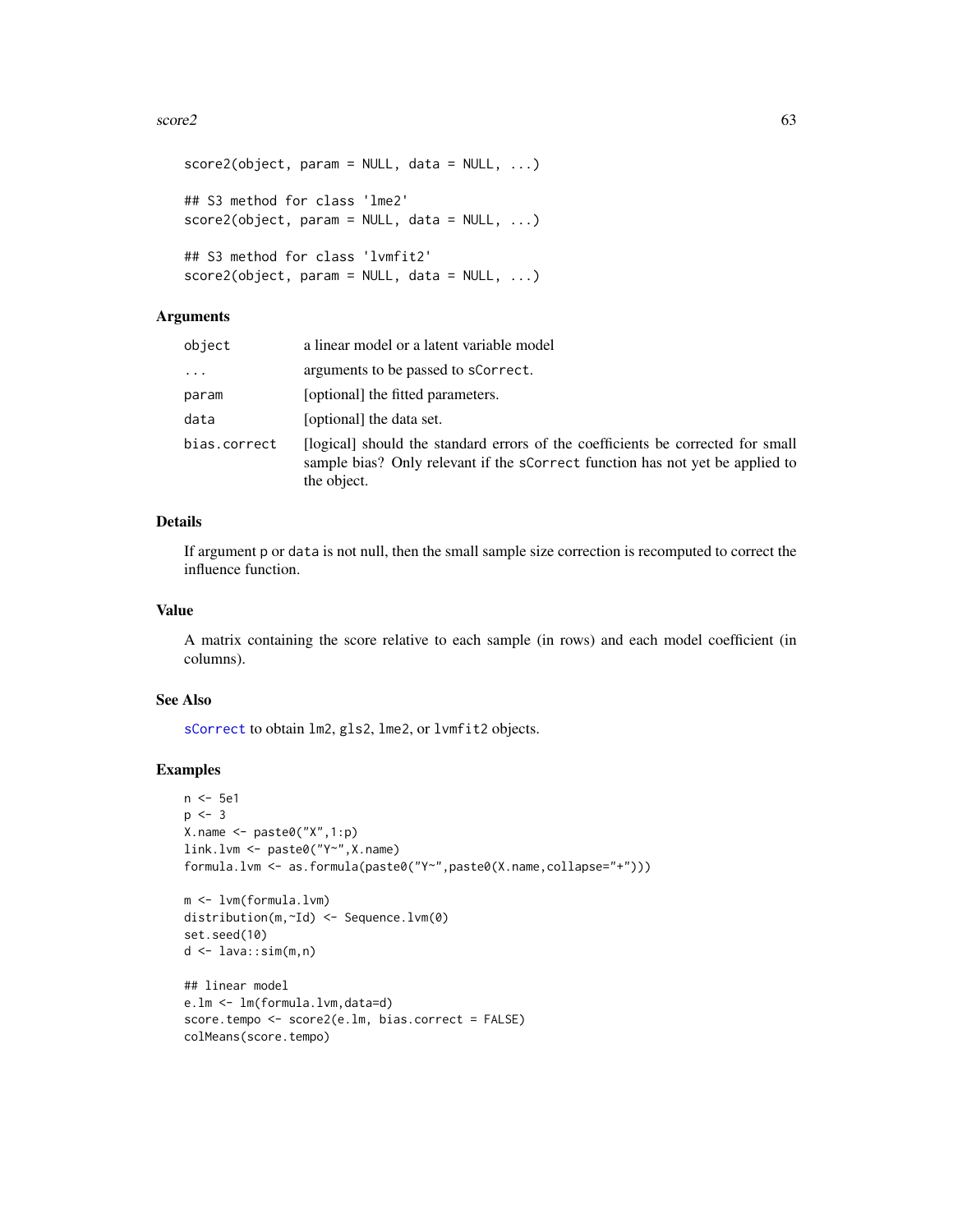```
## latent variable model
e.lvm <- estimate(lvm(formula.lvm),data=d)
score.tempo <- score2(e.lvm, bias.correct = FALSE)
range(score.tempo-score(e.lvm, indiv = TRUE))
```
<span id="page-63-0"></span>sCorrect *Satterthwaite Correction and Small Sample Correction*

# Description

Correct the bias of the ML estimate of the variance and compute the first derivative of the information matrix.

## Usage

```
sCorrect(
 object,
  adjust.Omega,
  adjust.n,
  df,
 numeric.derivative,
 param,
 data,
  tol,
 n.iter,
  trace,
  ...
\mathcal{L}## S3 method for class 'lm'
sCorrect(
 object,
  adjust.Omega = TRUE,
  adjust.n = TRUE,df = TRUE,numeric.derivative = FALSE,
 param = NULL,
 data = NULL,
  tol = 1e-05,n.iter = 20,
  trace = \theta,
  ...
\lambda## S3 method for class 'lm2'
sCorrect(object, ...)
```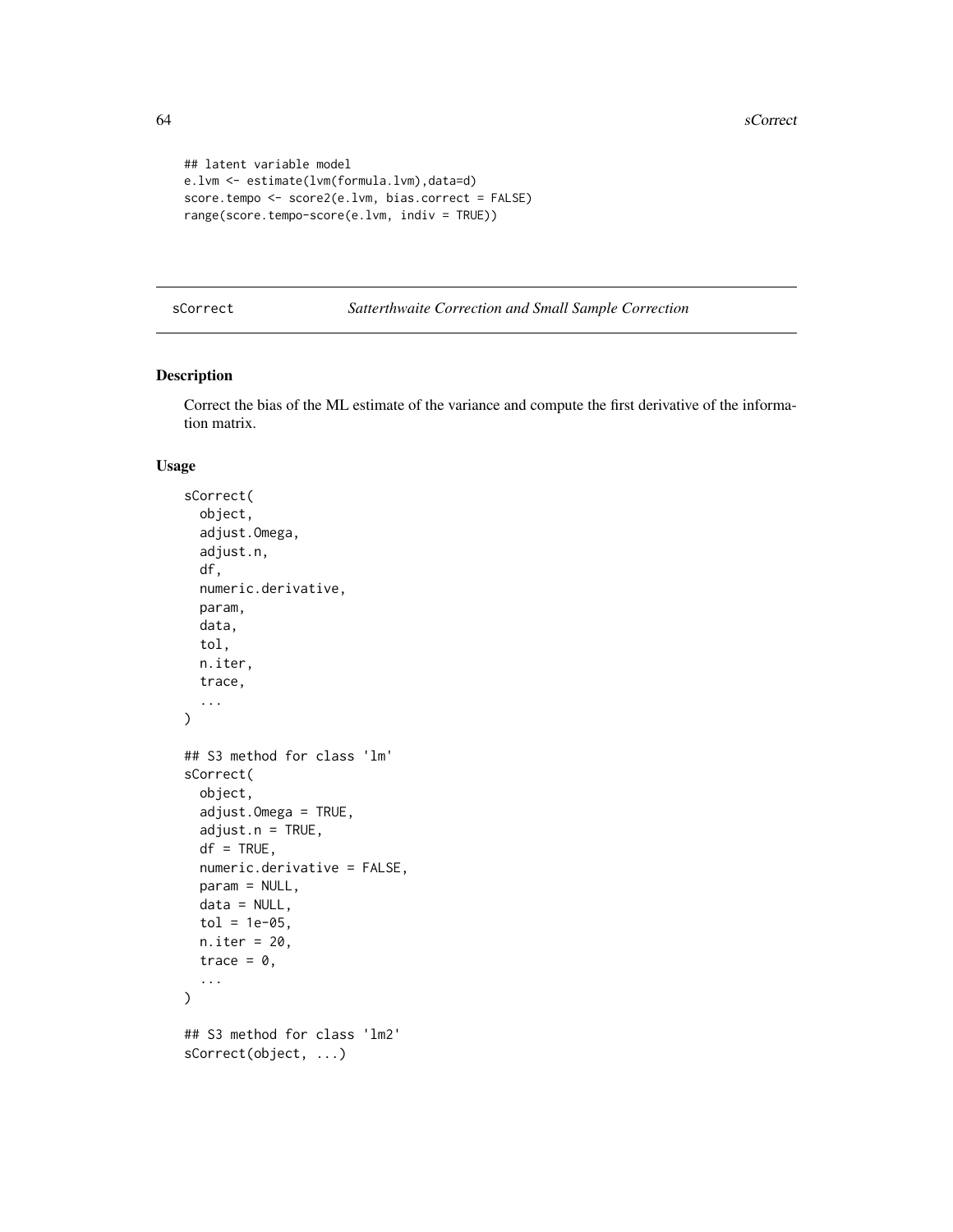### sCorrect 65

```
## S3 method for class 'gls'
sCorrect(
 object,
  adjust.Omega = TRUE,
  adjust.n = TRUE,
  df = TRUE,numeric.derivative = FALSE,
 param = NULL,
 data = NULL,tol = 1e-05,n.iter = 20,
  trace = \theta,
 cluster,
  ...
)
## S3 method for class 'gls2'
sCorrect(object, ...)
## S3 method for class 'lme'
sCorrect(
 object,
  adjust.Omega = TRUE,
  adjust.n = TRUE,df = TRUE,numeric.derivative = FALSE,
 param = NULL,
 data = NULL,tol = 1e-05,n.iter = 20,
 trace = 0,
 cluster,
  ...
\mathcal{L}## S3 method for class 'lme2'
sCorrect(object, ...)
## S3 method for class 'lvmfit'
sCorrect(
  object,
  adjust.Omega = TRUE,
  adjust.n = TRUE,df = TRUE,numeric.derivative = FALSE,
  param = NULL,
  data = NULL,
```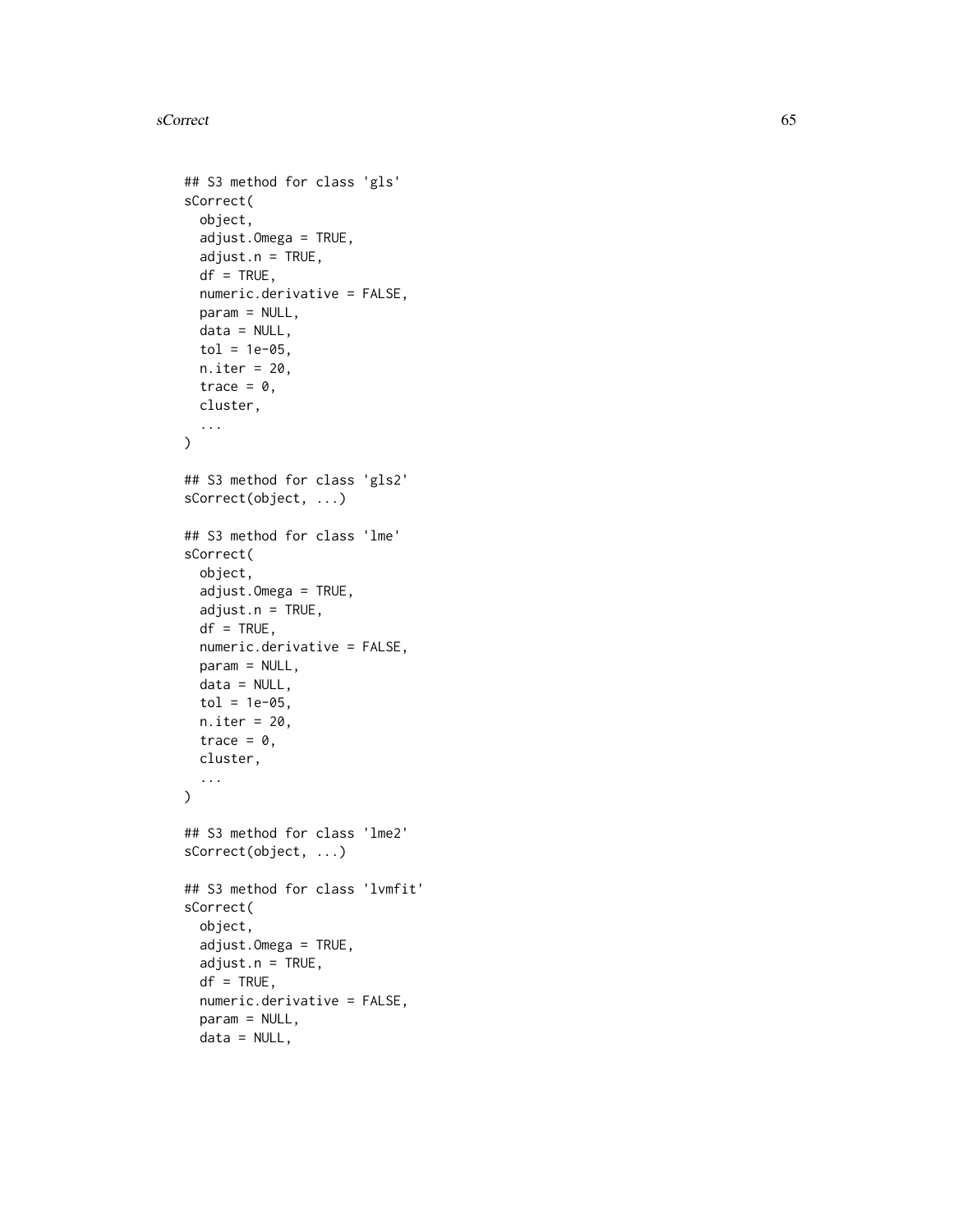```
tol = 1e-05,
 n.iter = 20,
 trace = \theta,
  ...
\mathcal{L}## S3 method for class 'lvmfit2'
sCorrect(object, ...)
sCorrect(x, ...) \leftarrow value## S3 replacement method for class 'lm'
sCorrect(x, ...) <- value
## S3 replacement method for class 'lm2'
sCorrect(x, ...) <- value
## S3 replacement method for class 'gls'
sCorrect(x, ...) \leftarrow value## S3 replacement method for class 'gls2'
sCorrect(x, ...) \leftarrow value## S3 replacement method for class 'lme'
sCorrect(x, ...) \leftarrow value## S3 replacement method for class 'lme2'
sCorrect(x, ...) <- value
## S3 replacement method for class 'lvmfit'
sCorrect(x, ...) <- value
## S3 replacement method for class 'lvmfit2'
```
### Arguments

 $sCorrect(x, ...) \leftarrow value$ 

| object, x          | a gls, lme, or lvm object.                                                                                                                                                                                                                                                      |
|--------------------|---------------------------------------------------------------------------------------------------------------------------------------------------------------------------------------------------------------------------------------------------------------------------------|
| adjust.Omega       | [logical] should the standard errors of the coefficients be corrected for small<br>sample bias?                                                                                                                                                                                 |
| adjust.n           | [logical] should the correction for the degree of freedom be performed?                                                                                                                                                                                                         |
| df                 | [logical] should the degree of freedoms of the Wald statistic be computed us-<br>ing the Satterthwaite correction? Otherwise the degree of freedoms are set to<br>Inf, i.e. a normal distribution is used instead of a Student's t distribution when<br>computing the p-values. |
| numeric.derivative |                                                                                                                                                                                                                                                                                 |
|                    | [logical] should a numerical derivative be used to compute the first derivative of<br>the information matrix? Otherwise an analytic formula is used.                                                                                                                            |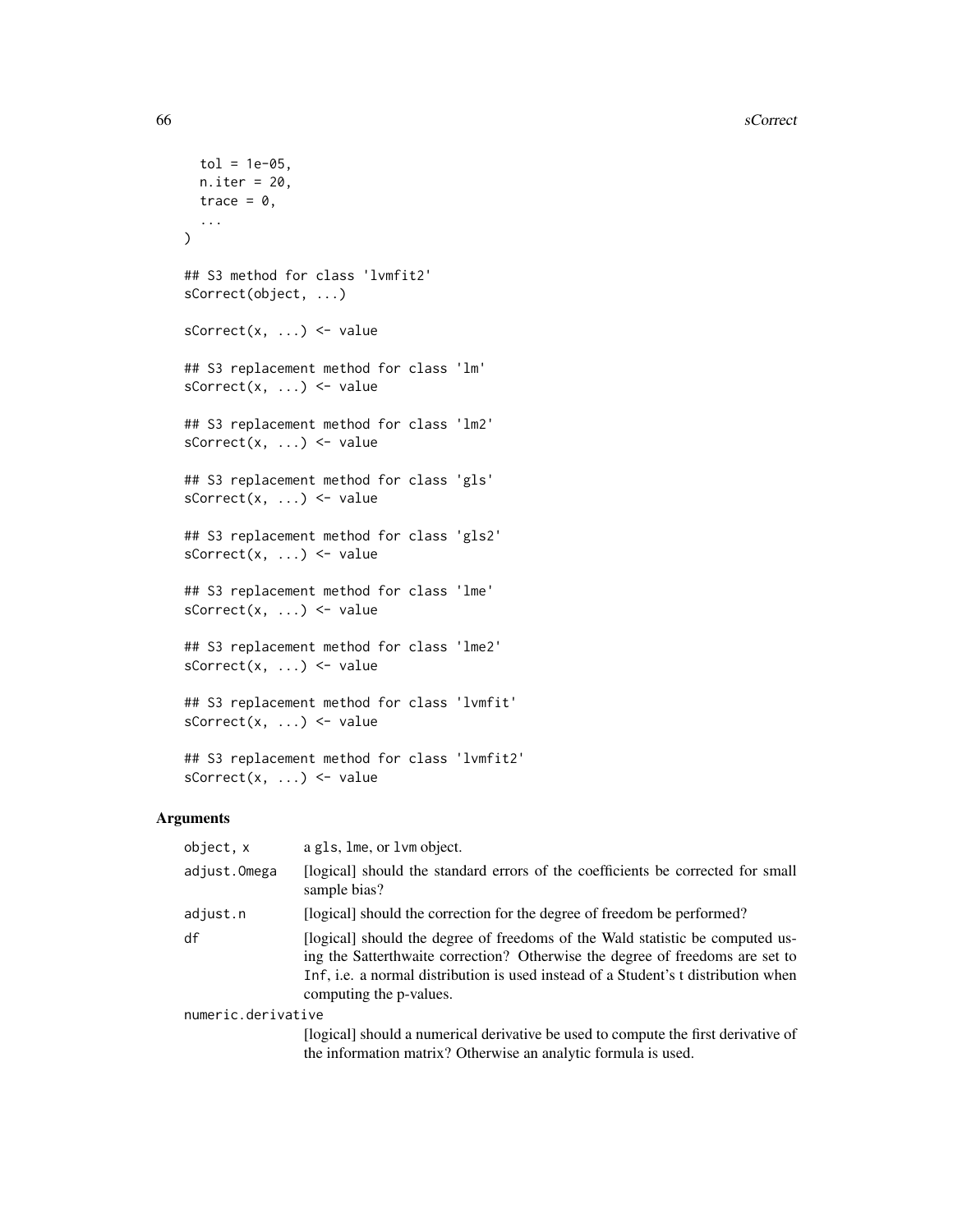#### sCorrect 67 and 57 and 57 and 57 and 57 and 57 and 57 and 57 and 57 and 57 and 57 and 57 and 57 and 57 and 57

| param    | [numeric vector, optional] the values of the parameters at which to perform the<br>correction.                                                                      |
|----------|---------------------------------------------------------------------------------------------------------------------------------------------------------------------|
| data     | [data.frame, optional] the dataset relative to which the correction should be per-<br>formed.                                                                       |
| tol      | [numeric >0] the minimum absolute difference between two estimation of the<br>small sample bias. Below this value, the algorithm used to estimate the bias<br>stop. |
| n.iter   | [integer >0] the maximum number of iterations used to estimate the small sam-<br>ple bias of the residual variance-covariance matrix.                               |
| trace    | [logical] should the execution of the function be traced.                                                                                                           |
| $\ddots$ | [internal] only used by the generic method or by the <- methods.                                                                                                    |
| cluster  | [integer vector] the grouping variable relative to which the observations are iid.<br>Only required for gls models with no correlation argument.                    |
| value    | [logical] value for the arguments adjust. Omega and adjust. n.                                                                                                      |

### Details

The argument value is equivalent to the argument bias.correct of the function summary2.

```
n <- 5e1
p \le -3X.name <- paste0("X",1:p)
link.lvm <- paste0("Y~",X.name)
formula.lvm <- as.formula(paste0("Y~",paste0(X.name,collapse="+")))
m <- lvm(formula.lvm)
distribution(m,~Id) <- Sequence.lvm(0)
set.seed(10)
d <- lava::sim(m,n)
## linear model
e.lm <- lm(formula.lvm,data=d)
system.time(
sCorrect(e.lm) <- TRUE ## i.e. bias.correct = TRUE
)
## gls model
library(nlme)
e.gls <- gls(formula.lvm, data = d, method = "ML")
sCorrect(e.gls, cluster = 1:NROW(d)) \leq TRUE #i.e. bias.correct = TRUEsummary2(e.gls)
## latent variable model
e.lvm <- estimate(lvm(formula.lvm),data=d)
sCorrect(e.lvm) <- TRUE ## i.e. bias.correct = TRUE
summary2(e.lvm)
```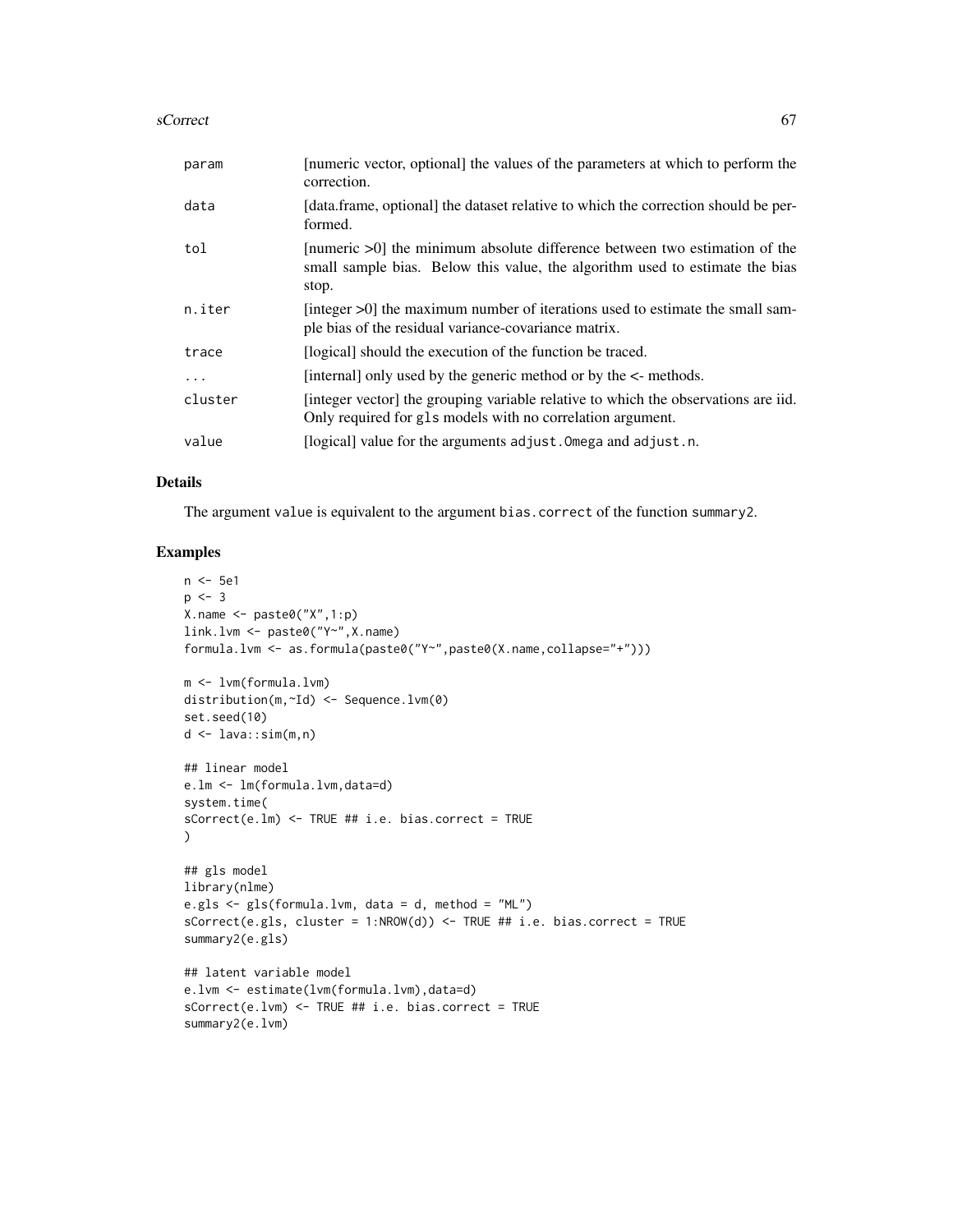## Description

Generic interface to set a value to a link in a lvm object.

## Usage

```
setLink(object, ...)
## S3 method for class 'lvm'
setLink(object, var1, var2, value, warnings = FALSE, ...)
```
# Arguments

| object   | a 1 vm object.                                                                                                              |
|----------|-----------------------------------------------------------------------------------------------------------------------------|
| $\cdots$ | [internal] only used by the generic method.                                                                                 |
| var1     | [character or formula] the exogenous variable of the new link or a formula de-<br>scribing the link to be added to the lym. |
| var2     | [character] the endogenous variable of the new link. Disregarded if the argument<br>var1 is a formula.                      |
| value    | [numeric] the value at which the link should be set.                                                                        |
| warnings | [logical] should a warning be displayed if the link is not found in the 1 vm object.                                        |

```
library(lava)
set.seed(10)
m \leq -1vm()
regression(m) \leftarrow c(y1,y2,y3)~u
regression(m) <- u~x1+x2
latent(m) \leq -\inftycovariance(m) <- y1 - y2
ml \leq setLink(m, y3 \sim u, value = 1)
```

```
estimate(m1, lava::sim(m,1e2))
# m1 \le setLink(m, u \sim y3, value = 1)
m2 \le - setLink(m, y1 \sim y2, value = 0.5)
```

```
estimate(m2, lava::sim(m,1e2))
```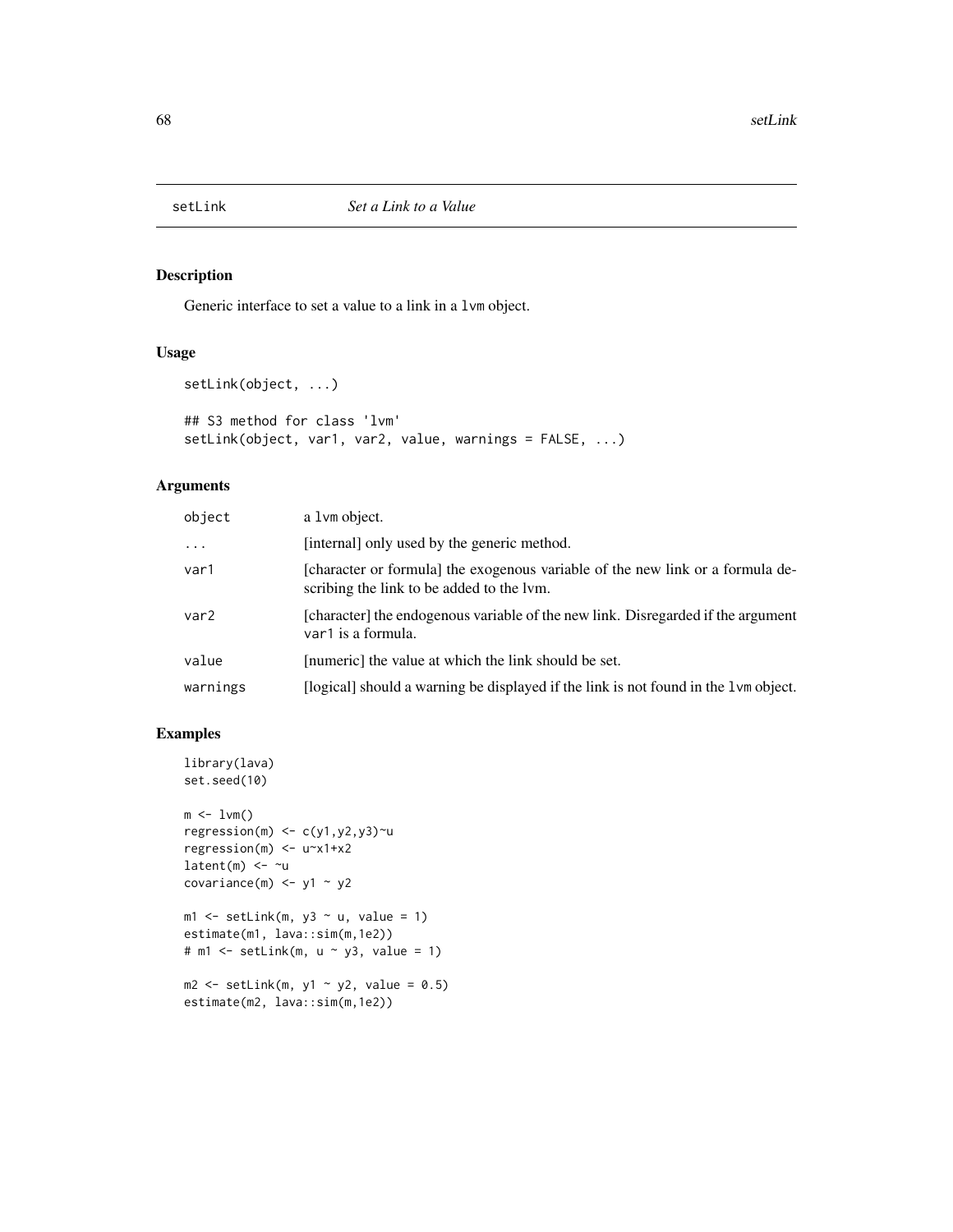summary.calibrateType1

*Display the Type 1 Error Rate*

# Description

Display the type 1 error rate from the simulation results.

# Usage

```
## S3 method for class 'calibrateType1'
summary(
 object,
 robust = FALSE,
  type = "type1error",
  alpha = 0.05,
 log.transform = TRUE,
 digits = 5,
 print = TRUE,
  ...
)
```
# Arguments

| object        | output of the calibrateType1 function.                                                                                                                                                            |
|---------------|---------------------------------------------------------------------------------------------------------------------------------------------------------------------------------------------------|
| robust        | [character] should the results be displayed for both model-based and robust stan-<br>dard errors (TRUE), only model-based standard error (FALSE), or only robust stan-<br>dard error $("only")$ ? |
| type          | [character] should the type 1 error rate be diplayed ("type1error") or the bias<br>("bias").                                                                                                      |
| alpha         | [numeric, 0-1] the confidence levels.                                                                                                                                                             |
| log.transform | [logical] should the confidence intervals be computed on the logit scale.                                                                                                                         |
| digits        | [integer $>0$ ] the number of decimal places to use when displaying the summary.                                                                                                                  |
| print         | should the summary be printed in the terminal.                                                                                                                                                    |
| $\cdots$      | [internal] only used by the generic method.                                                                                                                                                       |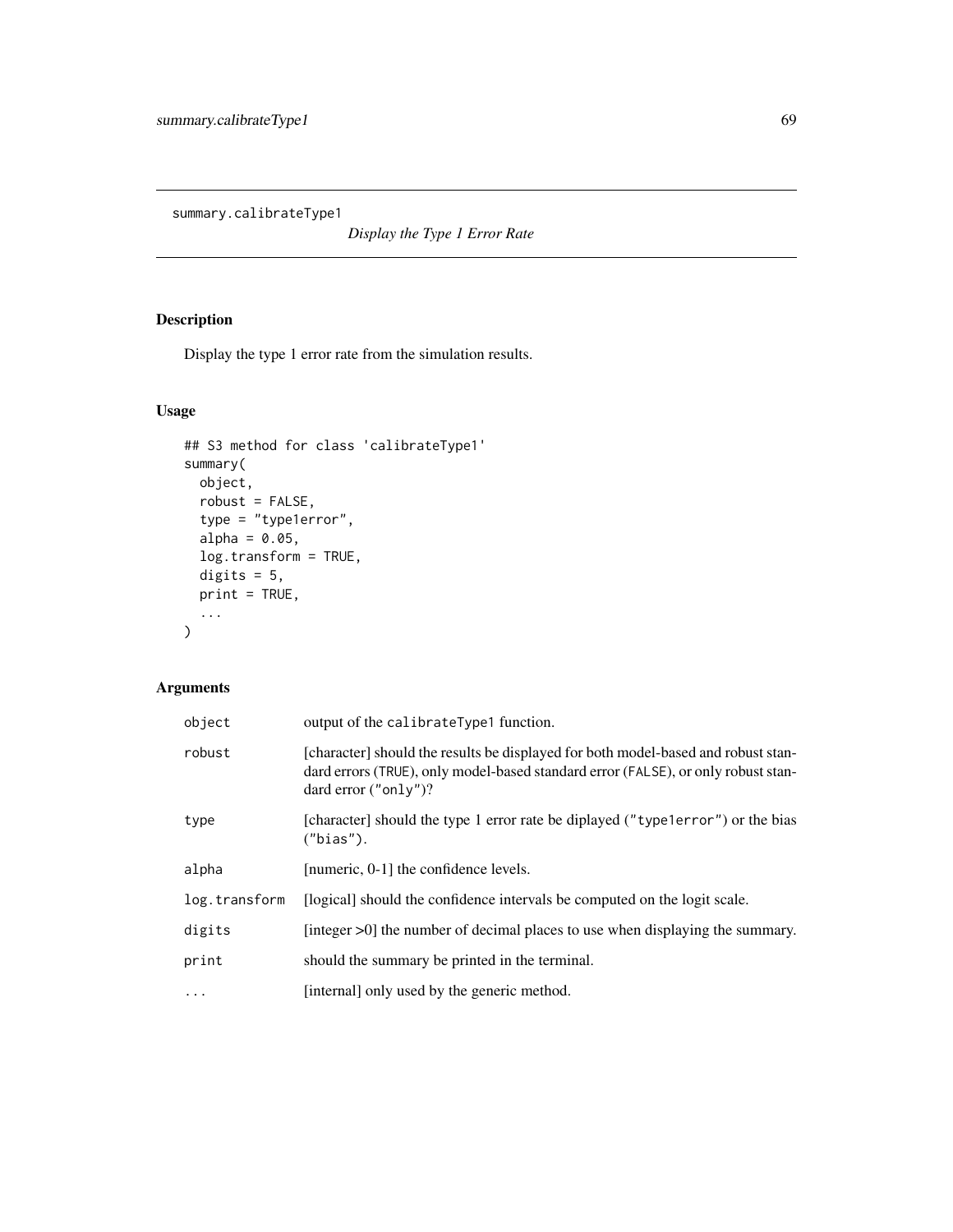summary.modelsearch2 *summary Method for modelsearch2 Objects*

### Description

summary method for modelsearch2 objects.

### Usage

```
## S3 method for class 'modelsearch2'
summary(object, print = TRUE, ...)
```
## Arguments

| object | output of the model search 2 function.         |
|--------|------------------------------------------------|
| print  | should the summary be printed in the terminal. |
| .      | [internal] only used by the generic method.    |

# Details

The column dp.Info contains the percentage of extended models (i.e. model with one additional link) for which the information matrix evaluated at the value of the parameters of the initial model is non positive definie.

#### <span id="page-69-0"></span>summary2 *Summary with Small Sample Correction*

### Description

Summary with small sample correction.

#### Usage

```
summary2(object, ...)
## S3 method for class 'lm'
summary2(object, df = TRUE, bias.correct = TRUE, ...)
## S3 method for class 'gls'
summary2(object, df = TRUE, bias.correct = TRUE, cluster = NULL, \ldots)
## S3 method for class 'lme'
summary2(object, df = TRUE, bias.correct = TRUE, ...)
## S3 method for class 'lvmfit'
```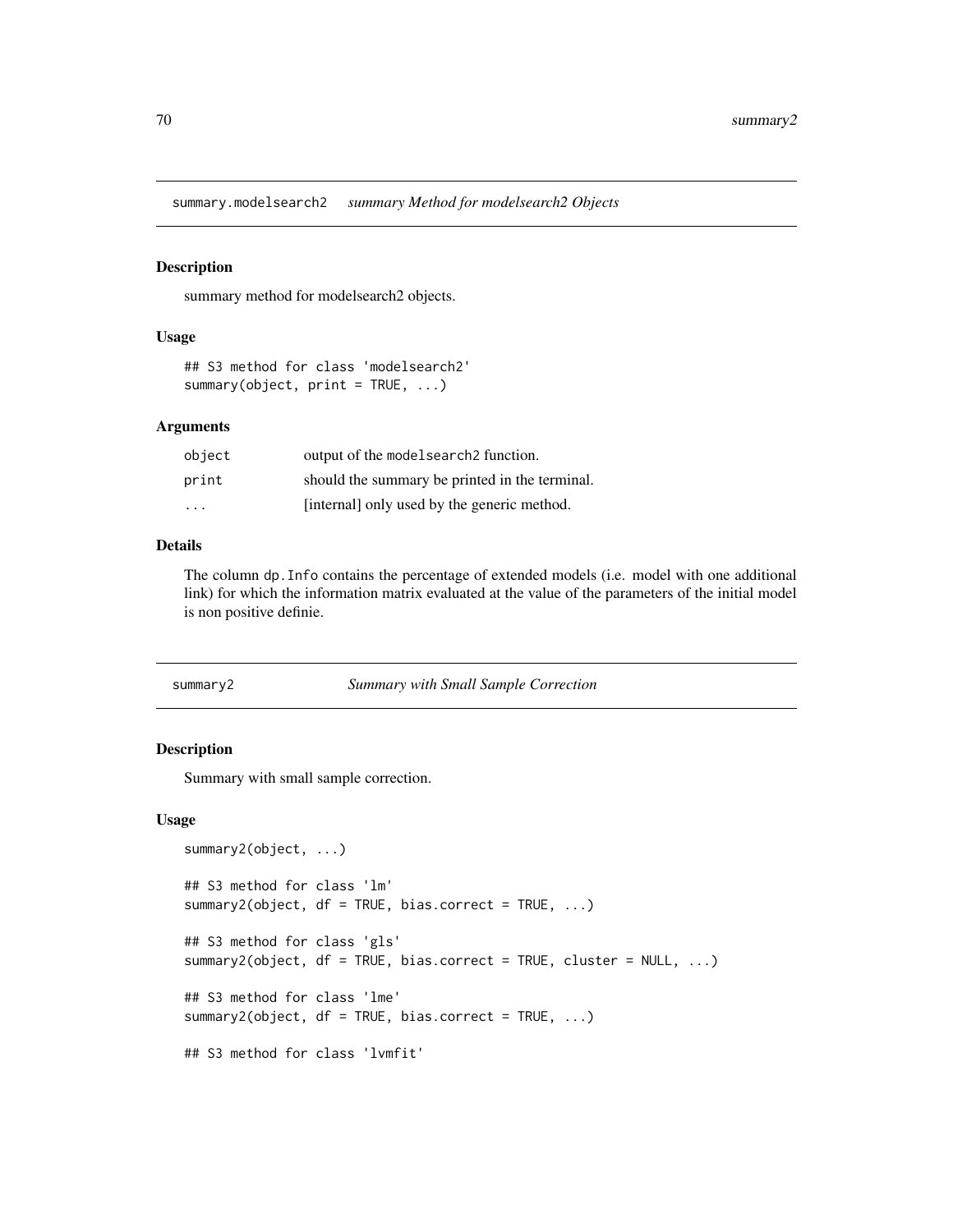# summary2 71

```
summary2(object, df = TRUE, bias.correct = TRUE, ...)
## S3 method for class 'lm2'
summary2(
 object,
 digit = max(3, getOption("digit")),
 robust = FALSE,df = TRUE,...
)
## S3 method for class 'gls2'
summary2(
 object,
 digit = max(3, getOption("digit")),
 robust = FALSE,df = TRUE,...
\lambda## S3 method for class 'lme2'
summary2(
 object,
 digit = max(3, getOption("digit")),
 robust = FALSE,df = TRUE,...
\mathcal{L}## S3 method for class 'lvmfit2'
summary2(object, cluster = NULL, robust = FALSE, df = TRUE, ...)
```
# Arguments

| object       | a gls, lme or lym object.                                                                                                                                                                                                                                                       |
|--------------|---------------------------------------------------------------------------------------------------------------------------------------------------------------------------------------------------------------------------------------------------------------------------------|
| $\ddots$ .   | arguments passed to the summary method of the object.                                                                                                                                                                                                                           |
| df           | [logical] should the degree of freedoms of the Wald statistic be computed us-<br>ing the Satterthwaite correction? Otherwise the degree of freedoms are set to<br>Inf, i.e. a normal distribution is used instead of a Student's t distribution when<br>computing the p-values. |
| bias.correct | [logical] should the standard errors of the coefficients be corrected for small<br>sample bias? See sCorrect for more details.                                                                                                                                                  |
| cluster      | [integer vector] the grouping variable relative to which the observations are iid.                                                                                                                                                                                              |
| digit        | [integer $> 0$ ] the number of decimal places to use when displaying the summary.                                                                                                                                                                                               |
| robust       | [logical] should the robust standard errors be used instead of the model based<br>standard errors?                                                                                                                                                                              |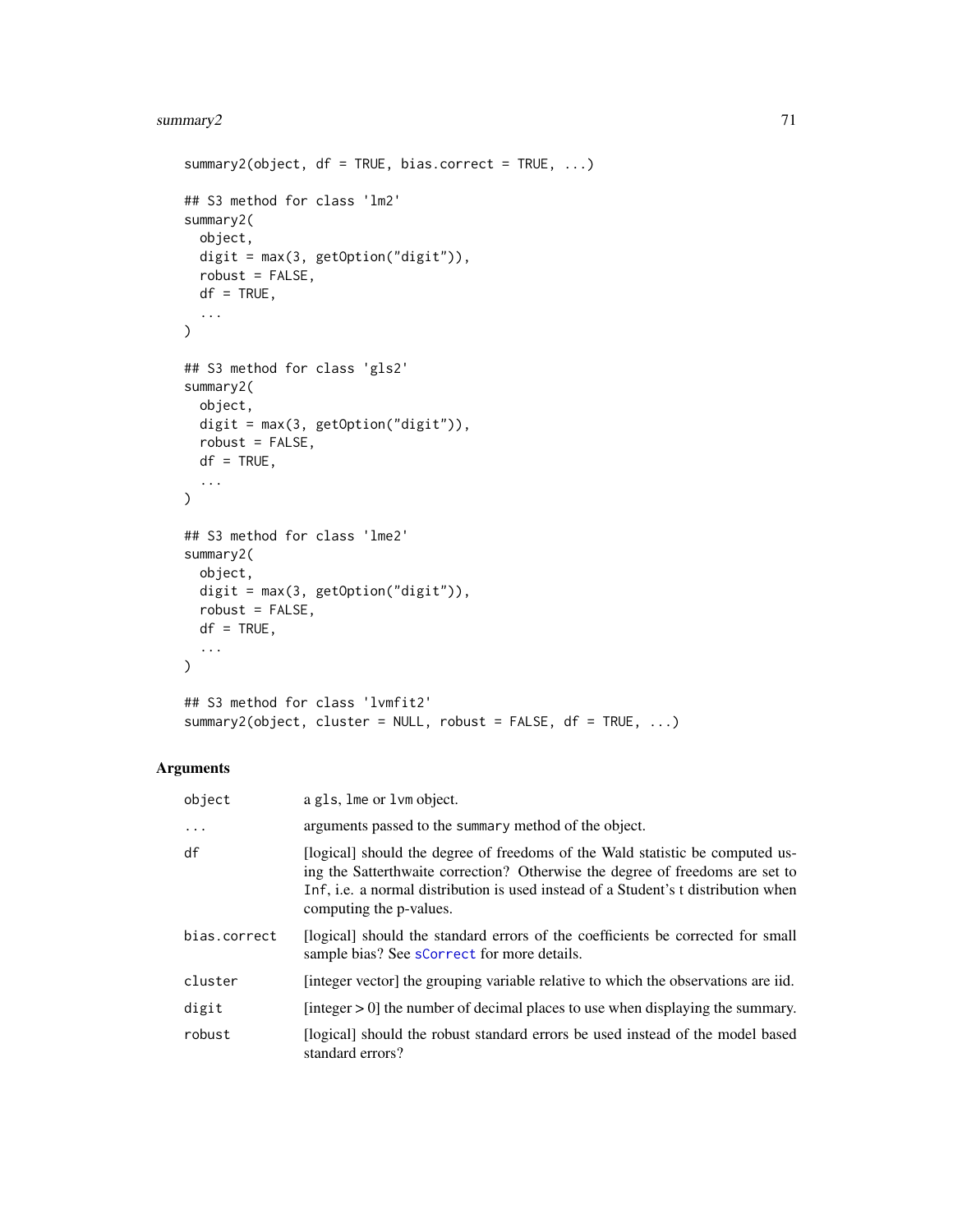## Details

summary2 is the same as summary except that it first computes the small sample correction (but does not store it). So if summary2 is to be called several times, it is more efficient to pre-compute the quantities for the small sample correction using sCorrect and then call summary2.

### See Also

[sCorrect](#page-63-0) for more detail about the small sample correction.

# Examples

```
m < -1vm(Y~X1+X2)
set.seed(10)
d <- lava::sim(m, 2e1)
## Gold standard
summary(lm(Y~X1+X2, d))$coef
## gls models
library(nlme)
e.gls \leq gls(Y~X1+X2, data = d, method = "ML")
summary(e.gls)$tTable
sCorrect(e.gls, cluster = 1:NROW(d)) <- FALSE ## no small sample correction
summary2(e.gls)$tTable
sCorrect(e.gls, cluster = 1:NROW(d)) <- TRUE ## small sample correction
summary2(e.gls)$tTable
## lvm models
e.lvm <- estimate(m, data = d)
summary(e.lvm)$coef
sCorrect(e.lvm) <- FALSE ## no small sample correction
summary2(e.lvm)$coef
sCorrect(e.lvm) <- TRUE ## small sample correction
summary2(e.lvm)$coef
```

| tryWithWarnings | Run an Expression and Catch Warnings and Errors |  |  |  |
|-----------------|-------------------------------------------------|--|--|--|
|-----------------|-------------------------------------------------|--|--|--|

### Description

Similar to try but also returns warnings.

#### Usage

tryWithWarnings(expr)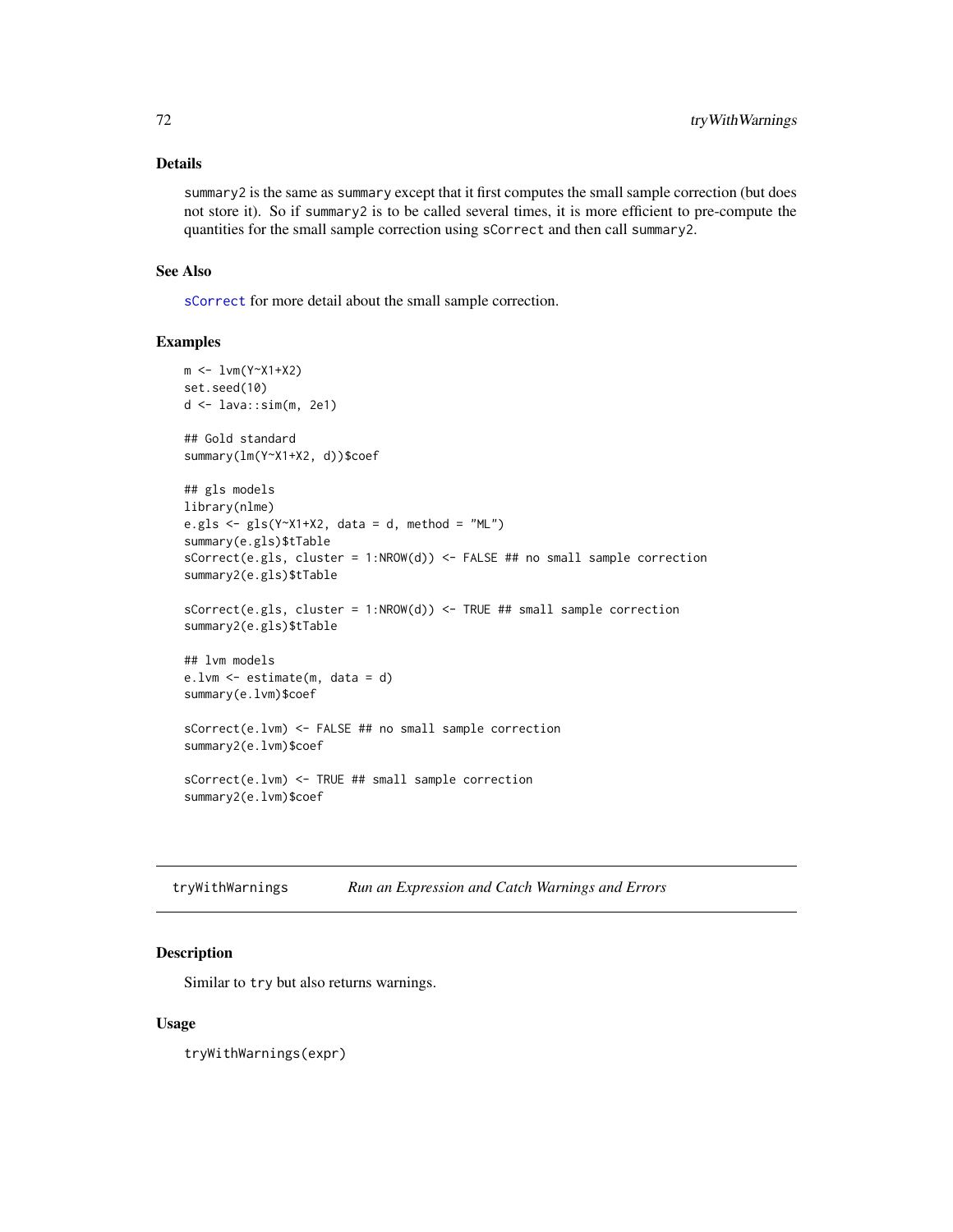#### <span id="page-72-0"></span> $vcov2$  73

## Arguments

expr the line of code to be evaluated

## Details

from https://stackoverflow.com/questions/4948361/how-do-i-save-warnings-and-errors-as-output-froma-function

# Value

A list containing:

- value the result of the evaluation of the expression
- warnings warning(s) generated during the evaluation of the expression
- error error generated during the evaluation of the expression

## Examples

```
FctTest <- function(x){
  return(log(x))
}
tryWithWarnings(FctTest(-1))
tryWithWarnings(FctTest(1))
tryWithWarnings(FctTest(xxxx))
```
## vcov2 *Extract the Variance Covariance Matrix of the Model Parameters*

# Description

Extract the variance covariance matrix of the model parameters from a Gaussian linear model.

## Usage

```
vcov2(object, ...)
## S3 method for class 'lm'
vcov2(object, param = NULL, data = NULL, bias.correct = TRUE, ...)## S3 method for class 'gls'
vcov2(object, param = NULL, data = NULL, bias.correct = TRUE, ...)
## S3 method for class 'lme'
vcov2(object, param = NULL, data = NULL, bias.correct = TRUE, ...)
## S3 method for class 'lvmfit'
```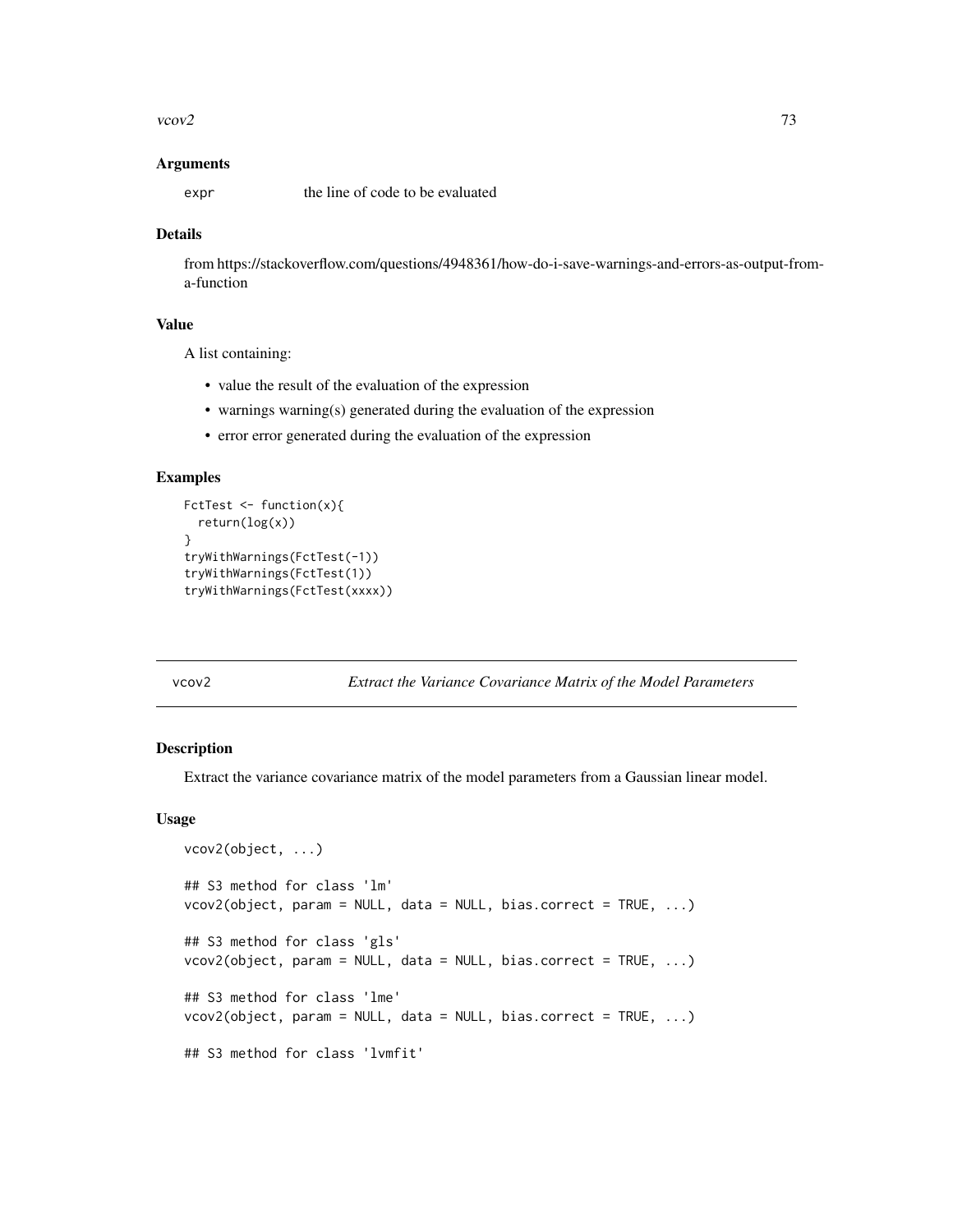```
vcov2(object, param = NULL, data = NULL, bias.correct = TRUE, ...)## S3 method for class 'lm2'
vcov2(object, param = NULL, data = NULL, ...)
## S3 method for class 'gls2'
vcov2(object, param = NULL, data = NULL, ...)
## S3 method for class 'lme2'
vcov2(object, param = NULL, data = NULL, ...)
## S3 method for class 'lvmfit2'
vcov2(object, param = NULL, data = NULL, ...)
```
## Arguments

| object       | a linear model or a latent variable model                                                                                                                                       |
|--------------|---------------------------------------------------------------------------------------------------------------------------------------------------------------------------------|
| $\cdots$     | arguments to be passed to sCorrect.                                                                                                                                             |
| param        | [optional] the fitted parameters.                                                                                                                                               |
| data         | [optional] the data set.                                                                                                                                                        |
| bias.correct | [logical] should the standard errors of the coefficients be corrected for small<br>sample bias? Only relevant if the scorrect function has not yet be applied to<br>the object. |

# Details

If argument p or data is not null, then the small sample size correction is recomputed to correct the influence function.

# Value

A matrix.

# See Also

[sCorrect](#page-63-0) to obtain lm2, gls2, lme2, or lvmfit2 objects.

# Examples

```
n <- 5e1
p \le -3X.name <- paste0("X",1:p)
link.lvm <- paste0("Y~",X.name)
formula.lvm <- as.formula(paste0("Y~",paste0(X.name,collapse="+")))
m <- lvm(formula.lvm)
distribution(m,~Id) <- Sequence.lvm(0)
set.seed(10)
d <- lava::sim(m,n)
```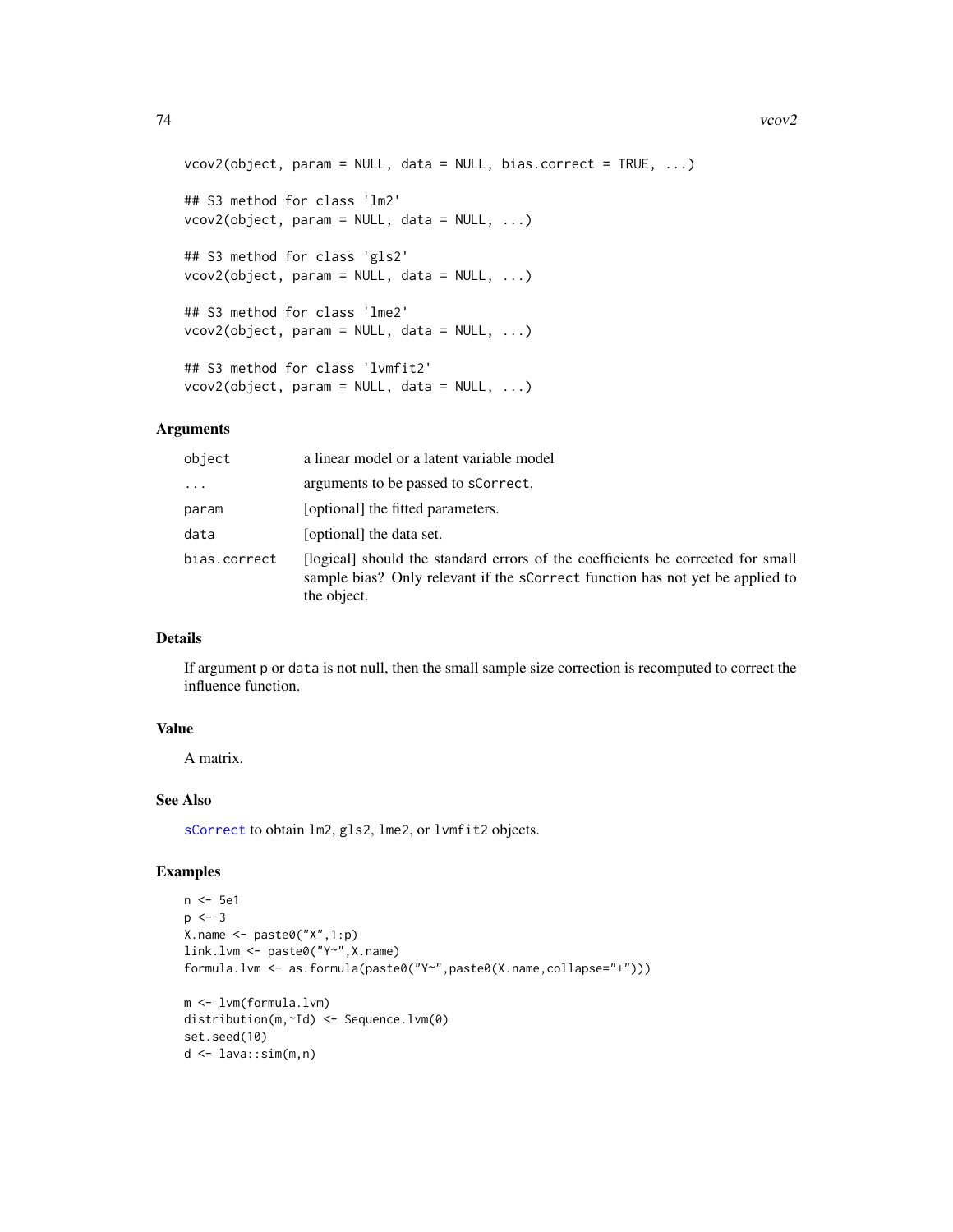#### $vcov2$  75

```
## linear model
e.lm <- lm(formula.lvm,data=d)
vcov.tempo <- vcov2(e.lm, bias.correct = TRUE)
vcov.tempo[rownames(vcov(e.lm)),colnames(vcov(e.lm))]/vcov(e.lm)
```

```
## latent variable model
e.lvm <- estimate(lvm(formula.lvm),data=d)
vcov.tempo <- vcov2(e.lvm, bias.correct = FALSE)
vcov.tempo/vcov(e.lvm)
```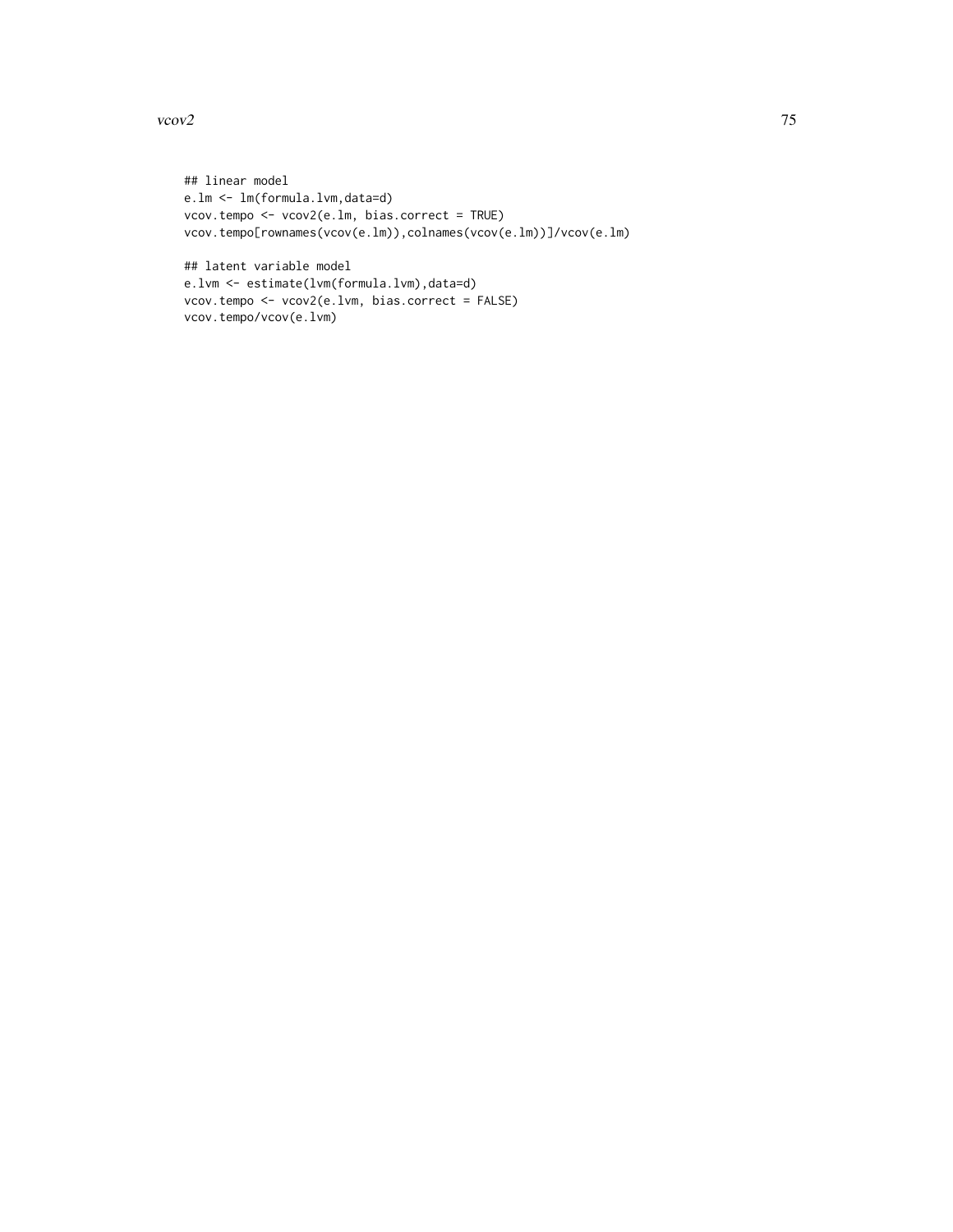# **Index**

∗ derivative of the score equation sCorrect, [64](#page-63-1) ∗ diagnostic checkData, [15](#page-14-0) ∗ extractor autplot-modelsearch2, [6](#page-5-0) coefByType, [17](#page-16-0) coefType, [20](#page-19-0) extractData, [32](#page-31-0) getNewLink, [36](#page-35-0) getNewModel, [37](#page-36-0) getStep, [38](#page-37-0) getVarCov2, [39](#page-38-0) nStep, [59](#page-58-0) ∗ iid decomposition iid2, [43](#page-42-0) iidJack, [45](#page-44-0) ∗ modelsearch autplot-modelsearch2, [6](#page-5-0) calcDistMax, [7](#page-6-0) findNewLink, [35](#page-34-0) getNewLink, [36](#page-35-0) getNewModel, [37](#page-36-0) getStep, [38](#page-37-0) modelsearch2, [56](#page-55-0) nStep, [59](#page-58-0) ∗ multiple comparisons glht2, [41](#page-40-0) ∗ multiple comparison estfun, [31](#page-30-0) glht2, [41](#page-40-0) ∗ post-selection inference calcDistMax, [7](#page-6-0) calcType1postSelection, [10](#page-9-0) intDensTri, [50](#page-49-0) ∗ setter addLink, [3](#page-2-0) setLink, [68](#page-67-0) ∗ small sample inference

compare2, [23](#page-22-0) createContrast, [27](#page-26-0) effects2, [30](#page-29-0) iid2, [43](#page-42-0) information2, [47](#page-46-0) leverage2, [54](#page-53-0) residuals2, [60](#page-59-0) score2, [62](#page-61-0) sCorrect, [64](#page-63-1) summary2, [70](#page-69-0) vcov2, [73](#page-72-0) .compare2 *(*compare2*)*, [23](#page-22-0) addLink, [3](#page-2-0) autoplot.calibrateType1 *(*autoplot\_calibrateType1*)*, [5](#page-4-0) autoplot.intDensTri, [4](#page-3-0) autoplot.modelsearch2 *(*autplot-modelsearch2*)*, [6](#page-5-0) autoplot\_calibrateType1, [5](#page-4-0) autplot-modelsearch2, [6](#page-5-0) calcDistMax, [7](#page-6-0) calcDistMaxBootstrap *(*calcDistMax*)*, [7](#page-6-0) calcDistMaxIntegral *(*calcDistMax*)*, [7](#page-6-0) calcType1postSelection, [10](#page-9-0) calibrateType1, *[5](#page-4-0)*, [12,](#page-11-0) *[53](#page-52-0)* checkData, [15](#page-14-0) clean, [16](#page-15-0) coefByType, [17](#page-16-0) coefCov *(*coefByType*)*, [17](#page-16-0) coefExtra *(*coefByType*)*, [17](#page-16-0) coefIndexModel *(*coefByType*)*, [17](#page-16-0) coefIntercept *(*coefByType*)*, [17](#page-16-0) coefRef *(*coefByType*)*, [17](#page-16-0) coefReg *(*coefByType*)*, [17](#page-16-0) coefType, [20](#page-19-0) coefVar *(*coefByType*)*, [17](#page-16-0) combineFormula, [23](#page-22-0) compare2, [23,](#page-22-0) *[53](#page-52-0)*